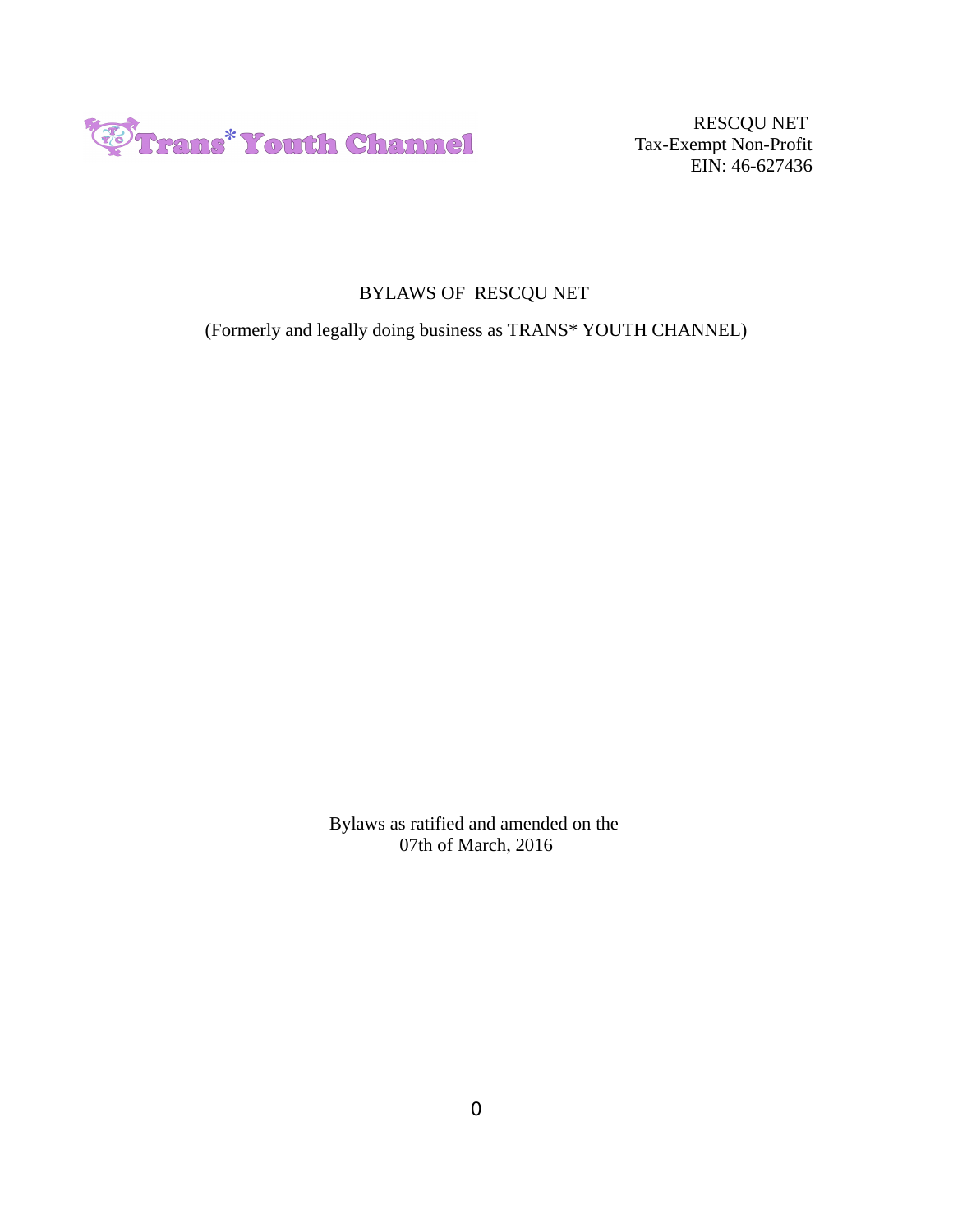

# **Table of Contents**

| Note of changes made                                             | X  |
|------------------------------------------------------------------|----|
| <b>Article 1: Offices</b>                                        | 3  |
| <b>Article 2: Nonprofit Purposes</b>                             | 5  |
| <b>Article 3: Directors</b>                                      | 7  |
| <b>Article 4: Officers</b>                                       | 14 |
| <b>Article 5: Committees</b>                                     | 18 |
| Article 6: execution of instruments, departments and funds       | 20 |
| <b>Article 7: Corporate Records, Reports, and Seals</b>          | 22 |
| <b>Article 8: 501c(3) Tax Exemption Provisions</b>               | 25 |
| Article 9: conflict of interest & compensation approval policies | 27 |
| <b>Affirmation of Compliance Form</b>                            | 33 |
| <b>Article 10: Public Media Relations</b>                        | 36 |
| <b>Article 11: Copyright licensure</b>                           | 55 |
| <b>Article 12: miscellaneous</b>                                 | 56 |
| <b>Article 13: Amendment of Bylaws</b>                           | 57 |
| <b>Article 14: Construction &amp; Terms</b>                      | 58 |
| <b>Adoptions of bylaws</b>                                       | 59 |
| <b>Secretary's Certificate of Ratification</b>                   | 61 |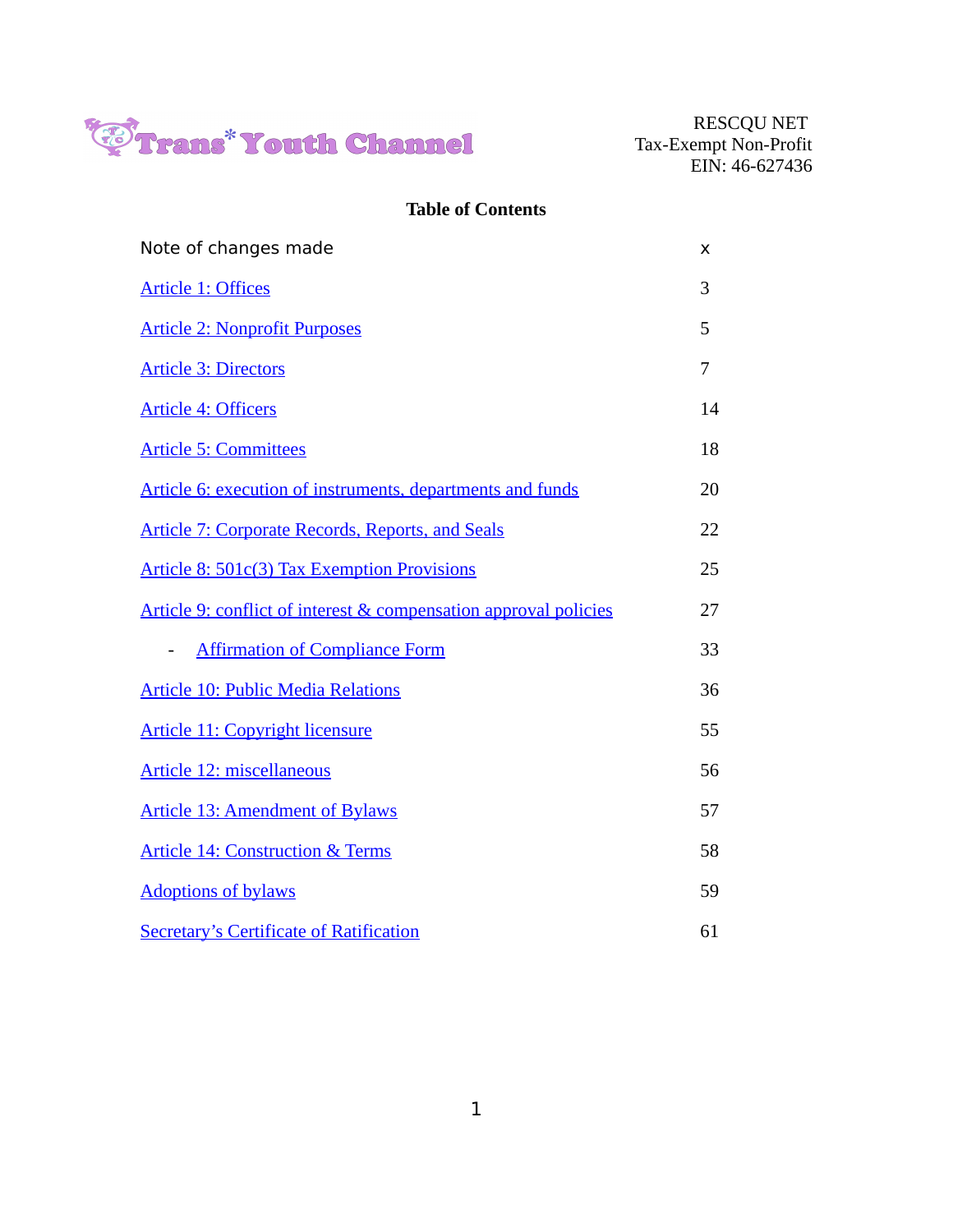

### **Notes of changes from prior bylaw versions:**

March  $7<sup>th</sup>$  2016:

- Changed all instances of RESCQU NET in the bylaws except the logo and where mentioning Trans\* Youth Channel as a prior name.
	- This change is coming on the heals of a re-branding process for the organization from Trans\* Youth Channel to RESCQU NET.
	- Filings were done with the state for a trade name doing business as RESCQU NET. No filings have been changed with the  $501(c)3$  at this time nor has the organization's lawyer done any changes.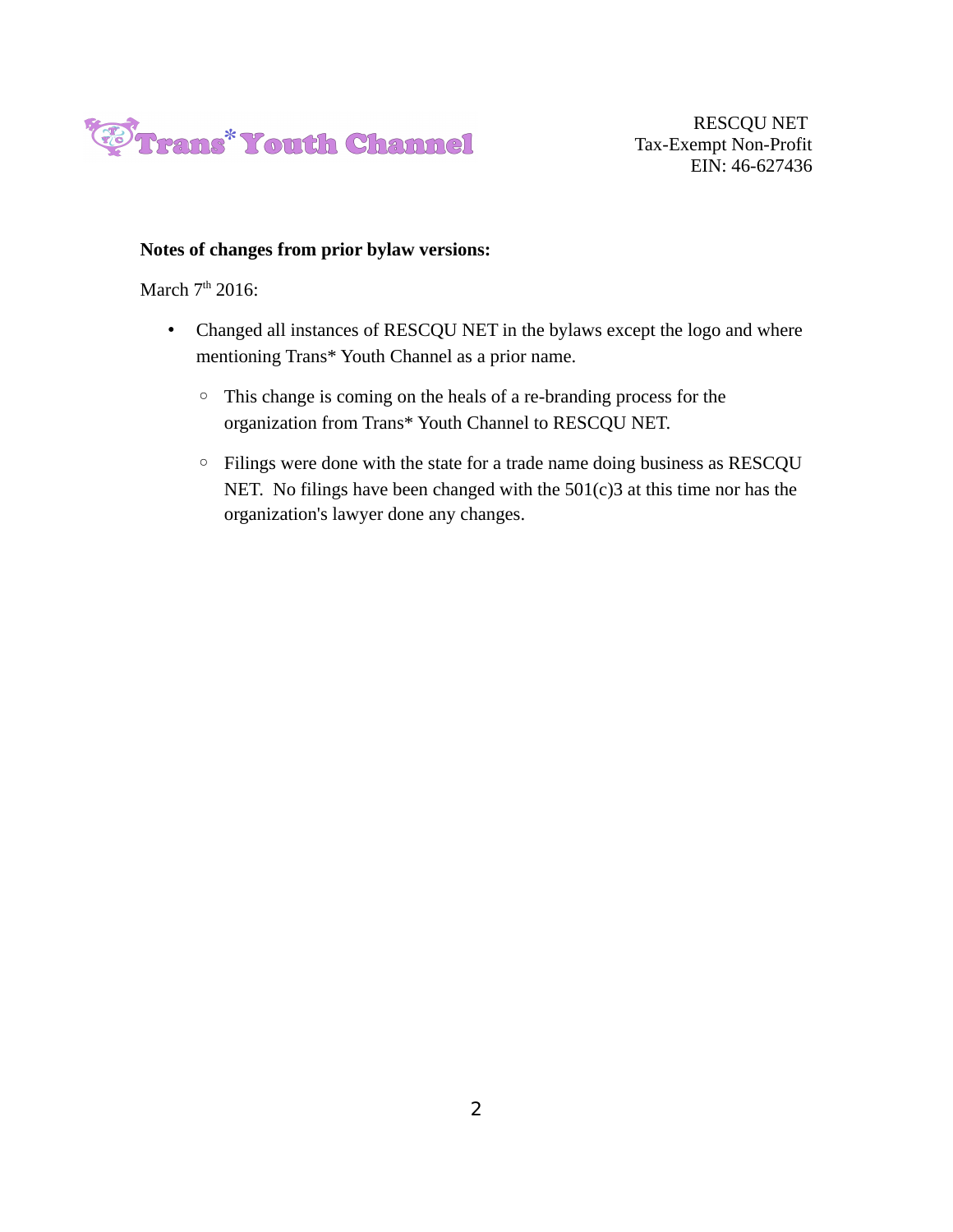

# **Bylaws of RESCQU NET**

(A Colorado tax-exempt non-profit corporation)

# <span id="page-3-0"></span>**Article 1: Offices**

# **Section 1.1 Principal Office**

The principal office of the corporation is located in Larimer County, State of Colorado.

# **Section 1.2 Registered Offices**

The Corporation shall have and continuously maintain in the State of Colorado a registered office, and a registered agent whose office is identical with such registered office. The registered office may be, but need not be, identical with the principal office of the Corporation in the State of Colorado. The registered agent and the address of the registered office may be changed from time to time by the Board of Directors.

# **Section 1.3 Business Offices**

The principal office of the Corporation in the State of Colorado shall be at such location as the Board of Directors shall determine. The Corporation may have such other offices, either within or without the State of Colorado, as the Board of Directors may determine from time to time.

# **Section 2. Change of Address**

The designation of the county or state of the corporation's principal office may be changed by amendment of these bylaws. The board of directors may change the principal office from one location to another within the named county by noting the changed address and effective date below, and such changes of address shall not be deemed, nor require, an amendment of these bylaws:

New Address: 6715 Autumn Ridge Dr

Unit 2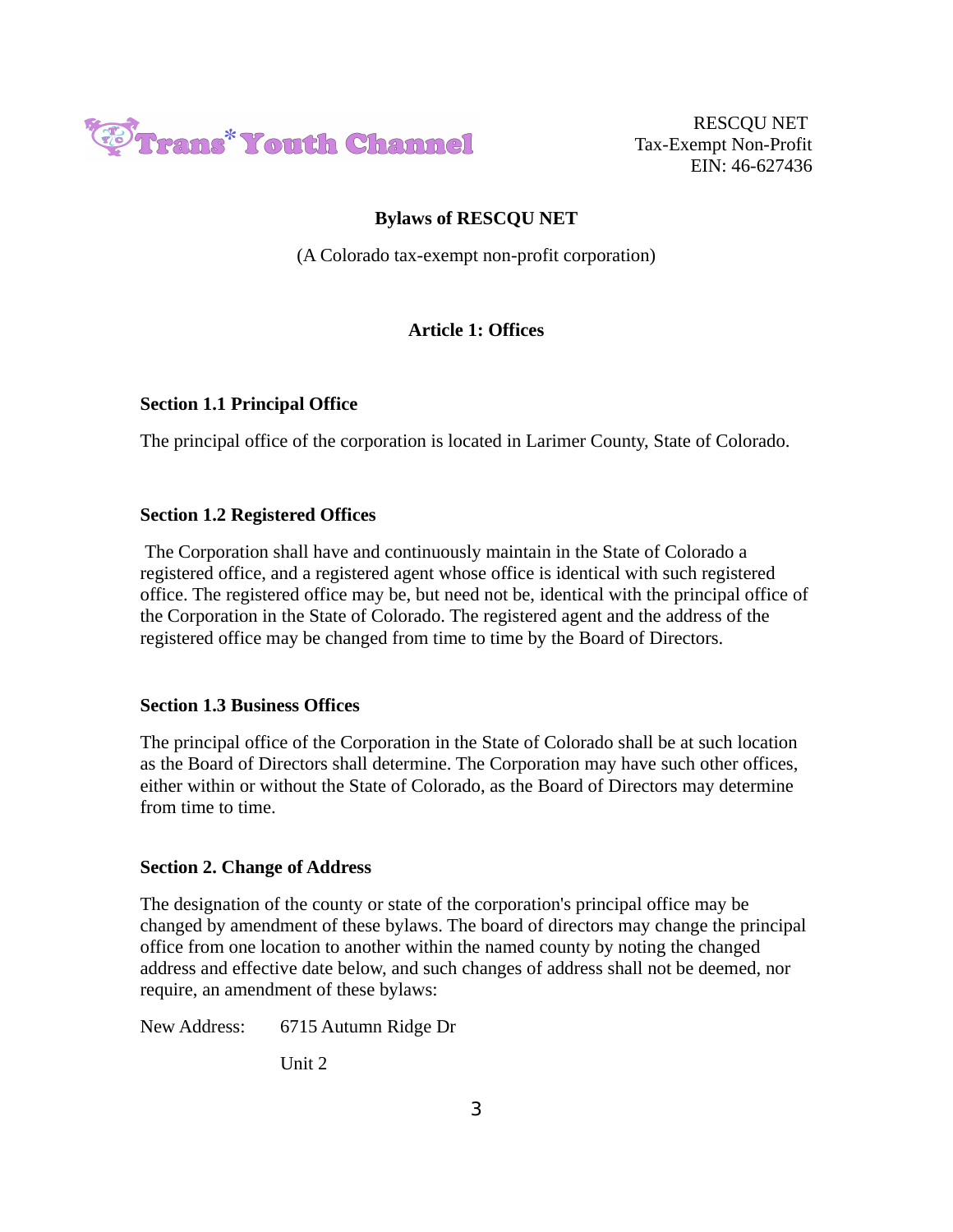

Dated: January, 04 2014

New Address:

 $\frac{1}{2}$  ,  $\frac{1}{2}$  ,  $\frac{1}{2}$  ,  $\frac{1}{2}$  ,  $\frac{1}{2}$  ,  $\frac{1}{2}$  ,  $\frac{1}{2}$  ,  $\frac{1}{2}$  ,  $\frac{1}{2}$  ,  $\frac{1}{2}$  ,  $\frac{1}{2}$  ,  $\frac{1}{2}$  ,  $\frac{1}{2}$  ,  $\frac{1}{2}$  ,  $\frac{1}{2}$  ,  $\frac{1}{2}$  ,  $\frac{1}{2}$  ,  $\frac{1}{2}$  ,  $\frac{1$ 

 $\overline{\phantom{a}}$  , where  $\overline{\phantom{a}}$ 

Dated: \_\_\_\_\_\_\_\_\_\_\_\_\_\_\_\_\_, 20\_\_\_\_\_\_

New Address: \_\_\_\_\_\_\_\_\_\_\_\_\_\_\_\_\_

Dated: \_\_\_\_\_\_\_\_\_\_\_\_\_\_\_\_\_, 20\_\_\_\_\_\_

# **Section 3. Other Offices**

The corporation may also have offices at such other places, within or without its state of incorporation, where it is qualified to do business, as its business and activities may require, and as the board of directors may, from time to time, designate.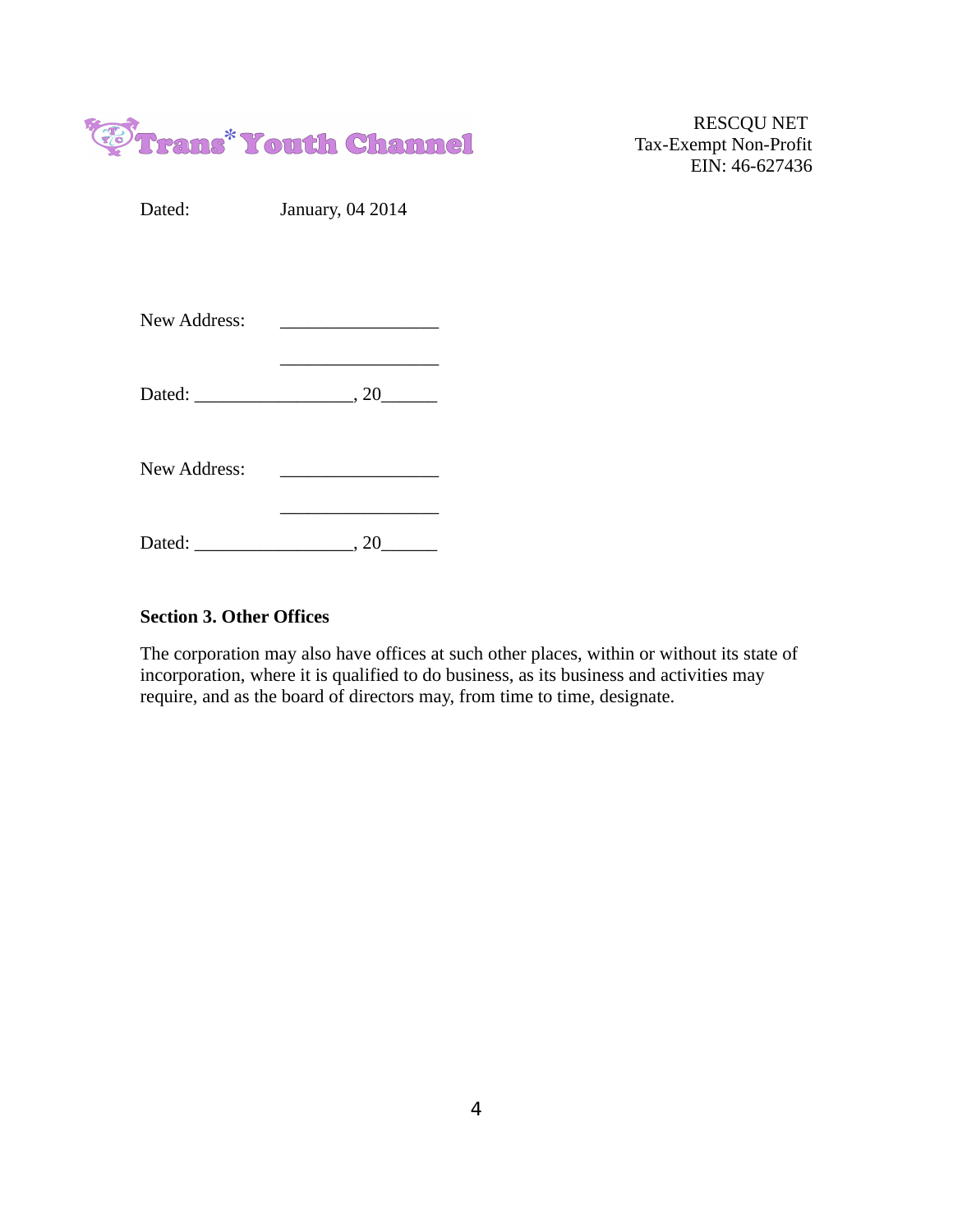

#### **Article 2: Nonprofit Purposes**

#### <span id="page-5-0"></span>**Section 1. The Name of This Corporation**

The name of this corporation shall be known as RESCQU NET standing for: Resources Empowering the Stealth, Closeted, Questioning, and Under-Resourced on the NET. (formerly known Trans\* Youth Channel and legally to remain Trans\* Youth Channel until later noted.)

### **Section 2. IRS Section 501(c)(3) Purposes**

This corporation is organized exclusively for one or more of the purposes as specified in Section 501(c)(3) of the Internal Revenue Code, including, for such purposes, the making of distributions to organizations that qualify as exempt organizations under Section  $501(c)(3)$  of the Internal Revenue Code.

#### **Section 3. Specific Objectives and Purposes**

The specific objectives and purposes of this corporation shall be two-fold:

1) Furthering the reach of brick and mortar non-profit organizations to support online closeted communities that cannot find the vital and physical resources they need to live close by, including but not limited to educational, religious, scientific, and charitable means. The means of providing such service will be through the providing of online presence in social media for these nonprofits, the instruction and certification of organizations and volunteers to better support the community, and the facilitation of networks for organizations to grow and learn.

 2) To support and educate closeted communities both within and outside of the Transgender community as to daily life challenges, opinions, and the process of transition and the growth of sexuality. The means of providing such will be through the use of online social media, videos every day toward the communities that will help enrich our entire viewership.

As noted RESCQU NET will be primarily an online group that uses various sites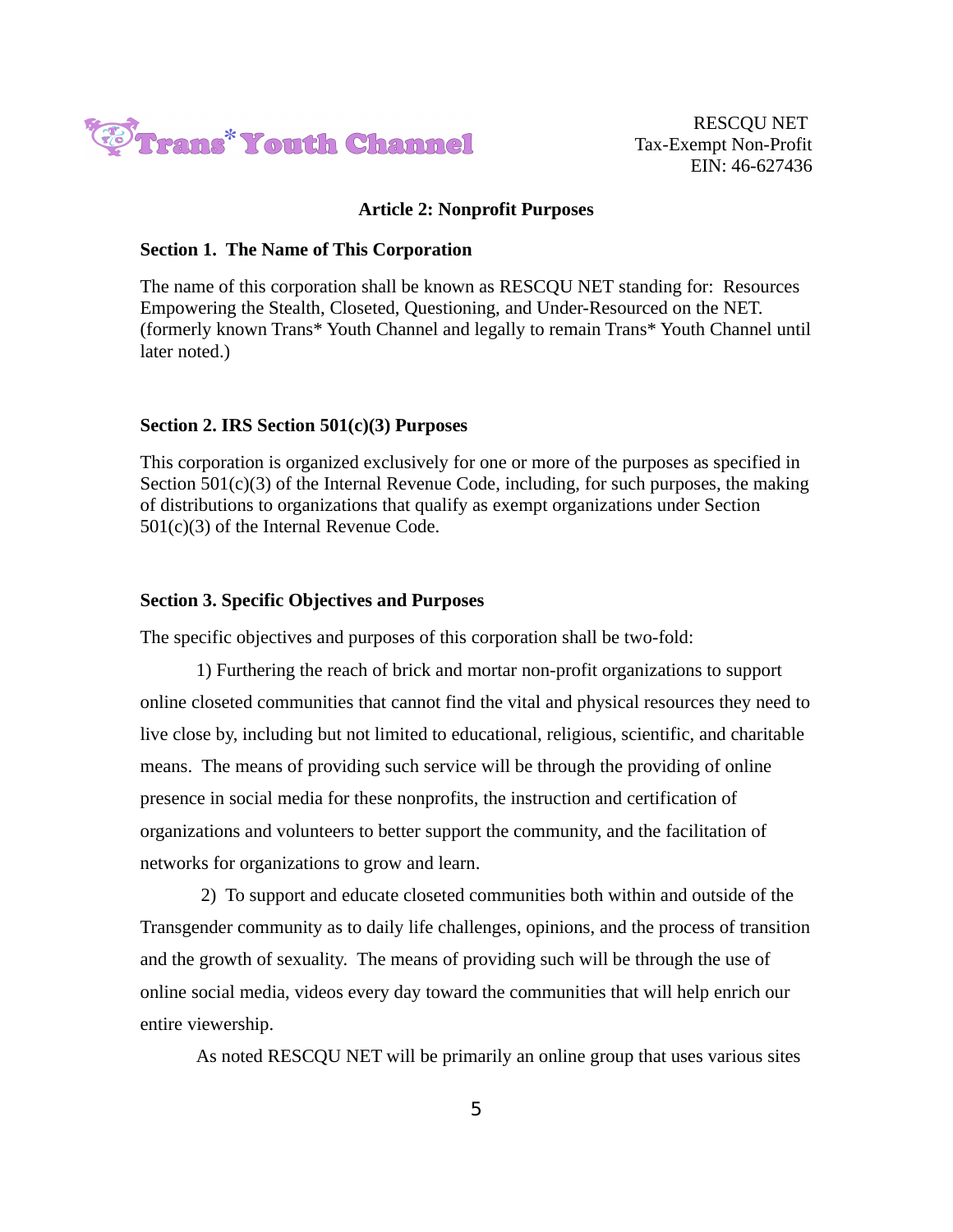

in social media, PR tactics, and communications throughout its work while encouraging interpersonal and small group interactions with the closeted community in a safe and private environment. As such website creation, communications, and other areas of business are to be regarded as relative activities necessary to further its main purposes and pursuits. These channels will be used to fund-raise, including the selling of wares for non-profit gains, build audience, and speak with other organizations, and solicit volunteers in the same manner.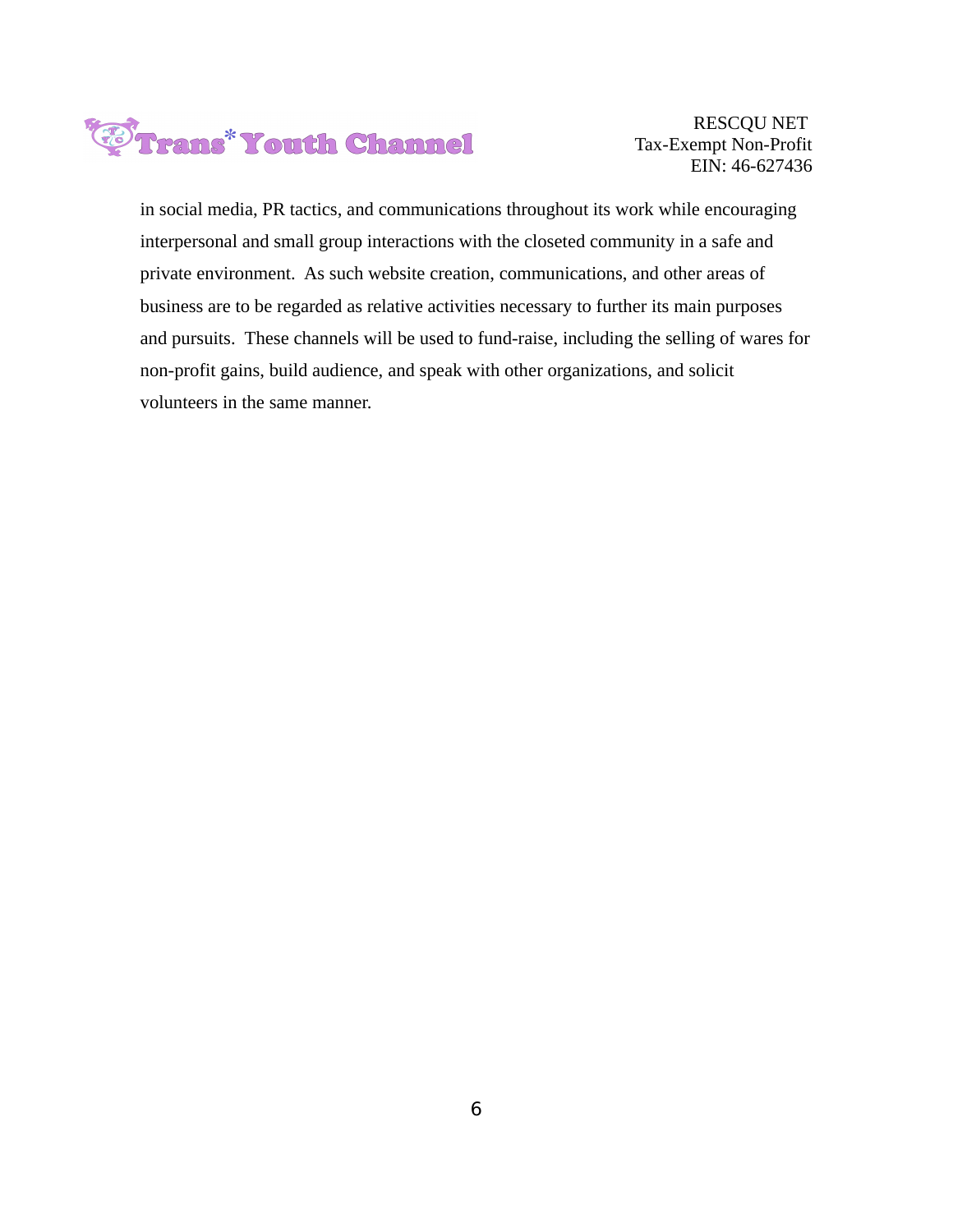

### **Article 3: Directors**

### <span id="page-7-0"></span>**Section 1. Number of Directors**

The corporation shall have no less than two (2) directors. The executive Director/CEO of the corporations shall be an *ex officio* nonvoting member of the board of directors. As of the founding of this corporation there shall be six directors; the president, Vice President, secretary, treasurer, employee representative, and a business representative. These six directors will be collectively known as the board of directors.

# **Section 2. Qualifications**

Directors shall be of the age of majority in this state but need not be residents of the state of Colorado. All board positions may be covered by anyone interested without regard for innate talents or discrimination including but not limited to one's race, credence, religion, sexuality, gender identity, sex, financial status, or nationality. Further, Should a large majority carry similar traits in common; it must not be a result of choice selection, but rather one of coincidence. Should someone be found responsible for selecting a specific sub-group, it will be considered a conflict of interest and action shall be taken on part of the board up to and including expulsion from their position on the board.

#### **Section 3. Powers**

The affairs of the Corporation shall be managed by its Board of Directors. Subject to the provisions of the laws of this state and any limitations in the articles of incorporation and these bylaws relating to action required or permitted to be taken or approved by the members, if any, of this corporation, the activities and affairs of this corporation shall be conducted and all corporate powers shall be exercised by or under the direction of the board of directors.

#### **Section 4. Duties of Acting Directors**

It shall be the duty of the directors to:

1. Perform any and all duties imposed on them collectively or individually by law, by the articles of incorporation, properly assessed job descriptions, or by these bylaws;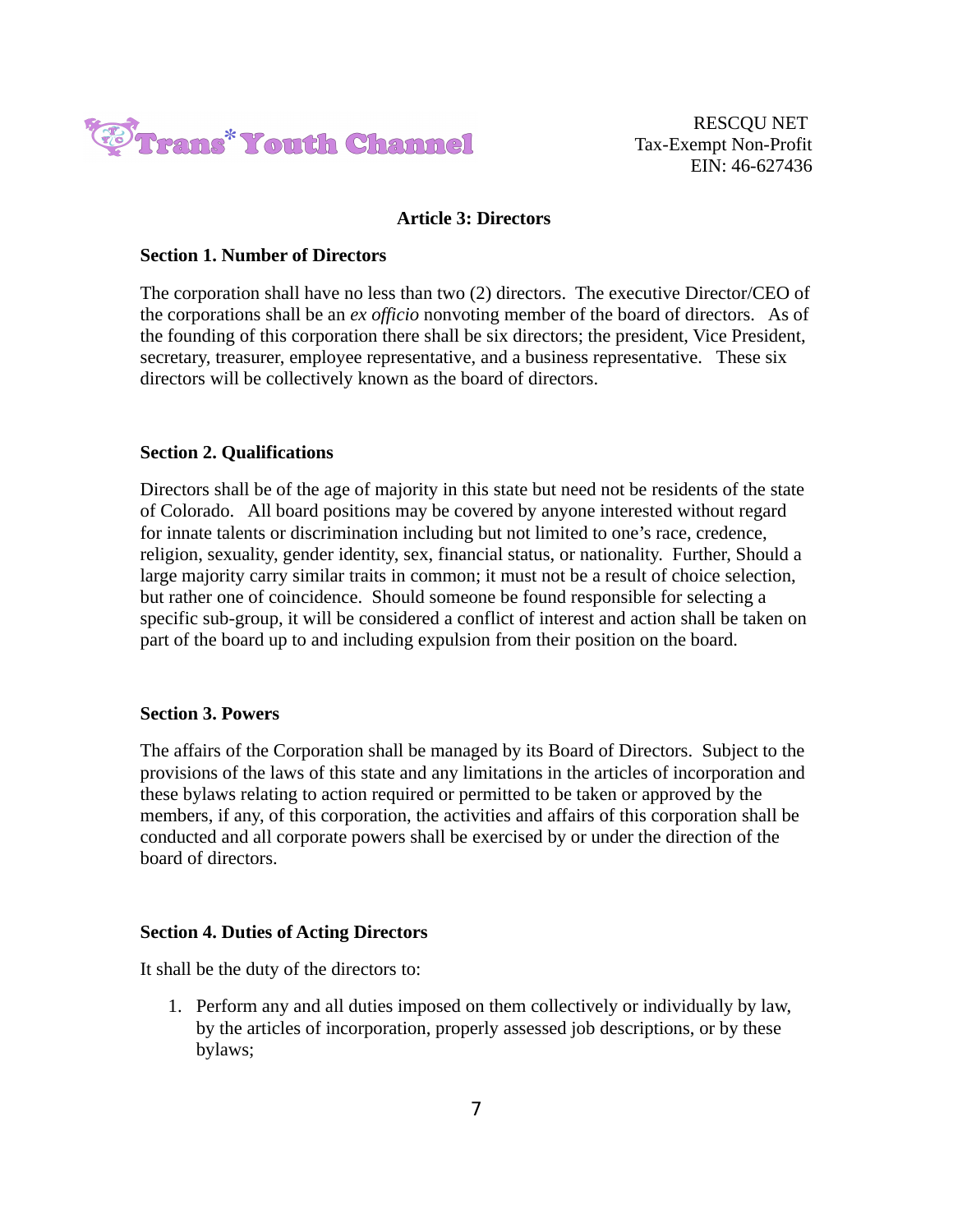

- 2. Appoint and remove, employ and discharge, and, except as otherwise provided in these bylaws, prescribe the duties and fix the compensation, if any, of all officers, agents, and employees of the corporation;
- 3. Supervise all officers, agents, and employees of the corporation to assure that their duties are performed properly;
- 4. Meet at such times and places as required by these bylaws;
- 5. Register their addresses with the secretary of the corporation, and notices of meetings mailed or telegraphed to them at such addresses shall be valid notices thereof;
- 6. And plan for the necessary continuation of the organization by either operations including but not limited to volunteer drives, fundraising efforts, or grant applications.

# **Section 5. Term of Office**

Each director shall hold office for a period of 1 to 3 years and until his or her successor is elected and qualifies. Every year elections will be held for a minimum of one third $(1/3)$ 

of board positions at any given time. Such elections will be held on the  $1^{st}$  'Sunday meeting of February of each year and elected candidates will be announced on the first Sunday of March of each year. All Directors shall serve until they resign, are removed or until their successors are duly elected and qualified. Directors shall have equal voting privileges to consist of one vote each. Appointed Chief Executive Officers, or qualifying Executive Directors are exempt from this re-hiring rule but must continue to be a nonvoting member as long as they hold their position as CEO or Executive Director.

**Section 6. Compensation**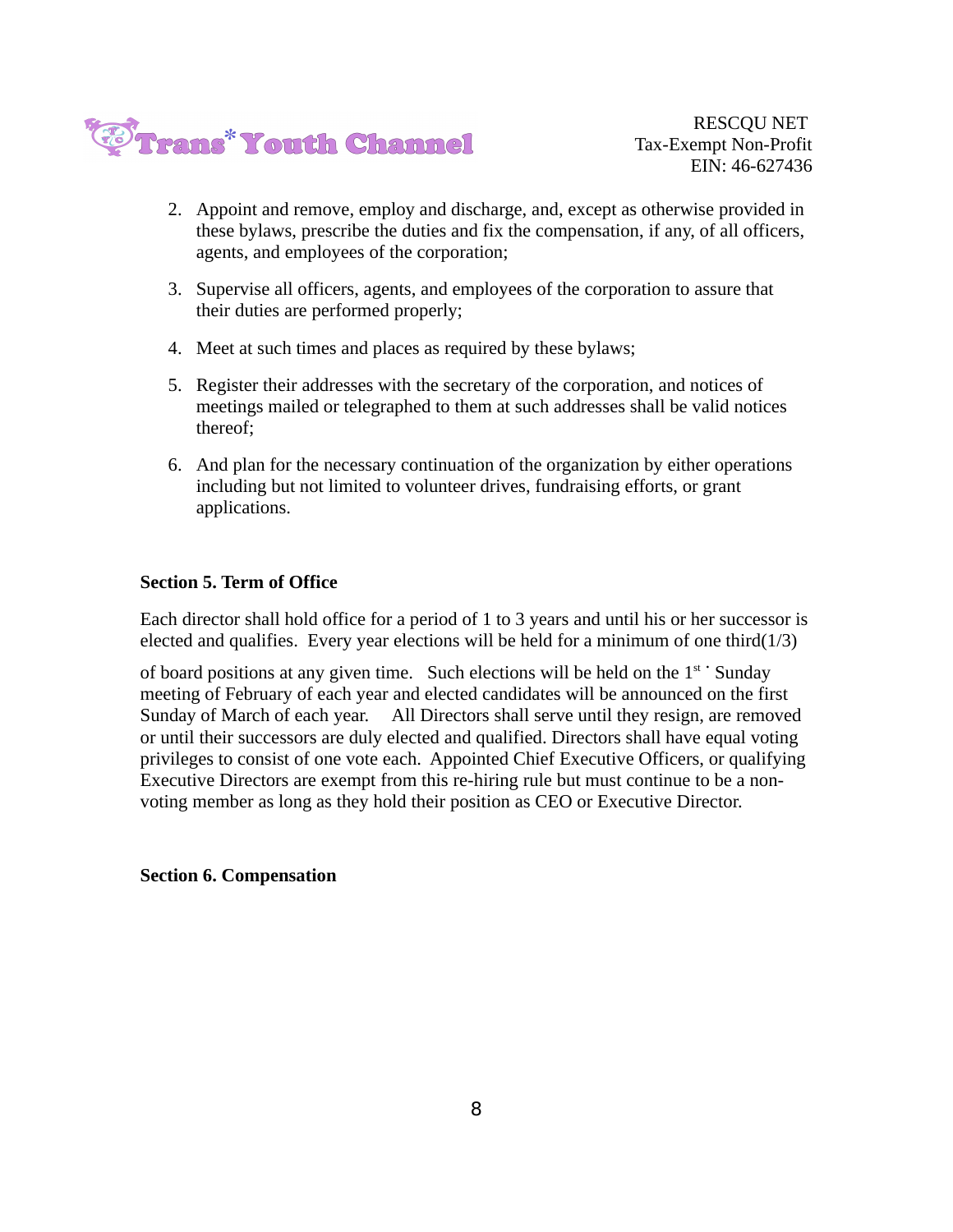

Directors and committee members shall not receive compensation for their services as such; however, the reasonable expenses of Directors and committee members of attendance at meetings may be paid or reimbursed by the Corporation. Directors and committee members shall not be disqualified to receive reasonable compensation for services rendered to or for the benefit of the corporation in any other capacity. It should be noted however that expenses required by directors to the organization such as Give/Get rules may still be enforced.

### **Section 7. Place of Meetings**

Due to the nature of the organization, meetings shall be held Online via any group video service including but not limited to Google Hangouts, Skype, Meet-up, YouTube, or a private server such as IRC. Meetings will be started by board members at the principal office of the corporation unless otherwise provided by the board or at such other place as may be designated from time to time by resolution of the board of directors. These meetings can but need not be recorded.

### **Section 8. Regular Meetings**

Regular meetings of directors shall be held at 8:00 pm mountain time on Sundays unless such day falls on a legal holiday, in which event, the regular meeting shall be held at the same hour and place on the next business day.

If this corporation makes no provision for members, then, at the regular meeting of directors held on each year of the first Sunday of February, directors shall be elected by the board of directors. Voting for the election of directors shall be by secure online ballot through secure 3<sup>rd.</sup> party services. Each director shall cast one vote per candidate, and may vote for as many candidates as the number of candidates to be elected to the board. The candidates receiving the highest number of votes up to the number of directors to be elected shall be elected to serve on the board, and announced at the meeting on the first Sunday of March for that year.

#### **Section 9. Special Meetings**

Special meetings of the board of directors may be called by the chairperson of the board, the president, the vice president, the secretary, by any two directors, or, if different, by the persons specifically authorized under the laws of this state to call special meetings of the board. Notice of any special meeting shall state the purpose(s) of the special meeting.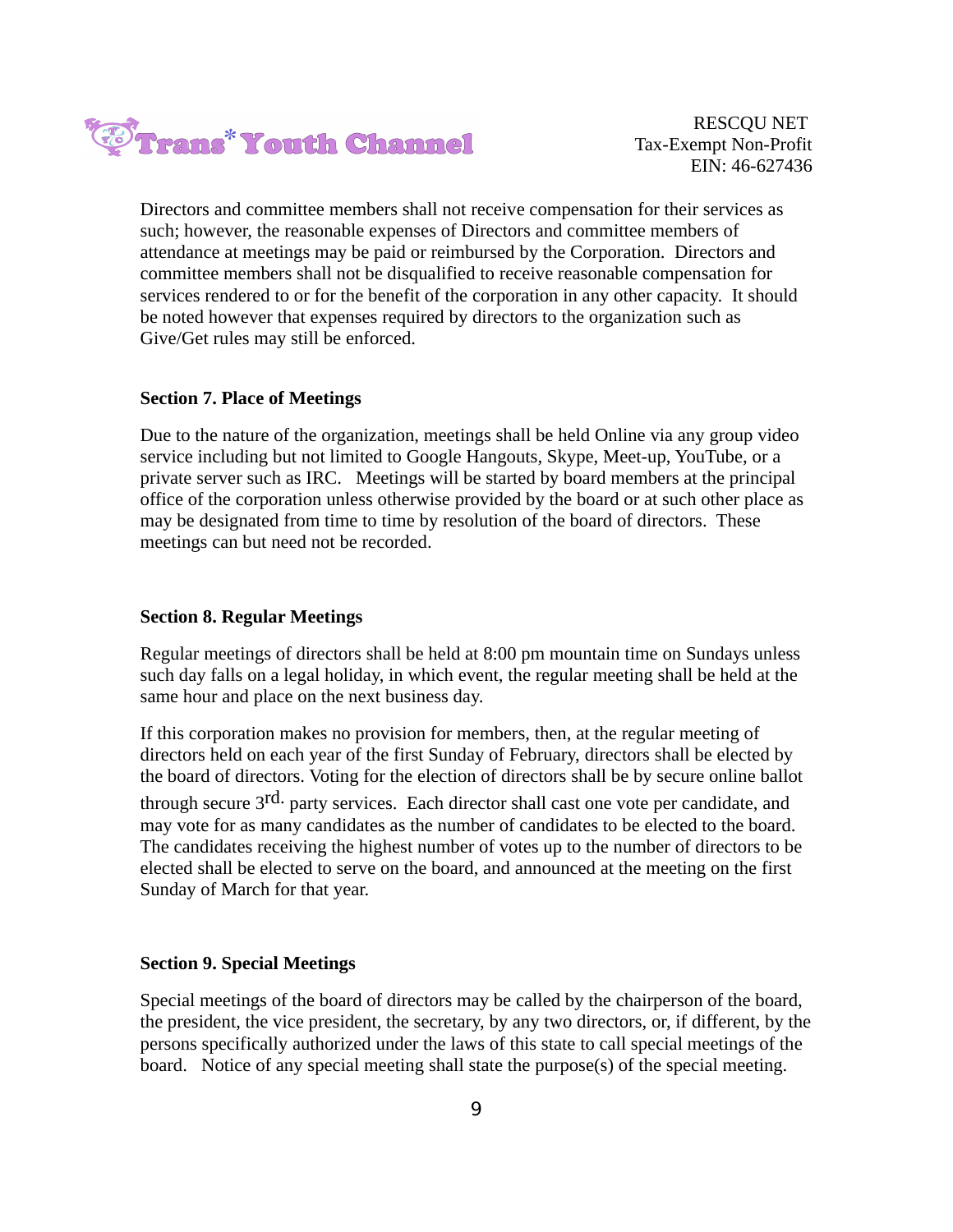

Such meetings shall be held Online via any group video service including but not limited to Google Hangouts, Skype, Meet-up, YouTube, or a private server such as IRC, or if different, at the place designated by the person or persons calling the special meeting.

### **Section 10. Notice of Meetings**

Unless otherwise provided by the articles of incorporation, these bylaws, or provisions of law, the following provisions shall govern the giving of notice for meetings of the board of directors:

- **a. Regular Meetings.** No notice need be given of any regular meeting of the board of directors. Should notice be given however it shall state the date, time and place of the meeting and shall be given to each director though means of letter, email, or other written notification at least one(1) day prior. A public event invitation will also serve as notice of the meeting with RSVP (notice of meeting need not be the same for each Director.
- **b. Special Meetings.** At least one week prior notice shall be given by the secretary of the corporation to each director of each special meeting of the board. Such notice may be oral or written, may be given personally, by first class mail, by telephone or by facsimile machine, and shall state the place, date, and time of the meeting and the matters proposed to be acted upon at the meeting. A public event invitation will also serve as notice of the meeting with RSVP. (Notice of meeting need not be the same for each Director.) In the case of facsimile notification, the director to be contacted shall acknowledge personal receipt of the facsimile notice by a return message or telephone call within twenty-four hours of the first facsimile transmission.
- **c. Waiver of Notice.** Whenever any notice of a meeting is required to be given to any director of this corporation under provisions of the articles of incorporation, these bylaws, or the law of this state, a waiver of notice in writing signed by the director, whether before or after the time of the meeting, shall be equivalent to the giving of such notice.

#### **Section 11. Quorum for Meetings**

A quorum shall consist of one person less than half of the Directors of the board serving the Corporation at the time of notice of a meeting of Directors. Except as otherwise provided under the articles of incorporation, these bylaws, or provisions of law, no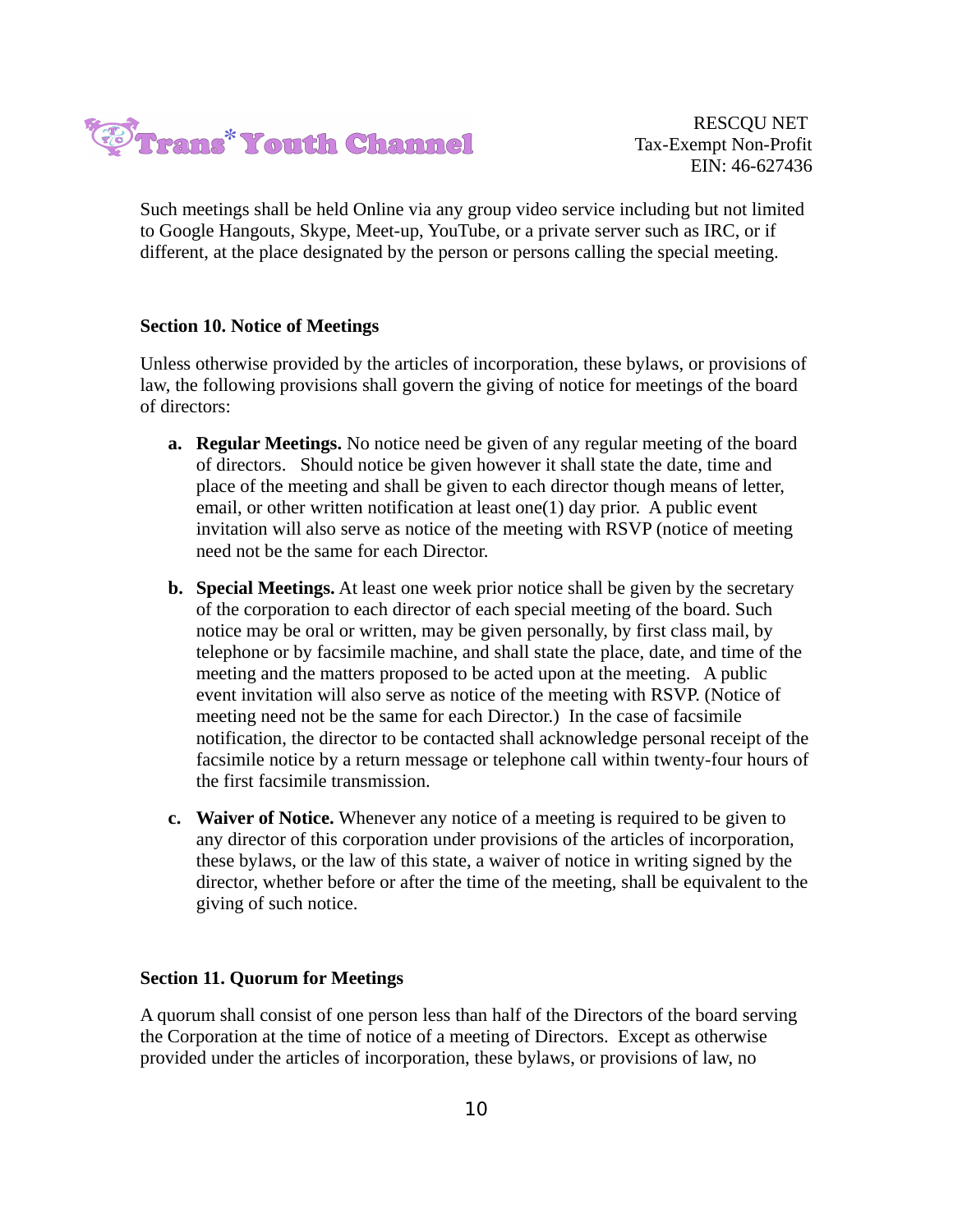

business shall be considered by the board at any meeting at which the required quorum is not present, and the only motion which the chair shall entertain at such meeting is a motion to adjourn.

### **Section 12. Majority Action as Board Action**

Every act or decision done or made by a majority of the directors present at a meeting duly held at which a quorum is present is the act of the board of directors, unless the articles of incorporation, these bylaws, or provisions of law require a greater percentage or different voting rules for approval of a matter by the board.

### **Section 13. Conduct of Meetings**

Meetings of the board of directors shall be presided over by the chairperson of the board, or, if no such person has been so designated, or in his or her absence, the president of the corporation, or in his or her absence, by the vice president of the corporation, or in the absence of each of these persons, by a chairperson chosen by a majority of the directors present at the meeting. The secretary of the corporation shall act as secretary of all meetings of the board, provided that, in his or her absence, the presiding officer shall appoint another person to act as secretary of the meeting.

Meetings shall be governed by such procedures as may be approved from time to time by the board of directors, insofar as such rules are not inconsistent with or in conflict with the articles of incorporation, these bylaws, or with provisions of law.

#### **Section 14. Telecommunication, and Online Meetings**

As previously noted meetings can and under normal circumstances, shall be held Online via any group video service including but not limited to Google Hangouts, Skype, Meetup, YouTube, or a private server such as IRC, or if different, at the place designated by the person or persons calling the special meeting. Directors or the members of any committee of the Board may participate in a regular or special meeting by, or conduct the meeting through any means of communication by which all members participating may hear each other during the meeting. A Board Member or committee member participating in a meeting by this means is deemed to be present in person at the meeting.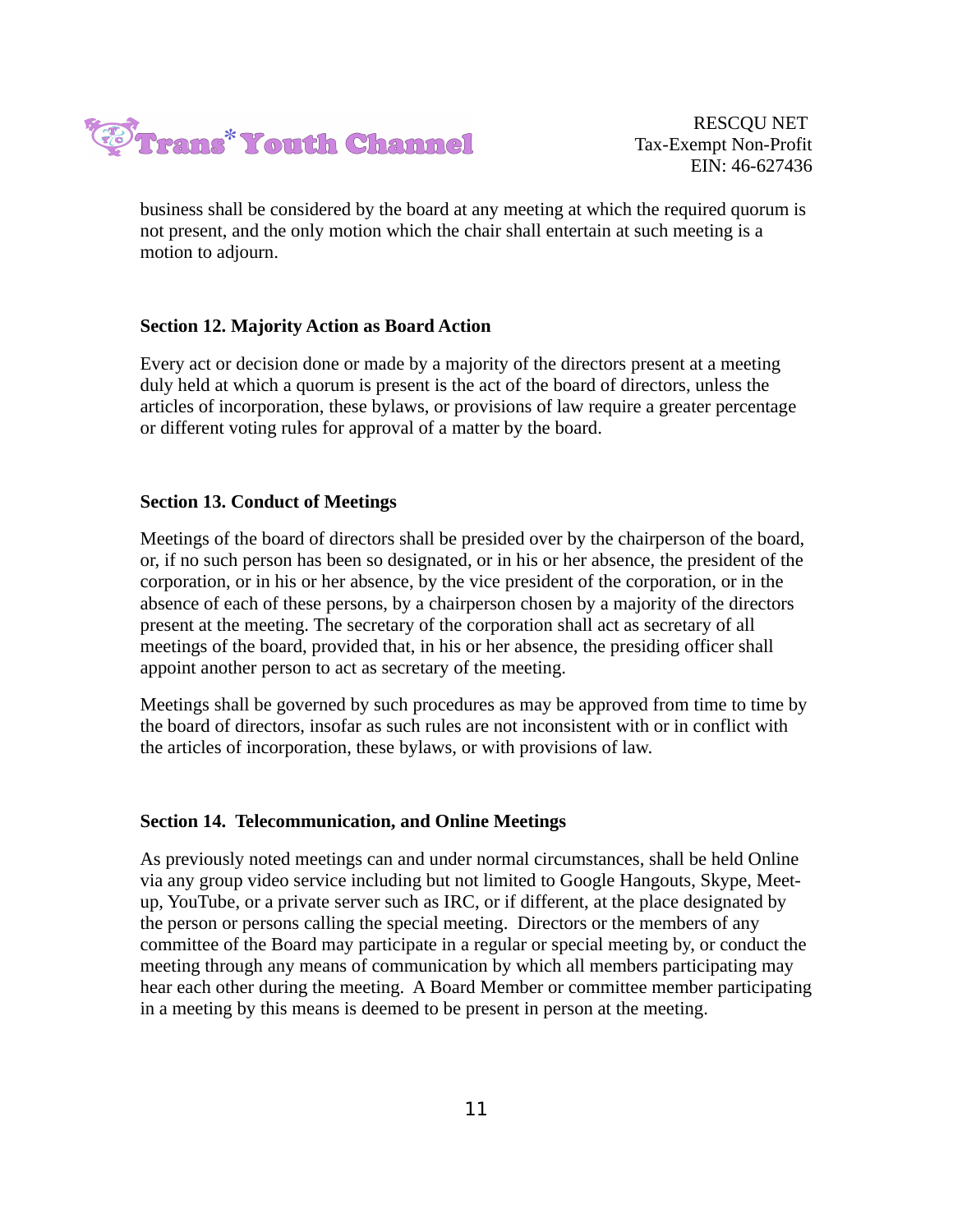

### **Section 15. Action Without Meeting**

(a) Any action required or permitted to be taken at a meeting of the Board or any committee thereof may be taken without a meeting if each and every member of the Board or committee in writing either: (i) votes for such action; (ii) votes against such action; or (iii) abstains from voting. Each Director or committee member who delivers a writing described in this Section 4.9 to the Corporation shall be deemed to have waived the right to demand that action not be taken without a meeting.

(b) Action is taken under this Section 4.9 only if the affirmative vote for such action equals or exceeds the minimum number of votes that would be necessary to take such action at a meeting at which all of the Directors or committee members then in office were present and voted.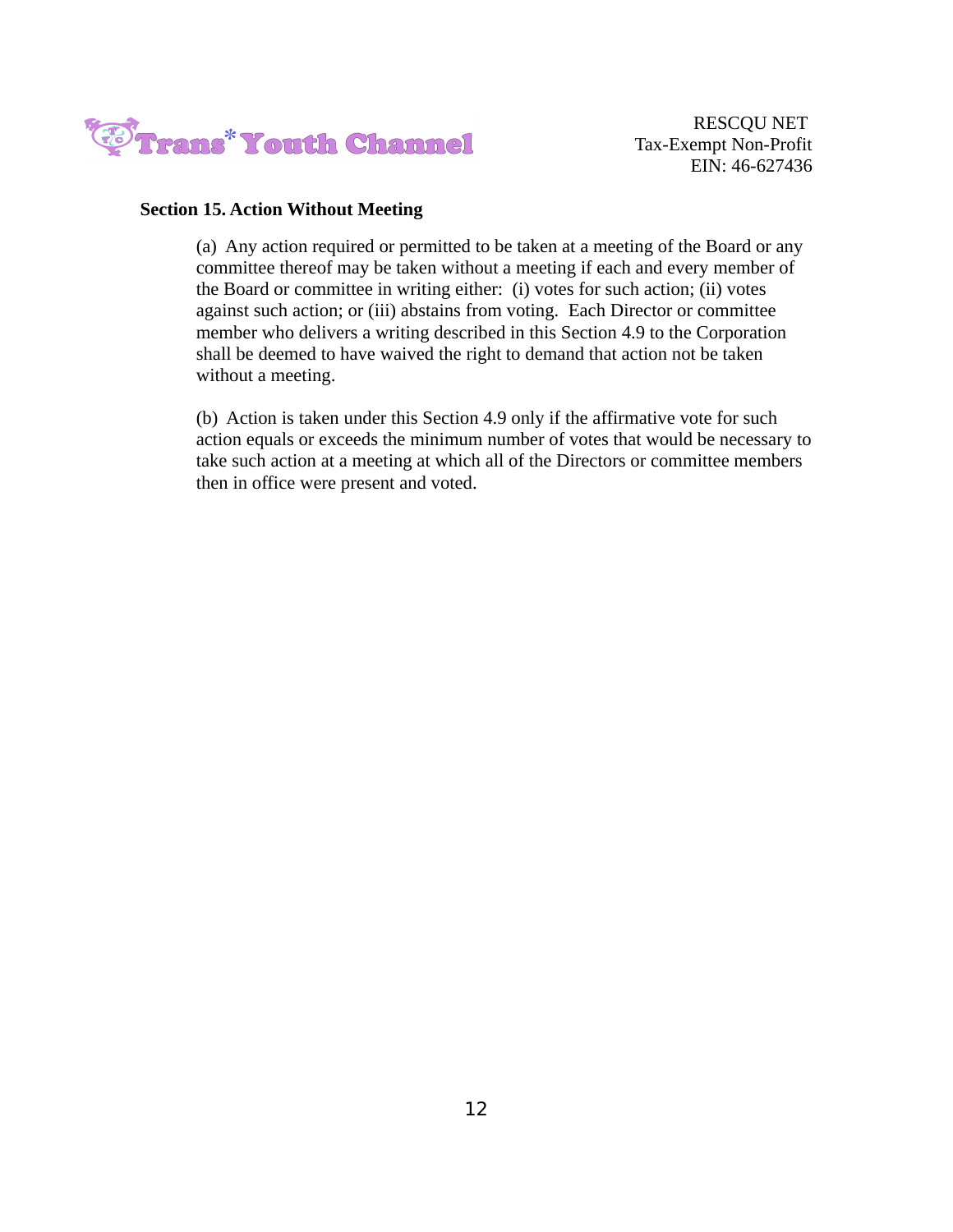

1 (c) No action taken pursuant to this Section 4.9 shall be effective unless writings describing the action taken and otherwise satisfying the requirements of Section 4.9(a), signed by all Directors or committee members and not revoked pursuant to Section 4.9(d), are received by the Corporation. Any such writing may be received by the Corporation by facsimile, electronic mail, or other form of wire or wireless communication permitted by the Act. Action taken pursuant to this Section 4.9 shall be effective when the last writing necessary to effect the action is received by the Corporation unless the writings describing the action taken set forth a different effective date.

(d) Any Director or committee member who has signed a writing pursuant to this Section 4.9 may revoke such writing by a writing signed and dated by the Director or committee member describing the action and stating that such member's prior vote with respect thereto is revoked, if such writing is received by the Corporation before the last writing necessary to effect the action is received by the Corporation.

(e) Action taken pursuant to this Section 4.9 has the same effect as action taken at a meeting of the Board of Directors or committee members and may be described as such in any document.

(f) All signed written instruments necessary for any action taken pursuant to this Section 4.9 shall be filed with the minutes of the meetings of the Board or the appropriate committee.

# **Section 16. Vacancies**

Vacancies on the board of directors shall exist (1) on the death, resignation, or removal of any director, and (2) whenever the number of authorized directors is increased or (3) a pool of candidates is deemed unsatisfactory to fulfill the needs and requirements of that board position as outlined by the job description for that position.

Any director may resign effective upon giving written notice to the chairperson of the board, the president, the secretary, or the board of directors, and an additional two weeks or until a replacement can be announced, unless the notice specifies a later time for the effectiveness of such resignation. No director may resign if the corporation would then be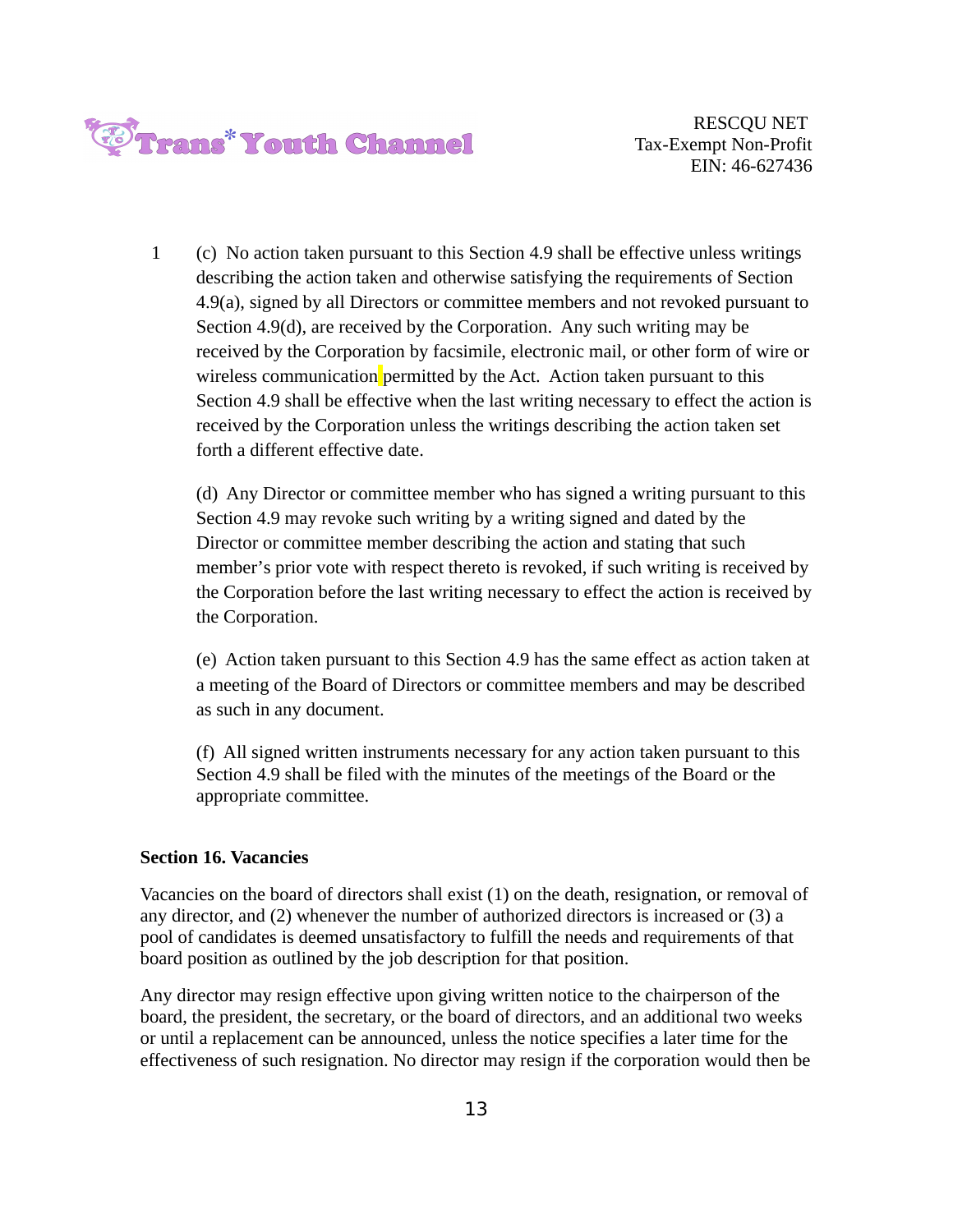

left without a duly elected director or directors in charge of its affairs, except upon notice to the office of the attorney general or other appropriate agency of this state.

Directors may be removed from office, with or without cause, as permitted by and in accordance with the laws of this state and by a majority vote of the Directors present at a meeting at which a quorum is present, excluding the Director in question.

Unless otherwise prohibited by the articles of incorporation, these bylaws, or provisions of law, vacancies on the board may be filled by approval of the board of directors. If the number of directors then in office is less than a quorum, a vacancy on the board may be filled by approval of a majority of the directors then in office or by a sole remaining director. A person elected to fill a vacancy on the board shall hold office until the next election of the board of directors or until his or her death, resignation, or removal from office.

#### **Section 17. Deemed Assent**

A Director who is present at a meeting of the Board when action is taken is deemed to have assented to all action taken at the meeting unless (a) the Director objects at the beginning of the meeting, or promptly upon the Director's arrival, to holding the meeting or transacting business at the meeting and does not thereafter vote for or assent to any action taken at the meeting; or (b) the Director contemporaneously requests the Director's dissent or abstention as to any specific action taken be entered in the minutes of the meeting; or (c) the Director causes written notice of the Director's dissent or abstention as to any specific action to be received by the presiding Officer of the meeting before the adjournment thereof or by the corporation promptly after the adjournment of the meeting. Such right of dissension or abstention is not available to a Director who votes in favor of the action taken.

#### **Section 18. Non-liability of Directors**

The directors shall not be personally liable for the debts, liabilities, or other obligations of the corporation.

#### **Section 19 Indemnification by Corporation of Directors and Officers**

The directors and officers of the corporation shall be indemnified by the corporation to the fullest extent permissible under the laws of this state.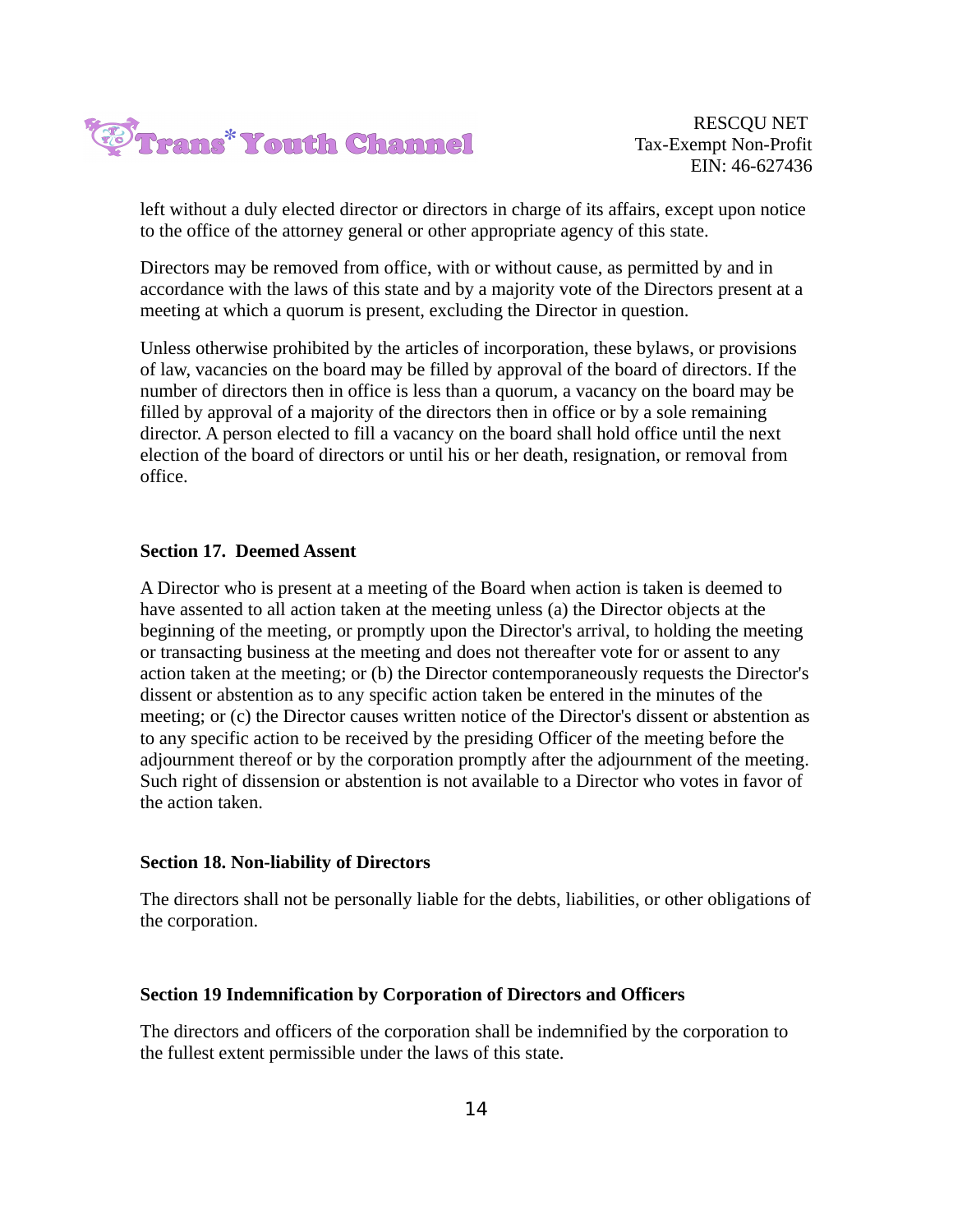

### **Section 20. Insurance for Corporate Agents**

Except as may be otherwise provided under provisions of law, the board of directors may adopt a resolution authorizing the purchase and maintenance of insurance on behalf of any agent of the corporation (including a director, officer, employee, or other agent of the corporation) against liabilities asserted against or incurred by the agent in such capacity or arising out of the agent's status as such, whether or not the corporation would have the power to indemnify the agent against such liability under the articles of incorporation, these bylaws, or provisions of law.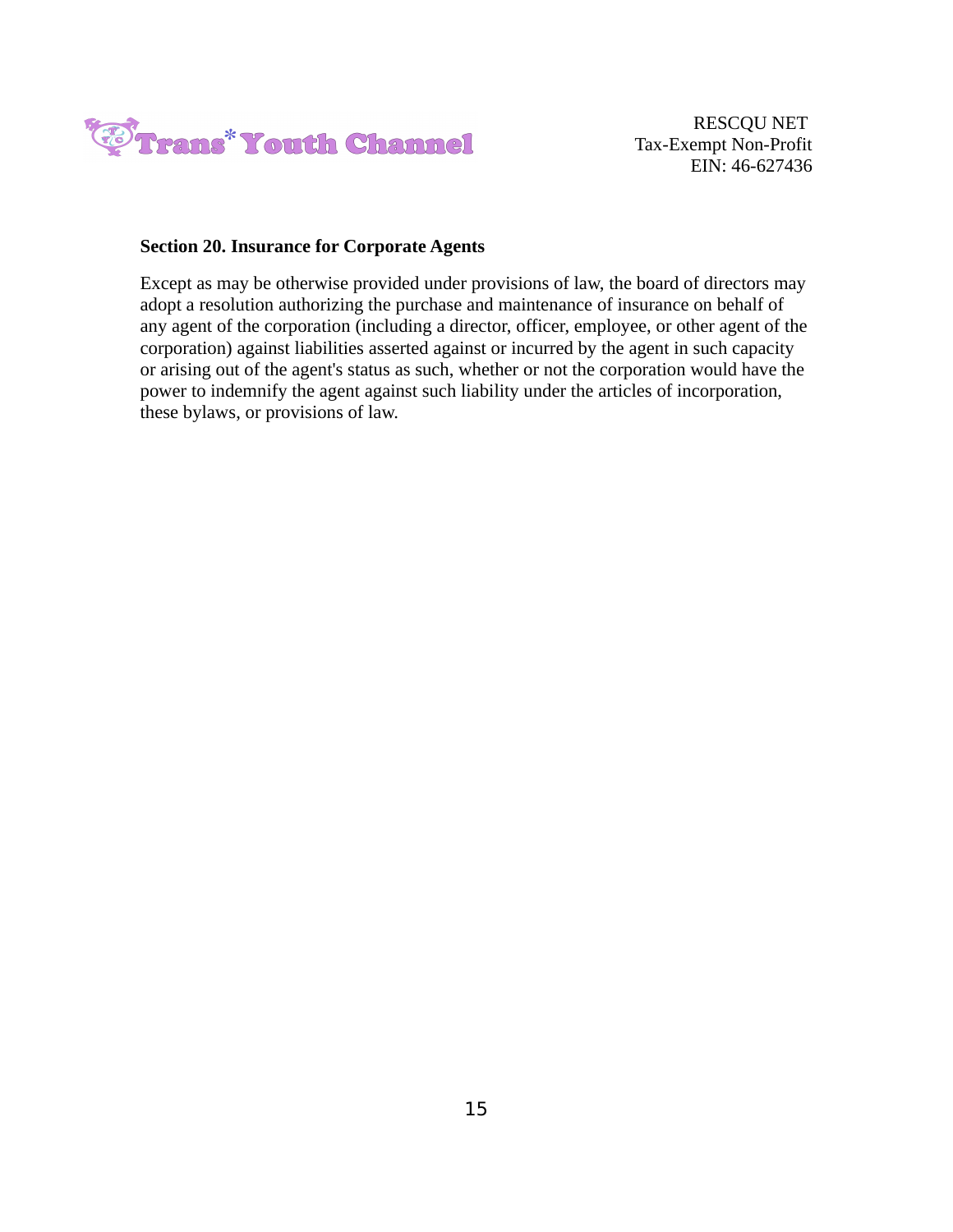

# **Article 4: Officers**

### <span id="page-16-0"></span>**Section 1. Designation of Officers**

The officers of the corporation shall be a president, a vice president, a secretary, and a treasurer. The corporation may also have a chairperson of the board, one or more vice presidents, assistant secretaries, assistant treasurers, and other such officers with such titles as may be determined from time to time by the board of directors.

### **Section 2. Qualifications**

Any person who has served as a volunteer for the organization for a period of at least one month may be considered for a position as an officer in the organization. As an officer they must submit themselves to hiring processes set forth by the board of directors in the job description of such job as noted either here in the bylaws, or by general rule for any positions not specified.

#### **Section 3. Election and Term of Office**

Officers shall be elected by the board of directors, at any time, and each officer shall hold office until he or she resigns or is removed or is otherwise disqualified to serve, or until his or her successor shall be elected and qualified, whichever occurs first.

#### **Section 4. Removal and Resignation**

Any officer may be removed, either with or without cause, by the board of directors, at any time. Any officer may resign at any time by giving written notice to the board of directors or to the president or secretary of the corporation and leave said position two weeks after. Any such resignation shall take effect two weeks from the date of receipt of such notice or at any later date specified therein, and, unless otherwise specified therein, the acceptance of such resignation shall not be necessary to make it effective. The above provisions of this section shall be superseded by any conflicting terms of a contract which has been approved or ratified by the board of directors relating to the employment of any officer of the corporation. Such removal shall be without prejudice to the contract rights, if any, of the Officer so removed.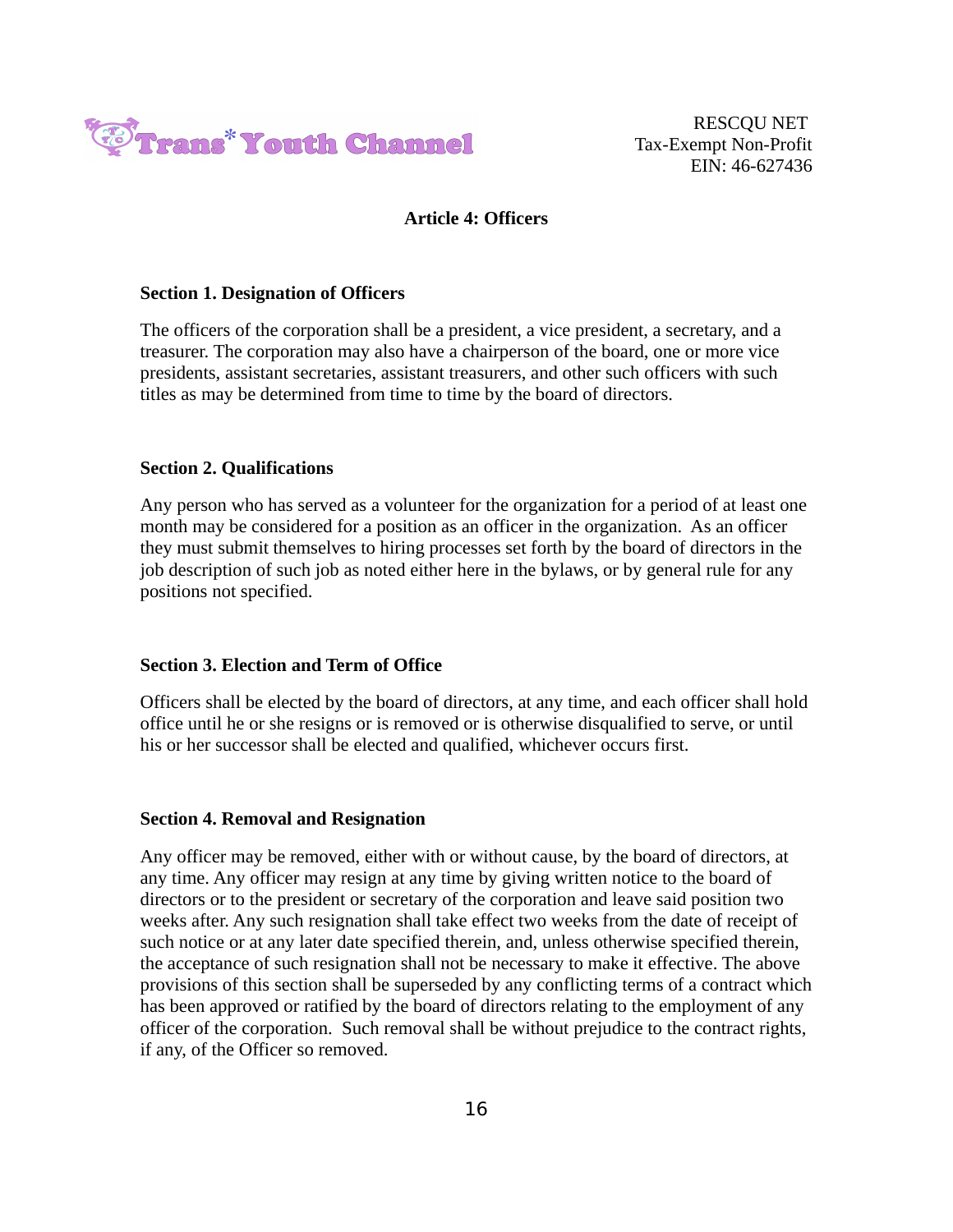

### **Section 5. Vacancies**

Any vacancy caused by the death, resignation, removal, disqualification, or otherwise, of any officer shall be filled by the board of directors. In the event of a vacancy in any office other than that of president, such vacancy may be filled temporarily by appointment by the president until such time as the board shall fill the vacancy. Vacancies occurring in offices of officers appointed at the discretion of the board may or may not be filled as the board shall determine.

### **Section 6. Duties of President**

The president shall be the chief executive officer of the corporation and shall, subject to the control of the board of directors, supervise and control the affairs of the corporation and the activities of the officers. He or she shall perform all duties incident to his or her office and such other duties as may be required by law, by the articles of incorporation, or by these bylaws, or which may be prescribed from time to time by the board of directors. Unless another person is specifically appointed as chairperson of the board of directors, the president shall preside at all meetings of the board of directors and, if this corporation has members, at all meetings of the members. Except as otherwise expressly provided by law, by the articles of incorporation, or by these bylaws, he or she shall, in the name of the corporation, execute such deeds, mortgages, bonds, contracts, checks, or other instruments which may from time to time be authorized by the board of directors.

#### **Section 7. Duties of Vice President**

In the absence of the president, or in the event of his or her inability or refusal to act, the vice president shall perform all the duties of the president, and when so acting shall have all the powers of, and be subject to all the restrictions on, the president. The vice president shall have other powers and perform such other duties as may be prescribed by law, by the articles of incorporation, or by these bylaws, or as may be prescribed by the board of directors.

#### **Section 8. Duties of Secretary**

The secretary shall: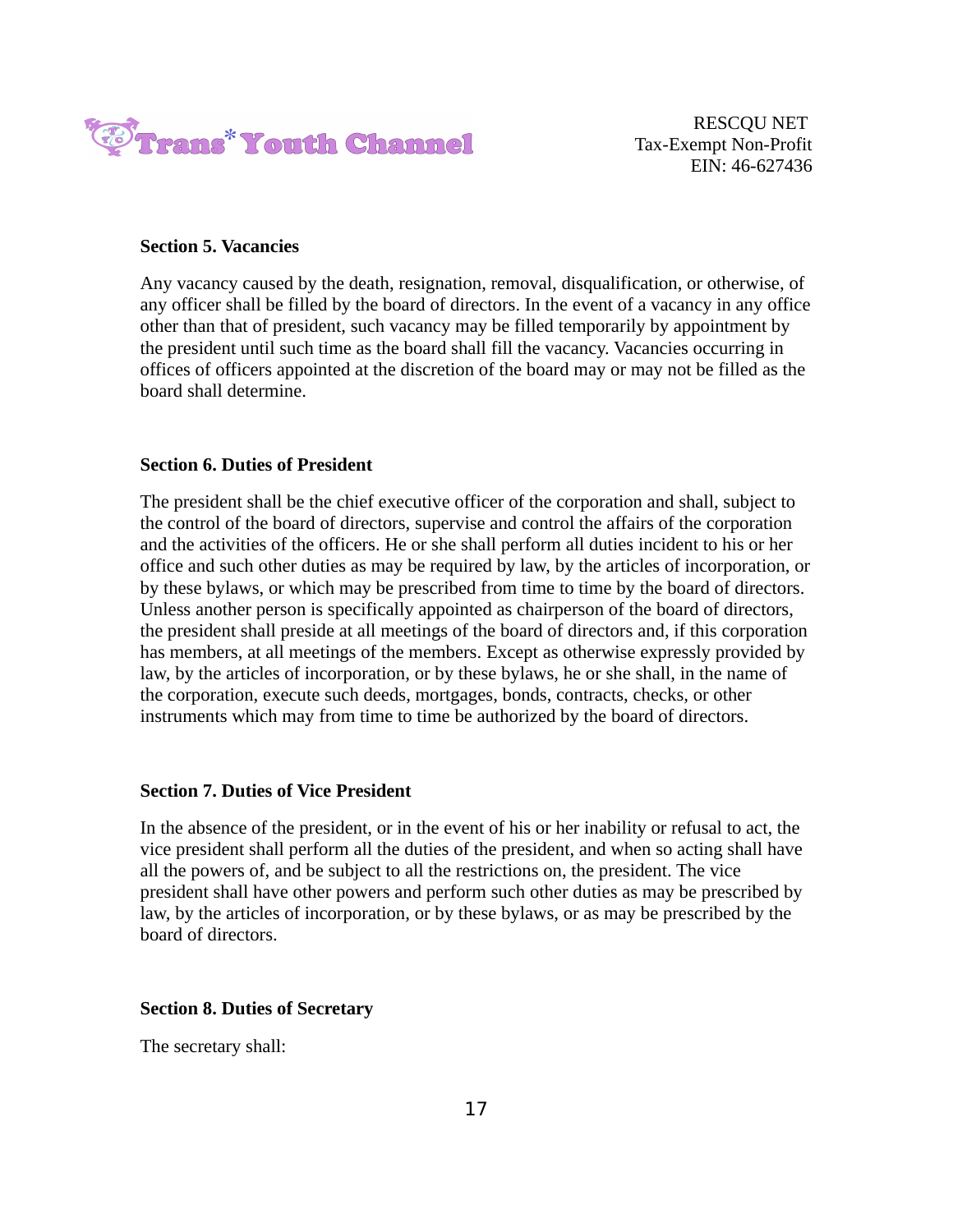

Certify and keep at the principal office of the corporation the original, or a copy, of these bylaws as amended or otherwise altered to date.

Keep at the principal office of the corporation or at such other place as the board may determine, a book of minutes of all meetings of the directors, and, if applicable, meetings of committees of directors and of members, recording therein the time and place of holding, whether regular or special, how called, how notice thereof was given, the names of those present or represented at the meeting, and the proceedings thereof.

Ensure that the minutes of meetings of the corporation, any written consents approving action taken without a meeting, and any supporting documents pertaining to meetings, minutes, and consents shall be contemporaneously recorded in the corporate records of this corporation. "Contemporaneously" in this context means that the minutes, consents, and supporting documents shall be recorded in the records of this corporation by the later of (1) the next meeting of the board, committee, membership, or other body for which the minutes, consents, or supporting documents are being recorded, or (2) sixty (60) days after the date of the meeting or written consent.

See that all notices are duly given in accordance with the provisions of these bylaws or as required by law.

Be custodian of the records and of the seal of the corporation and affix the seal, as authorized by law or the provisions of these bylaws, to duly executed documents of the corporation.

Keep at the principal office of the corporation a membership book containing the name and address of each and any members, and, in the case where any membership has been terminated, he or she shall record such fact in the membership book together with the date on which such membership ceased.

Exhibit at all reasonable times to any director of the corporation, or to his or her agent or attorney, on request therefor, the bylaws, the membership book, and the minutes of the proceedings of the directors of the corporation.

In general, perform all duties incident to the office of secretary and such other duties as may be required by law, by the articles of incorporation, or by these bylaws, or which may be assigned to him or her from time to time by the board of directors.

#### **Section 9. Duties of Treasurer**

The treasurer shall: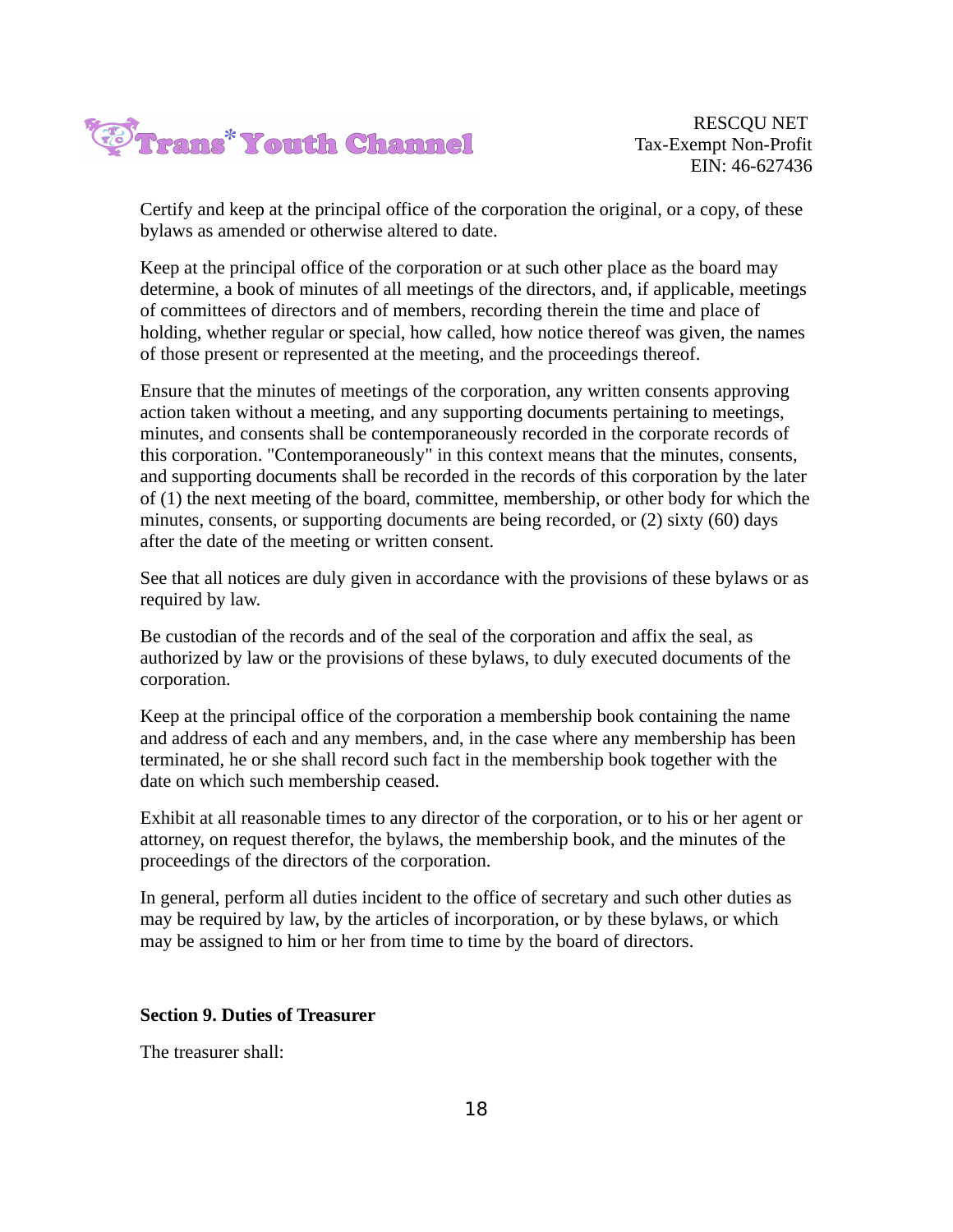

Have charge and custody of, and be responsible for, all funds and securities of the corporation, and deposit all such funds in the name of the corporation in such banks, trust companies, or other depositories as shall be selected by the board of directors.

Receive, and give receipt for, monies due and payable to the corporation from any source whatsoever.

Disburse, or cause to be disbursed, the funds of the corporation as may be directed by the board of directors, taking proper vouchers for such disbursements.

Keep and maintain adequate and correct accounts of the corporation's properties and business transactions, including accounts of its assets, liabilities, receipts, disbursements, gains, and losses.

Exhibit at all reasonable times the books of account and financial records to any director of the corporation, or to his or her agent or attorney, on request therefor.

Render to the president and directors, whenever requested, an account of any or all of his or her transactions as treasurer and of the financial condition of the corporation.

Prepare, or cause to be prepared, and certify, or cause to be certified, the financial statements to be included in any required reports.

In general, perform all duties incident to the office of treasurer and such other duties as may be required by law, by the articles of incorporation of the corporation, or by these bylaws, or which may be assigned to him or her from time to time by the board of directors.

# **Section 10. Compensation**

The salaries of the officers, if any, shall be fixed from time to time by resolution of the board of directors. In all cases, any salaries received by officers of this corporation shall be reasonable and given in return for services actually rendered to or for the corporation. All officer salaries shall be approved in advance in accordance with this corporation's conflict of interest policy, as set forth in Article 9 of these bylaws.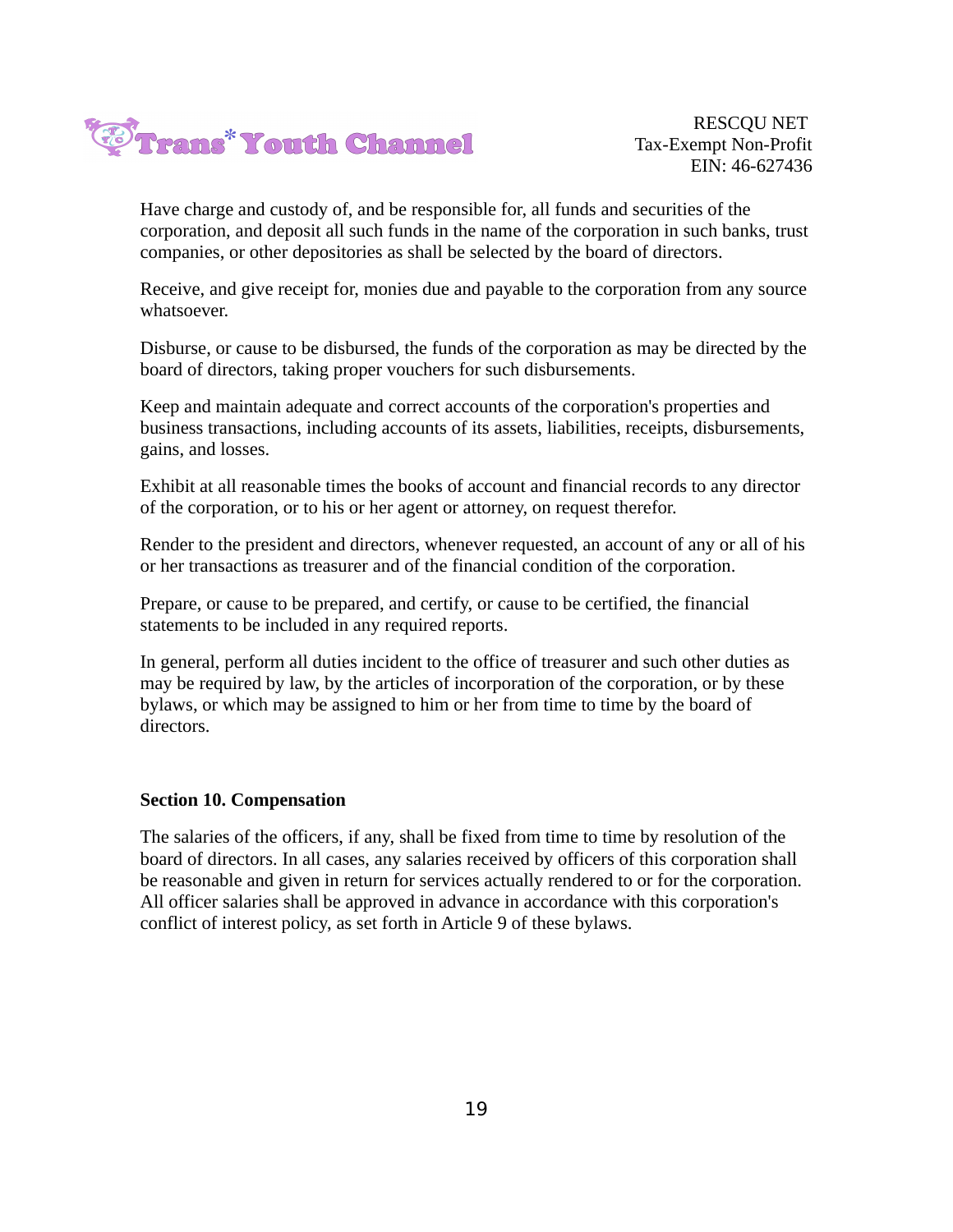

### **Article 5: Committees**

#### <span id="page-20-0"></span>**Section 1. Executive Committee**

The board of directors may, by a majority vote of its members, designate an Executive Committee consisting of 4 board members and may delegate to such committee the powers and authority of the board in the management of the business and affairs of the corporation, to the extent permitted, and, except as may otherwise be provided, by provisions of law.

By a majority vote of its members, the board may at any time revoke or modify any or all of the executive committee authority so delegated, increase or decrease but not below two (2) the number of the members of the executive committee, and fill vacancies on the Executive Committee from the members of the board. The executive committee shall keep regular minutes of its proceedings, cause them to be filed with the corporate records, and report the same to the board from time to time as the board may require.

#### **Section 2. Advisory Boards**

The Chair of the Board may from time to time form one or more advisory boards, committees, auxiliaries or other bodies composed of such members, having such rules of procedure, and having such chair, as the Chair of the Board shall designate. The name, objectives and responsibilities of each such advisory board, and the rules and procedures for the conduct of its activities, shall be determined by the Chair of the Board. An advisory board may provide such advice, service, and assistance to the Board, and carry out such duties and responsibilities for the corporation as may be specified by the chair of the Board; except that, if any such committee or advisory board has one or more members thereof who are entitled to vote on committee matters and who are not then also Directors, such committee or advisory board may not exercise any power or authority reserved to the Board by the Act, the Articles of Incorporation or these Bylaws. Further, no advisory board shall have authority to incur any corporate expense or make any representation or commitment on behalf of the corporation without the express approval of the Chair of the Board

#### **Section 2. Other Committees**

The corporation shall have such other committees as may from time to time be designated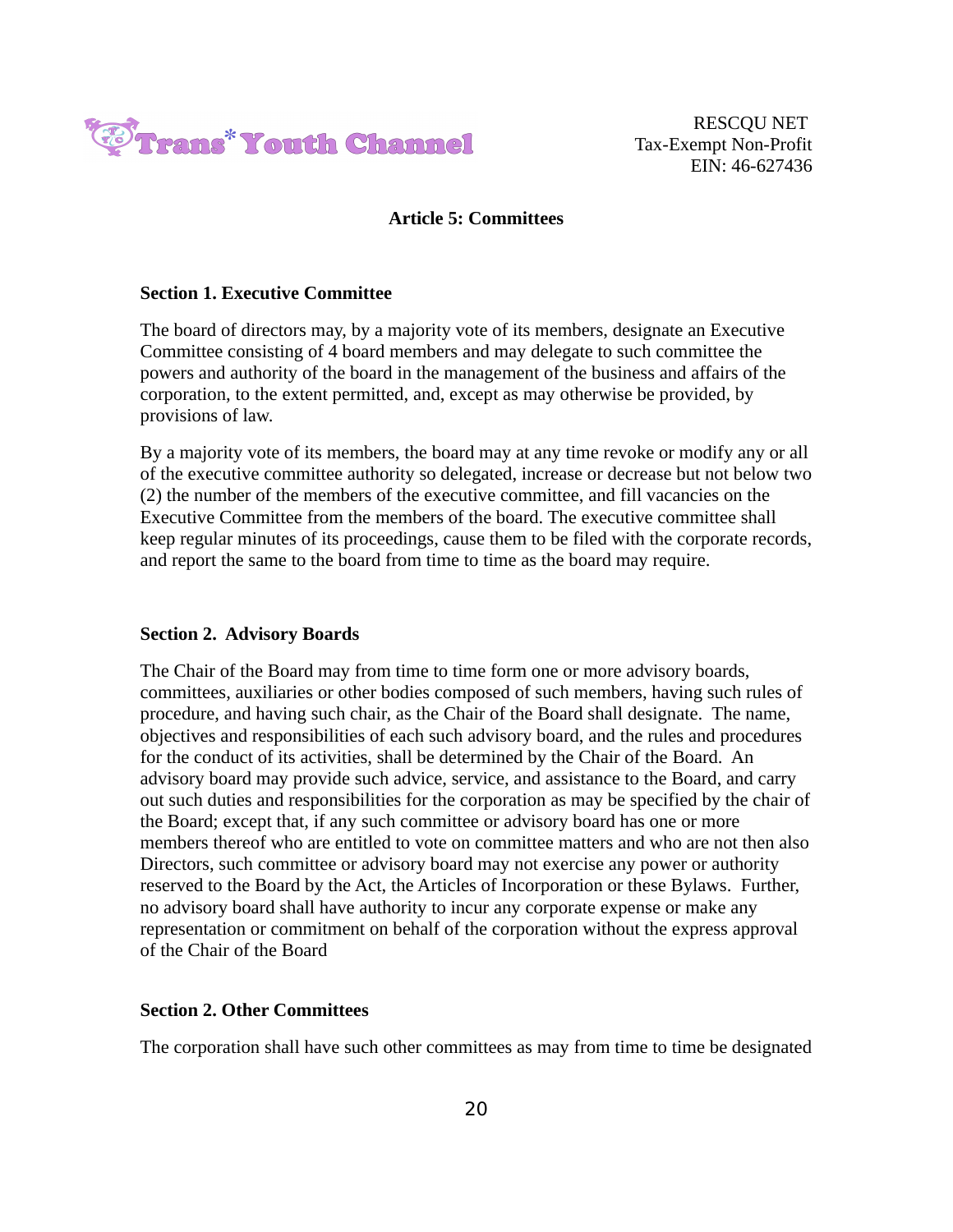

by resolution of the board of directors. These committees may consist of persons who are not also members of the board and shall act in an advisory capacity to the board.

### **Section 3. Rules of Committees**

Each committee may adopt rules for its own government not inconsistent with the Articles of Incorporation, these Bylaws, any rules adopted by the Board of Directors, or the Act.

#### **Section 4. Limitations of Committee Power**

No committee shall have the authority to amend, alter or repeal Bylaws; elect, appoint or remove any member of a committee or any Director or Officer of the Corporation; amend, alter or repeal any resolution of the Board; or to approve any acts forbidden to be authorized by committees pursuant to the Act.

# **Section 5. Meetings and Action of Committees**

Meetings and action of committees shall be governed by, noticed, held, and taken in accordance with the provisions of these bylaws concerning meetings of the board of directors, with such changes in the context of such bylaw provisions as are necessary to substitute the committee and its members for the board of directors and its members, except that the time for regular and special meetings of committees may be fixed by resolution of the board of directors or by the committee. The board of directors may also adopt rules and regulations pertaining to the conduct of meetings of committees to the extent that such rules and regulations are not inconsistent with the provisions of these bylaws.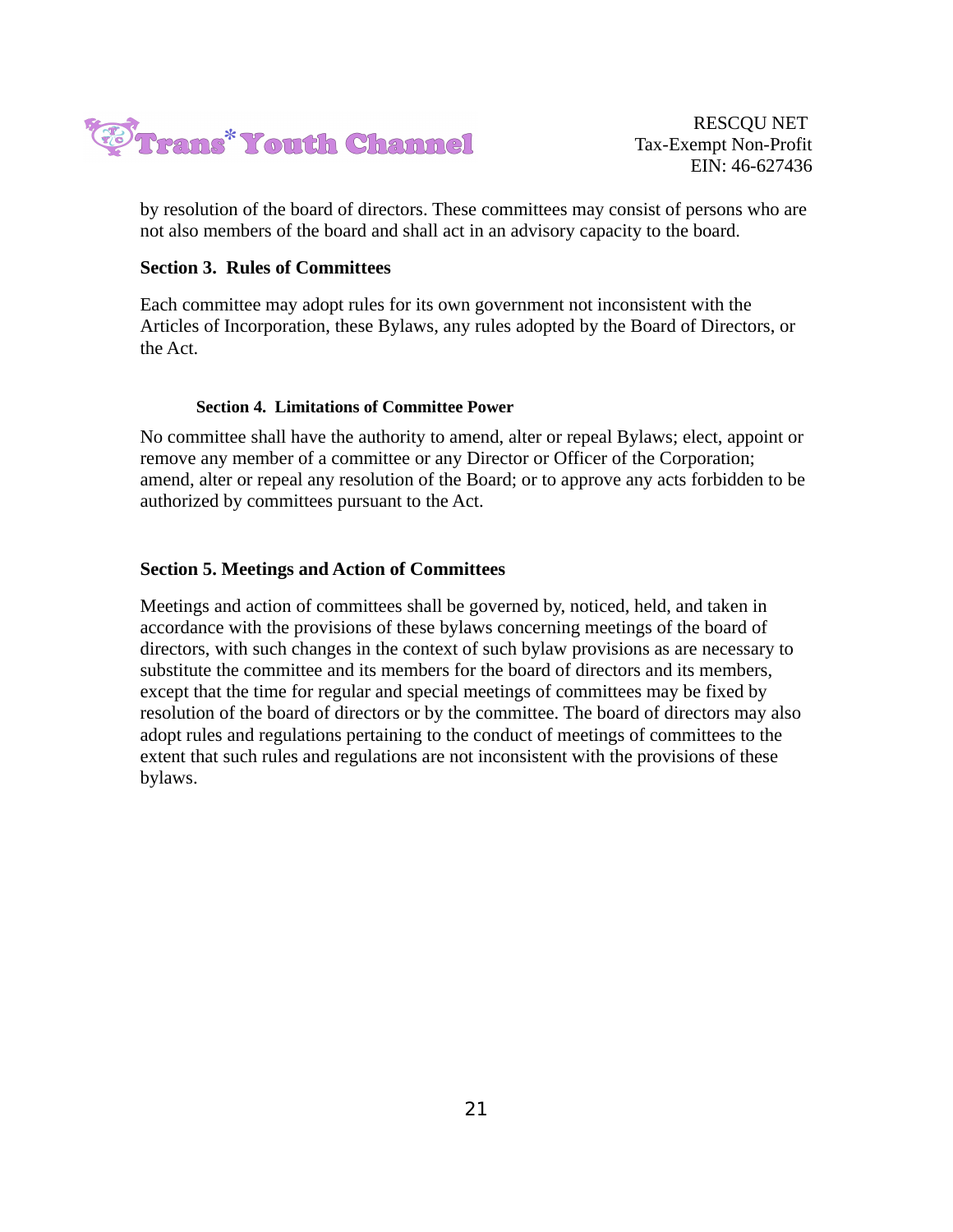

### <span id="page-22-0"></span>**Article 6: Execution of Instruments, Deposits, and Funds**

### **Section 1. Execution of Instruments**

The board of directors, except as otherwise provided in these bylaws, may by resolution authorize any officer or agent of the corporation to enter into any contract or execute and deliver any instrument in the name of and on behalf of the corporation, and such authority may be general or confined to specific instances. Unless so authorized, no officer, agent, or employee shall have any power or authority to bind the corporation by any contract or engagement or to pledge its credit or to render it liable monetarily for any purpose or in any amount.

# **Section 2. Checks and Notes**

Except as otherwise specifically determined by resolution of the board of directors, or as otherwise required by law, checks, drafts, promissory notes, orders for the payment of money, and other evidence of indebtedness of the corporation shall be signed by the treasurer and countersigned by the president of the corporation.

# **Section 3. Deposits**

All funds of the corporation shall be deposited from time to time to the credit of the corporation in such banks, trust companies, or other depositories as the board of directors may select.

#### **Section 4. Gifts**

The board of directors may accept on behalf of the corporation any contribution, gift, bequest, or devise for the nonprofit purposes of this corporation.

### **Section 5. Proxies**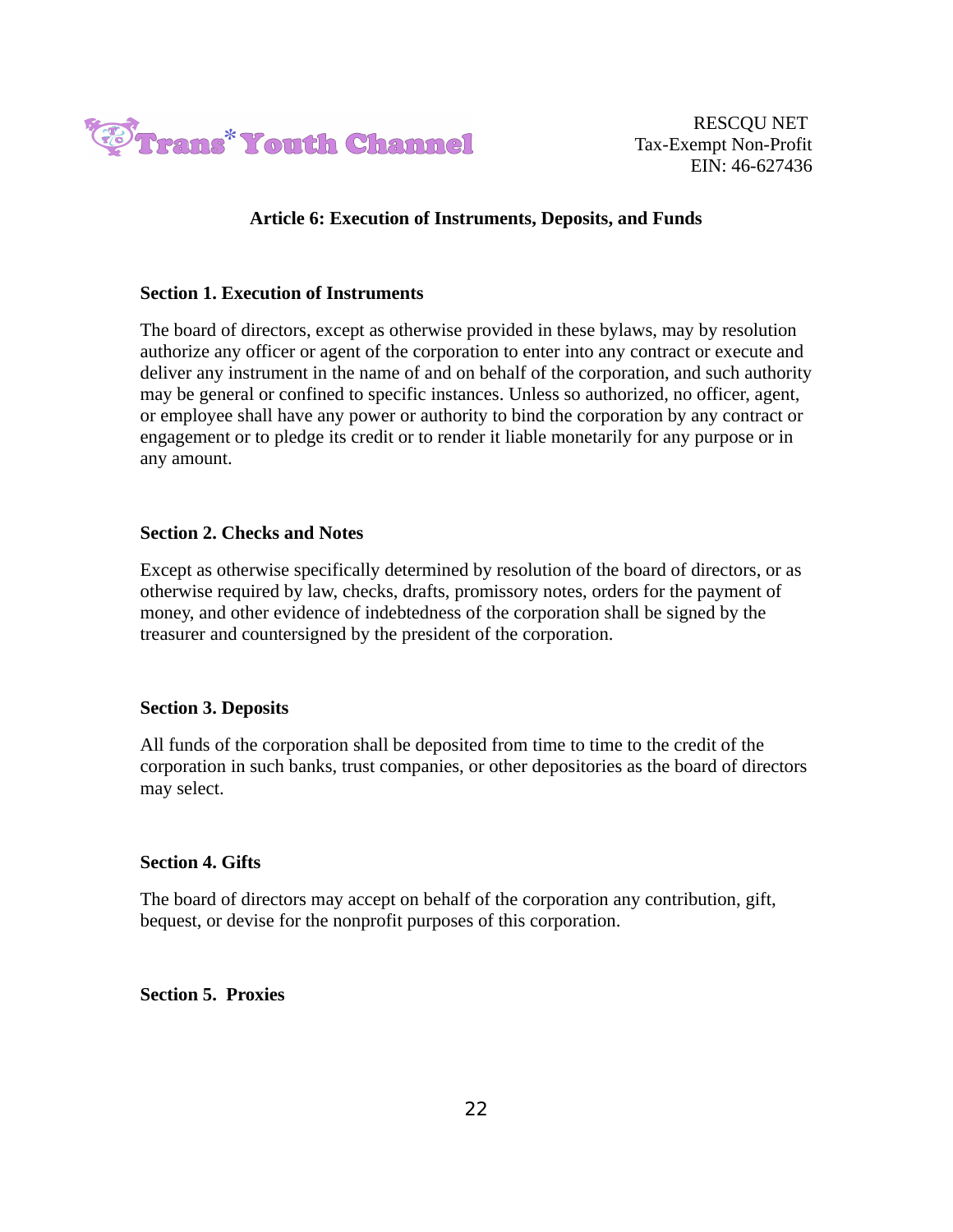

Unless otherwise provided by resolution adopted by the Board of Directors, the Chair may from time to time appoint one or more agents or attorneys in fact of the Corporation, in the name and on behalf of the Corporation, cast the votes which the Corporation may be entitled to cast as the holder of stock or other securities in any other Corporation, association or other entity any of whose stock or other securities may be held by the Corporation. The Chair may instruct the person or persons so appointed as to the manner of casting such votes, and may execute or cause to be executed in the name and on behalf of the Corporation and under its corporate seal, or otherwise, all such written proxies or other instruments as he may deem necessary or proper.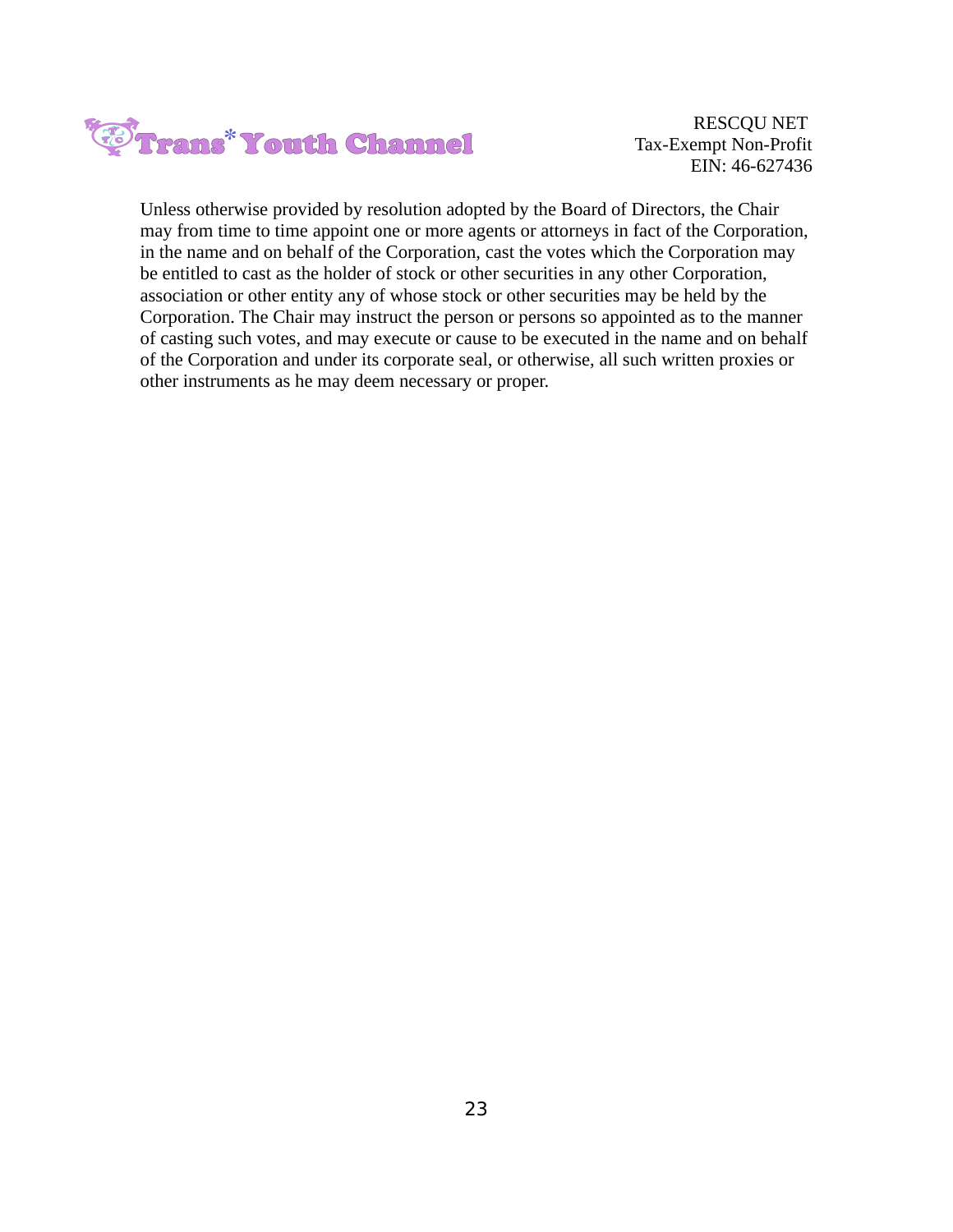

# <span id="page-24-0"></span>**Article 7: Corporate Records, Reports, and Seal**

### **Section 1. Maintenance of Corporate Records**

The corporation shall keep at its principal office:

- a) Minutes of all meetings of directors, committees of the board, and, if this corporation has members, of all meetings of members, indicating the time and place of holding such meetings, whether regular or special, how called, the notice given, and the names of those present and the proceedings thereof;
- b) Adequate and correct books and records of account, including accounts of its properties and business transactions and accounts of its assets, liabilities, receipts, disbursements, gains, and losses;
- c) A record of its members, if any, indicating their names and addresses and, if applicable, the class of membership held by each member and the termination date of any membership;
- d) A copy of the corporation's articles of incorporation and bylaws as amended to date, which shall be open to inspection by the members, if any, of the corporation at all reasonable times during office hours.
- e) All financial statements and forms 990 prepared for periods ending during the last three years;
- f) The Corporations application for recognition of exemption and the tax-exemption determination letter issued by the internal revenue service; and
- g) All other documents or records required to be maintained by the corporation at its principle office under applicable law or regulation.

# **Section 2. Corporate Seal**

The board of directors may adopt, use, and at will alter, a corporate seal. Such seal shall be kept at the principal office of the corporation. Failure to affix the seal to corporate instruments, however, shall not affect the validity of any such instrument.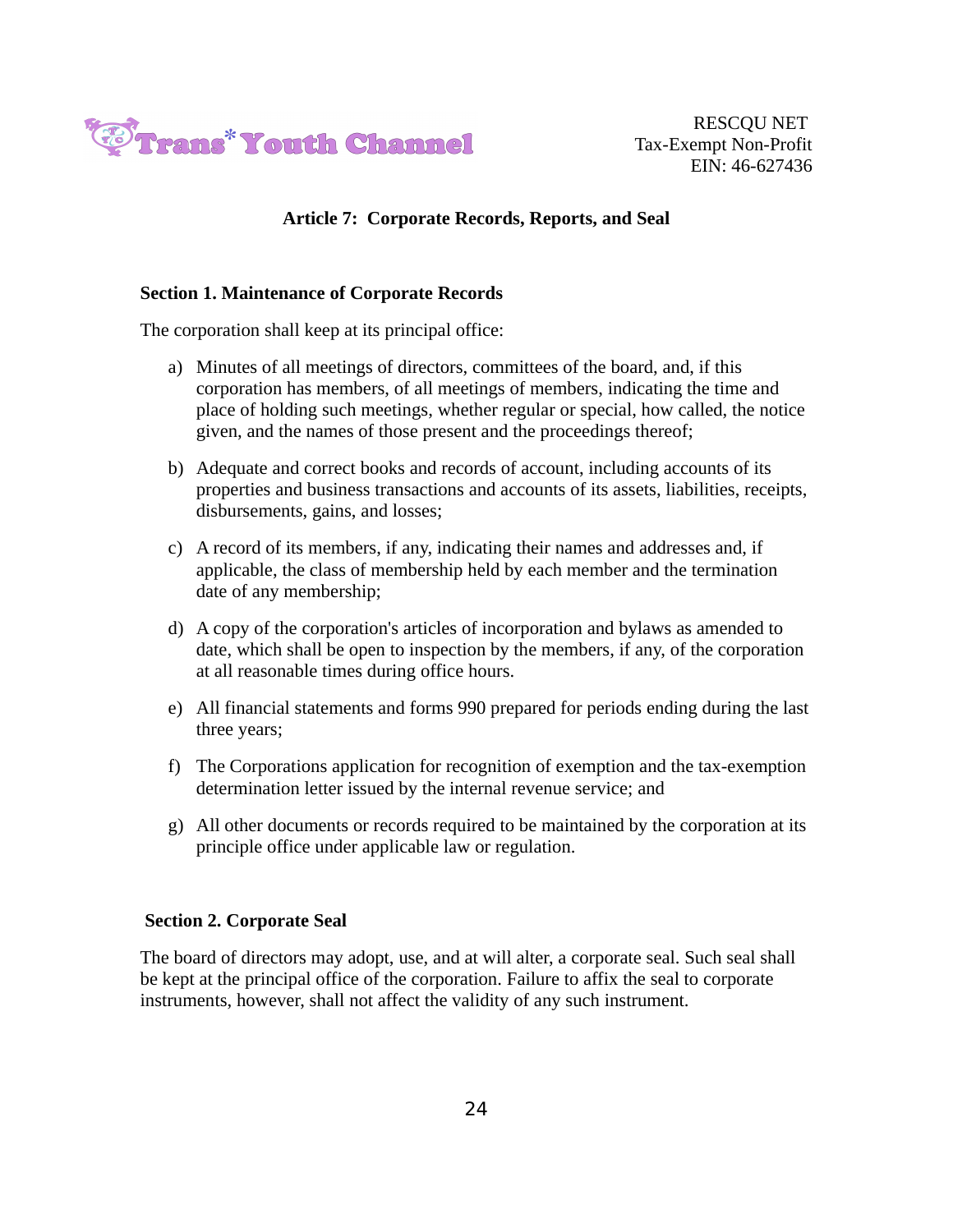

# **Section 3. Directors' Inspection Rights**

Every director shall have the absolute right at any reasonable time to inspect and copy all books, records, and documents of every kind and to inspect the physical properties of the corporation, and shall have such other rights to inspect the books, records, and properties of this corporation as may be required under the articles of incorporation, other provisions of these bylaws, and provisions of law.

### **Section 4. Members' Inspection Rights**

If this corporation has any members, then each and every member shall have the following inspection rights, for a purpose reasonably related to such person's interest as a member:

- a. To inspect and copy the record of all members' names, addresses, and voting rights, at reasonable times, upon written demand on the secretary of the corporation, which demand shall state the purpose for which the inspection rights are requested.
- b. To obtain from the secretary of the corporation, upon written demand on, and payment of a reasonable charge to, the secretary of the corporation, a list of the names, addresses, and voting rights of those members entitled to vote for the election of directors as of the most recent record date for which the list has been compiled or as of the date specified by the member subsequent to the date of demand. The demand shall state the purpose for which the list is requested. The membership list shall be made available within a reasonable time after the demand is received by the secretary of the corporation or after the date specified therein as of which the list is to be compiled.
- c. To inspect at any reasonable time the books, records, or minutes of proceedings of the members or of the board or committees of the board, upon written demand on the secretary of the corporation by the member, for a purpose reasonably related to such person's interests as a member.

Members shall have such other rights to inspect the books, records, and properties of this corporation as may be required under the articles of incorporation, other provisions of these bylaws, and provisions of law.

# **Section 5. Right to Copy and Make Extracts**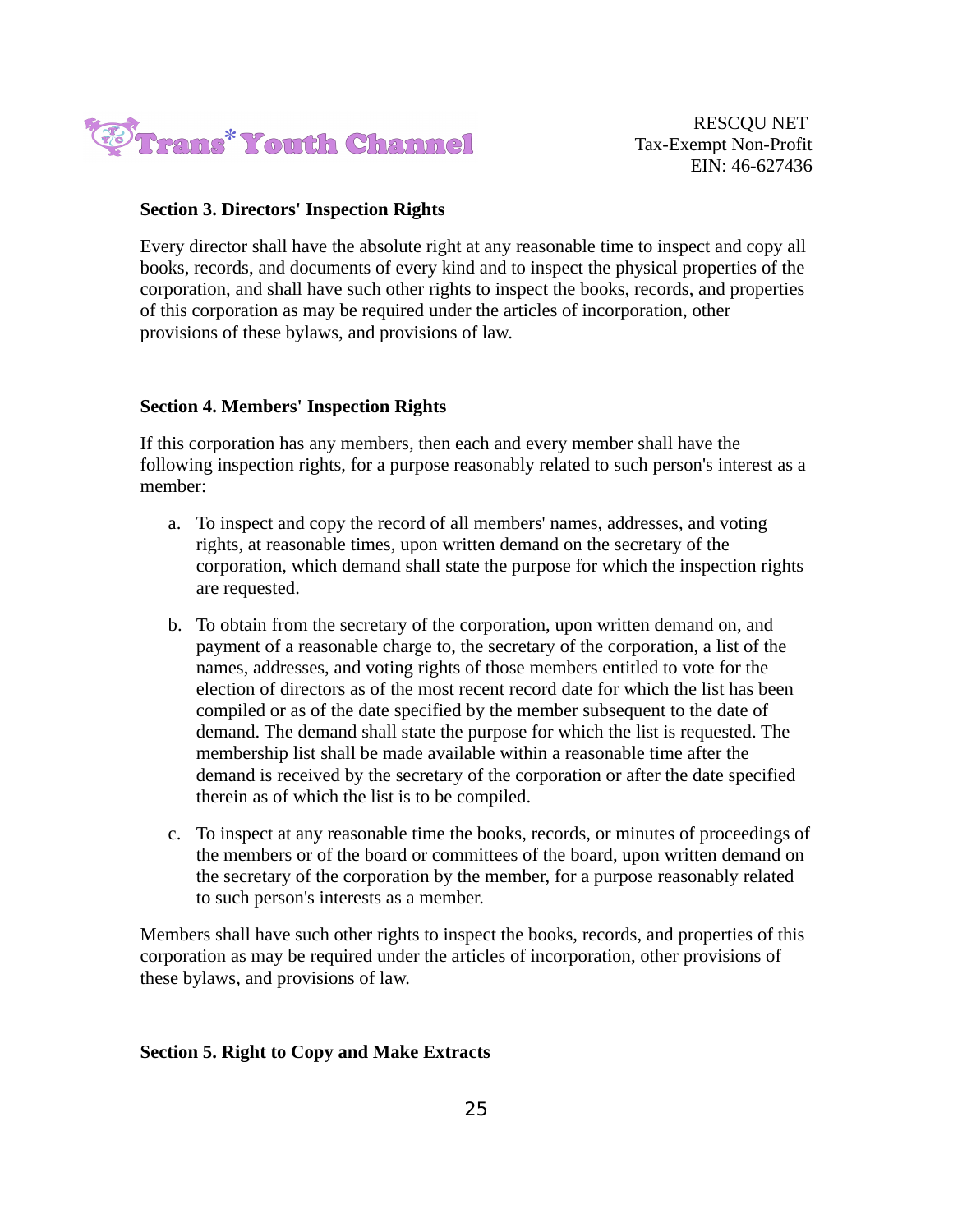

Any inspection under the provisions of this article may be made in person or by agent or attorney and the right to inspection shall include the right to copy and make extracts.

# **Section 6. Periodic Report**

The board shall cause any annual or periodic report required under law to be prepared and delivered to an office of this state or to the members, if any, of this corporation, to be so prepared and delivered within the time limits set by law.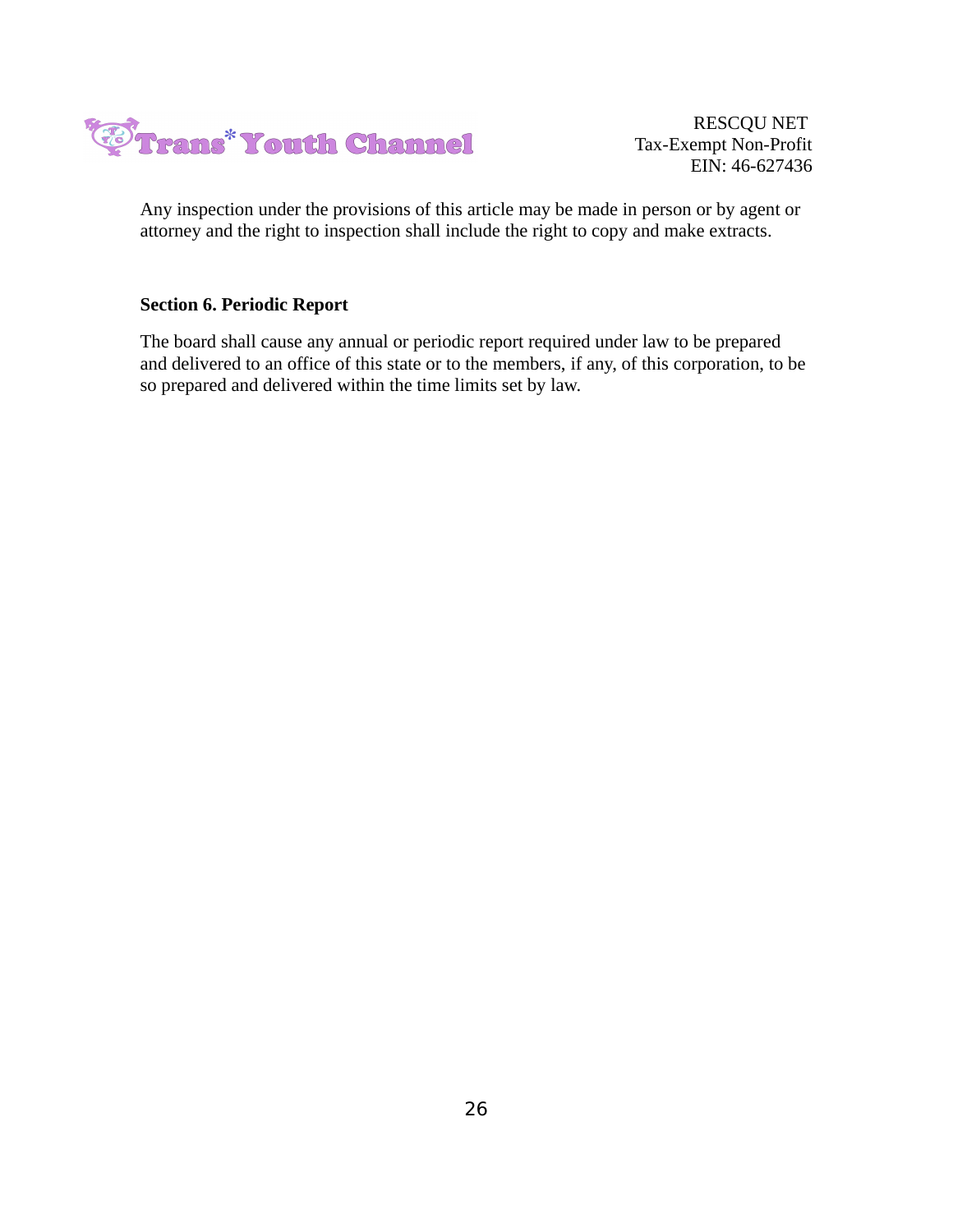

# **Article 8: IRS 501(c)(3) Tax Exemption Provisions**

### <span id="page-27-0"></span>**Section 1. Limitations on Activities**

No substantial part of the activities of this corporation shall be the carrying on of propaganda, or otherwise attempting to influence legislation (except as otherwise provided by Section 501(h) of the Internal Revenue Code), and this corporation shall not participate in, or intervene in (including the publishing or distribution of statements), any political campaign on behalf of, or in opposition to, any candidate for public office.

Notwithstanding any other provisions of these bylaws, this corporation shall not carry on any activities not permitted to be carried on (a) by a corporation exempt from federal income tax under Section  $501(c)(3)$  of the Internal Revenue Code, or (b) by a corporation, contributions to which are deductible under Section  $170(c)(2)$  of the Internal Revenue Code.

### **Section 2. Prohibition Against Private Inurement**

No part of the net earnings of this corporation shall inure to the benefit of, or be distributable to, its members, directors or trustees, officers, or other private persons, except that the corporation shall be authorized and empowered to pay reasonable compensation for services rendered and to make payments and distributions in furtherance of the purposes of this corporation.

#### **Section 3. Distribution of Assets**

The property of this corporation is irrevocably dedicated to the education of all communities toward Trans\* rights, lifestyle, and education. Upon the dissolution or winding up of the corporation, it's assets remaining after payment, or provision for payment, of all debts and liabilities of this corporation shall be distributed to a nonprofit fund, foundation, or corporation which is organized and operated exclusively to further education of Trans\* or LGBT right and lifestyles, in all communities, and which has established its tax-exempt status under section  $501(c)(3)$  of the internal revenue code, and the state in which it resides.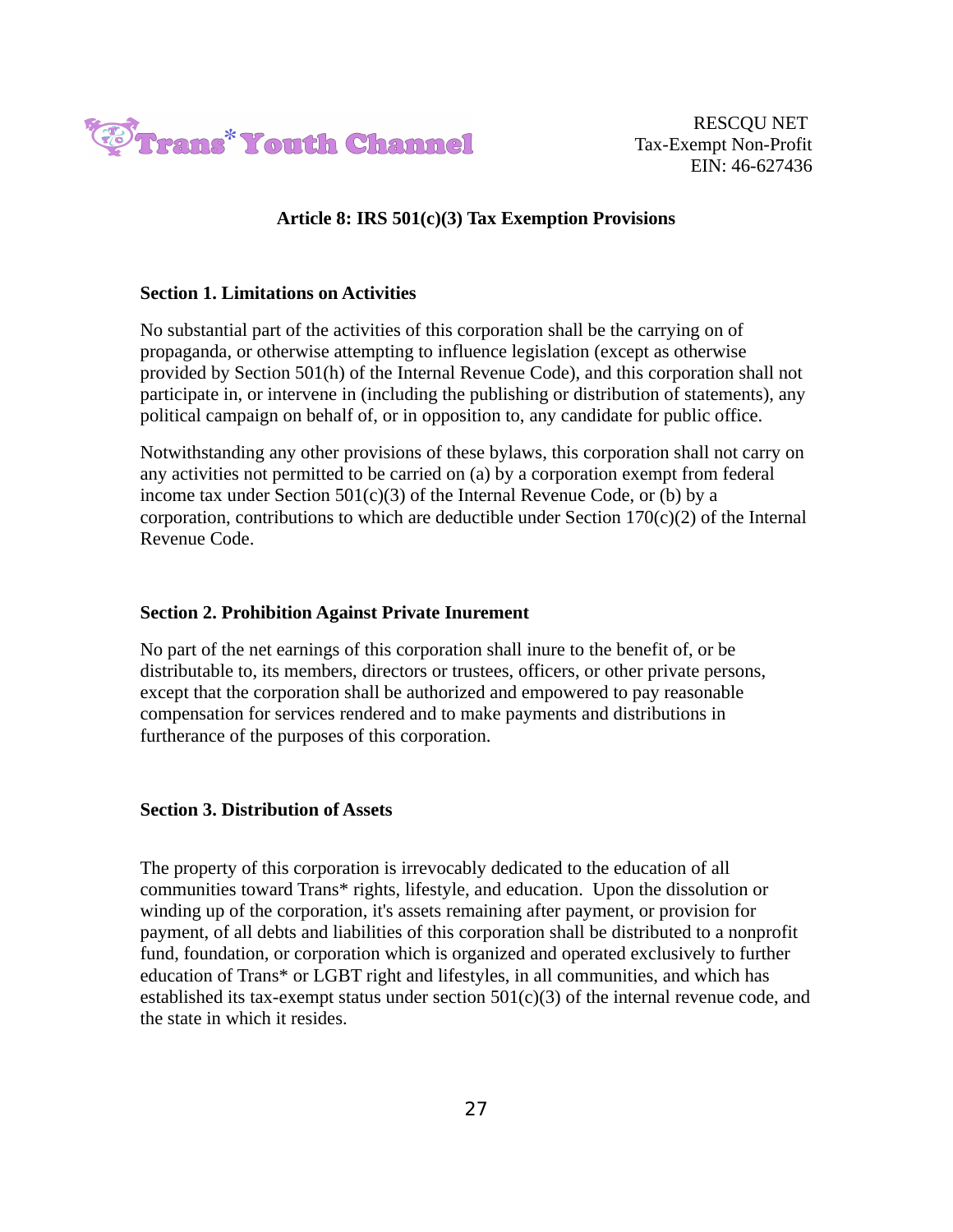

# **Section 4. Private Foundation Requirements and Restrictions**

In any taxable year in which this corporation is a private foundation as described in Section 509(a) of the Internal Revenue Code, the corporation 1) shall distribute its income for said period at such time and manner as not to subject it to tax under Section 4942 of the Internal Revenue Code; 2) shall not engage in any act of self-dealing as defined in Section 4941(d) of the Internal Revenue Code; 3) shall not retain any excess business holdings as defined in Section 4943(c) of the Internal Revenue Code; 4) shall not make any investments in such manner as to subject the corporation to tax under Section 4944 of the Internal Revenue Code; and 5) shall not make any taxable expenditures as defined in Section 4945(d) of the Internal Revenue Code.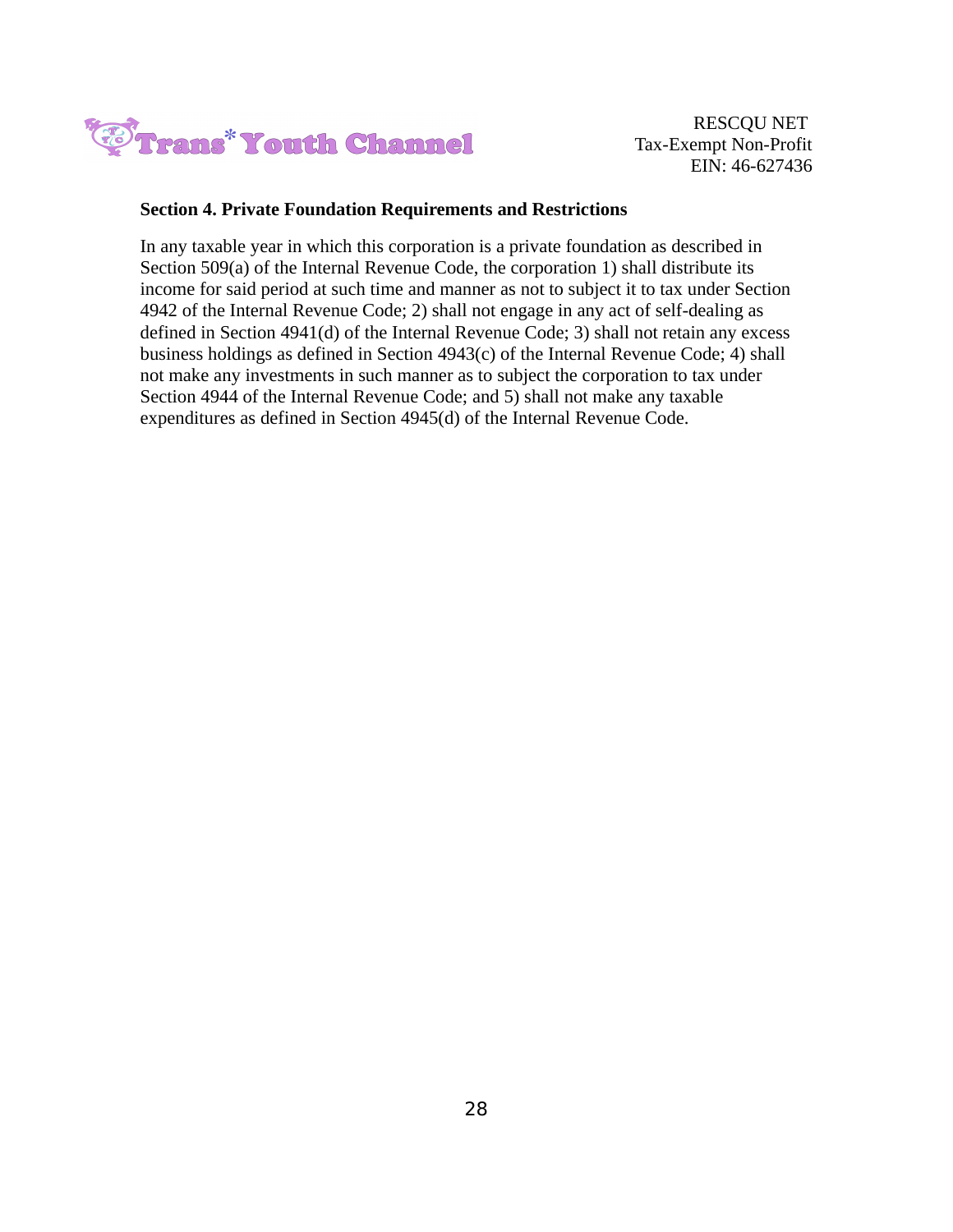

# **Article 9: Conflict of Interest and Compensation Approval Policies**

# <span id="page-29-0"></span>**Section 1. Purpose of Conflict of Interest Policy**

The purpose of this conflict of interest policy is to protect this tax-exempt corporation, RESCQU NET's interest when it is contemplating entering into a transaction or arrangement that might benefit the private interest of an officer or director of the corporation or any "disqualified person" as defined in Section  $4958(f)(1)$  of the Internal Revenue Code and as amplified by Section 53.4958-3 of the IRS Regulations and which might result in a possible "excess benefit transaction" as defined in Section  $4958(c)(1)(A)$ of the Internal Revenue Code and as amplified by Section 53.4958 of the IRS Regulations. This policy is intended to supplement but not replace any applicable state and federal laws governing conflict of interest applicable to nonprofit and charitable organizations.

# **Section 2. Definitions**

# **a. Interested Person.**

 Any director (including an alternate director), principal officer, member of a committee with governing board delegated powers, or any other person who is a "disqualified person" as defined in Section 4958(f)(1) of the Internal Revenue Code and as amplified by Section 53.4958-3 of the IRS Regulations, who has a direct or indirect financial interest, as defined below, is an interested person.

# **b. Financial Interest.**

A person has a financial interest if the person has, directly or indirectly, through business, investment, or family:

- 1. An ownership or investment interest in any entity with which the corporation has a transaction or arrangement;
- 2. A compensation arrangement with the corporation or with any entity or individual with which the corporation has a transaction or arrangement; or
- 3. A potential ownership or investment interest in, or compensation arrangement with, any entity or individual with which the corporation is negotiating a transaction or arrangement.

Compensation includes direct and indirect remuneration as well as gifts or favors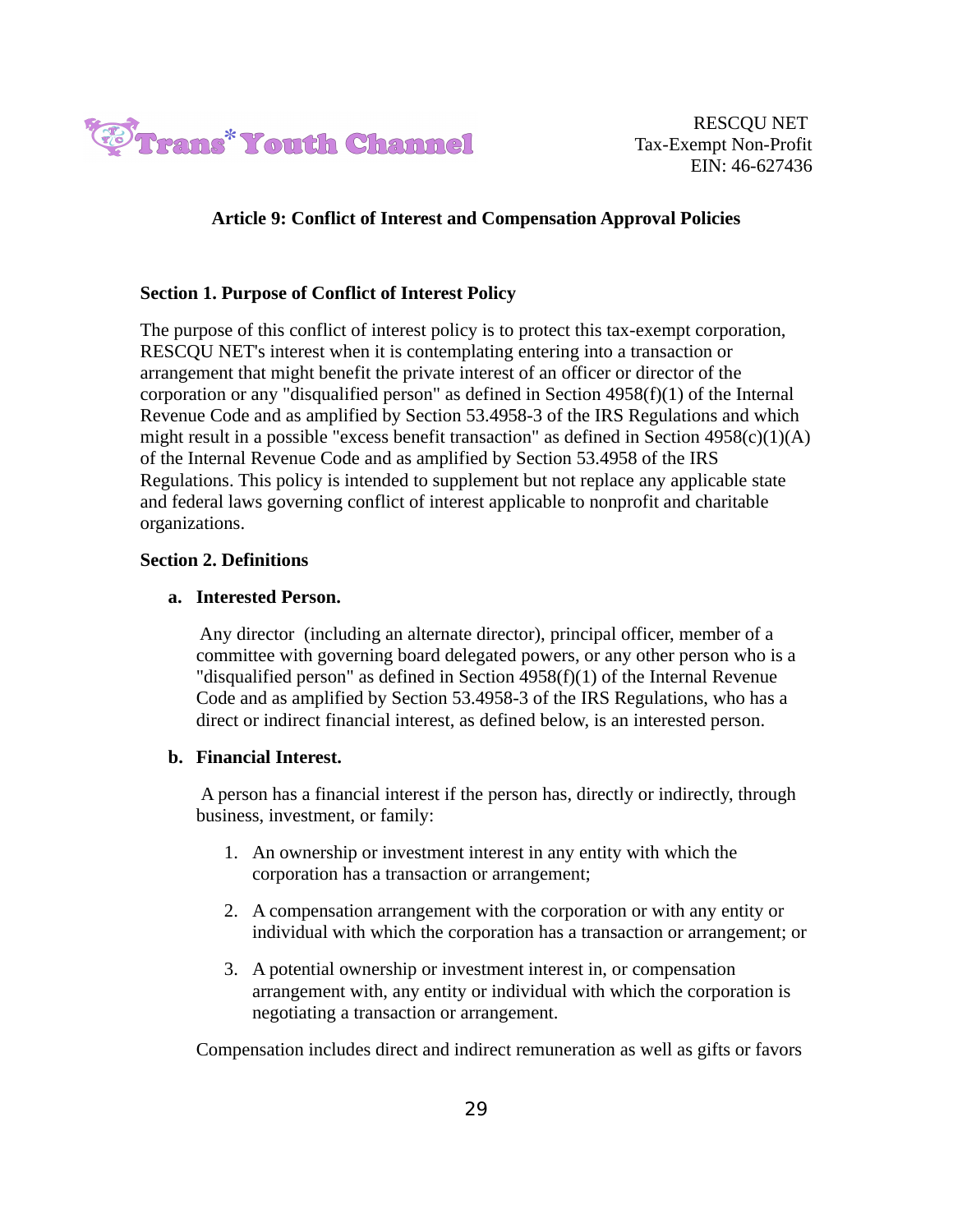

that are not insubstantial.

A financial interest is not necessarily a conflict of interest. Under Section 3, paragraph B, a person who has a financial interest may have a conflict of interest only if the appropriate governing board or committee decides that a conflict of interest exists.

### **Section 3. Conflict of Interest Avoidance Procedures**

#### **a. Duty to Disclose.**

 In connection with any actual or possible conflict of interest, an interested person must disclose the existence of the financial interest and be given the opportunity to disclose all material facts to the directors and members of committees with governing board delegated powers considering the proposed transaction or arrangement.

### **b. Determining Whether a Conflict of Interest Exists.**

After disclosure of the financial interest and all material facts, and after any discussion with the interested person, he/she shall leave the governing board or committee meeting while the determination of a conflict of interest is discussed and voted upon. The remaining board or committee members shall decide if a conflict of interest exists.

#### **c. Procedures for Addressing the Conflict of Interest.**

- 1. An interested person may make a presentation at the governing board or committee meeting, but after the presentation, he/she shall leave the meeting during the discussion of, and the vote on, the transaction or arrangement involving the possible conflict of interest.
- 2. The chairperson of the governing board or committee shall, if appropriate, appoint a disinterested person or committee to investigate alternatives to the proposed transaction or arrangement.
- 3. After exercising due diligence, the governing board or committee shall determine whether the corporation can obtain with reasonable efforts a more advantageous transaction or arrangement from a person or entity that would not give rise to a conflict of interest.
- 4. If a more advantageous transaction or arrangement is not reasonably possible under circumstances not producing a conflict of interest, the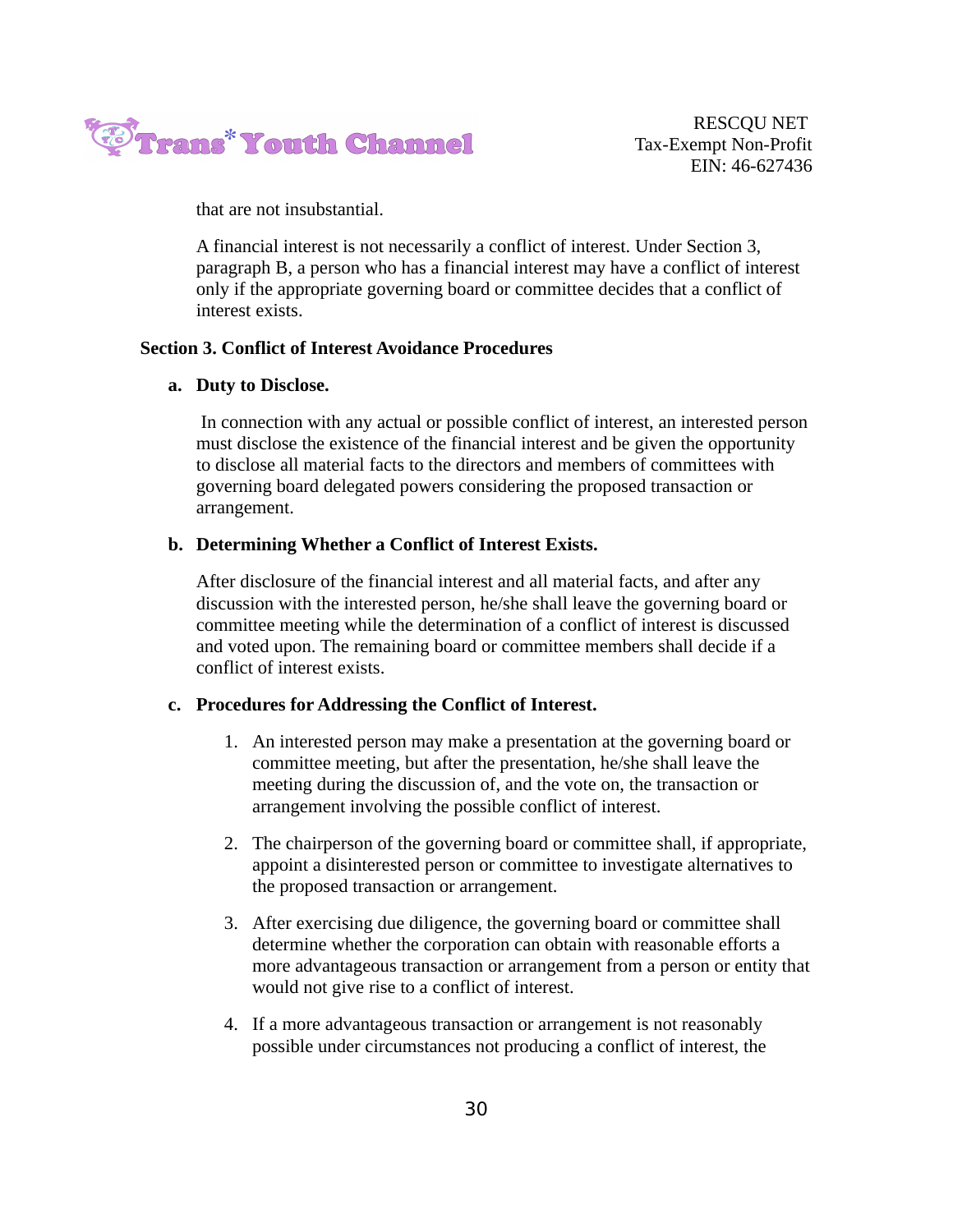

governing board or committee shall determine by a majority vote of the disinterested directors whether the transaction or arrangement is in the corporation's best interest, for its own benefit, and whether it is fair and reasonable. In conformity with the above determination, it shall make its decision as to whether to enter into the transaction or arrangement.

# **d. Violations of the Conflicts of Interest Policy.**

If the governing board or committee has reasonable cause to believe a member has failed to disclose actual or possible conflicts of interest, it shall inform the member of the basis for such belief and afford the member an opportunity to explain the alleged failure to disclose.

If, after hearing the member's response and after making further investigation as warranted by the circumstances, the governing board or committee determines the member has failed to disclose an actual or possible conflict of interest, it shall take appropriate disciplinary and corrective action.

# **Section 4. Records of Board and Board Committee Proceedings**

The minutes of meetings of the governing board and all committees with board delegated powers shall contain:

- a. The names of the persons who disclosed or otherwise were found to have a financial interest in connection with an actual or possible conflict of interest, the nature of the financial interest, any action taken to determine whether a conflict of interest was present, and the governing boards or committee's decision as to whether a conflict of interest in fact existed.
- b. The names of the persons who were present for discussions and votes relating to the transaction or arrangement, the content of the discussion, including any alternatives to the proposed transaction or arrangement, and a record of any votes taken in connection with the proceedings.

# **Section 5. Compensation Approval Policies**

A voting member of the governing board who receives compensation, directly or indirectly, from the corporation for services is precluded from voting on matters pertaining to that member's compensation.

A voting member of any committee whose jurisdiction includes compensation matters and who receives compensation, directly or indirectly, from the corporation for services is precluded from voting on matters pertaining to that member's compensation.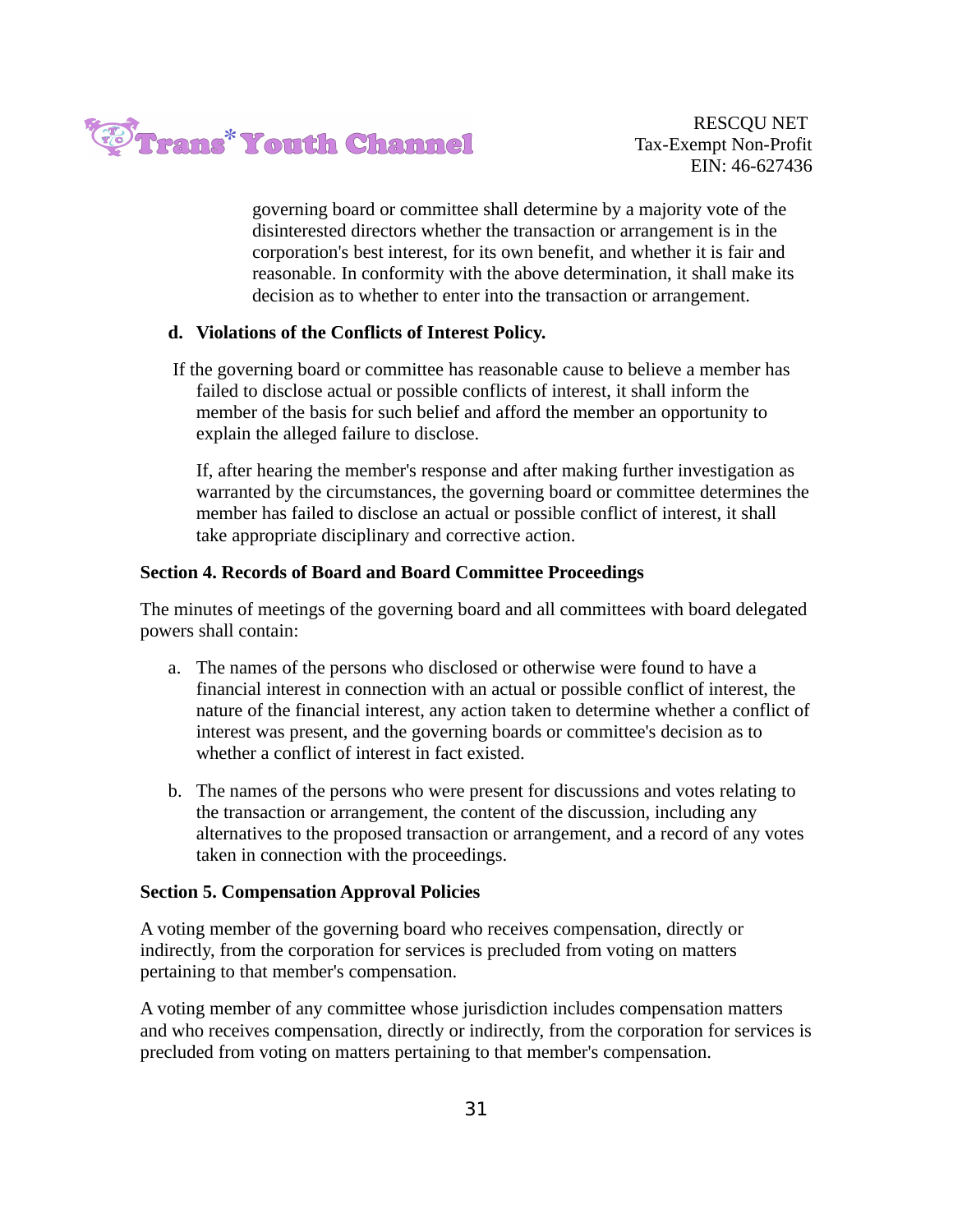

No voting member of the governing board or any committee whose jurisdiction includes compensation matters and who receives compensation, directly or indirectly, from the corporation, either individually or collectively, is prohibited from providing information to any committee regarding compensation.

When approving compensation for directors, officers and employees, contractors, and any other compensation contract or arrangement, in addition to complying with the conflict of interest requirements and policies contained in the preceding and following sections of this article as well as the preceding paragraphs of this section of this article, the board or a duly constituted compensation committee of the board shall also comply with the following additional requirements and procedures:

- a. the terms of compensation shall be approved by the board or compensation committee prior to the first payment of compensation;
- b. all members of the board or compensation committee who approve compensation arrangements must not have a conflict of interest with respect to the compensation arrangement as specified in IRS Regulation Section 53.4958-6(c)(iii), which generally requires that each board member or committee member approving a compensation arrangement between this organization and a "disqualified person" (as defined in Section  $4958(f)(1)$  of the Internal Revenue Code and as amplified by Section 53.4958-3 of the IRS Regulations):
	- 1. is not the person who is the subject of the compensation arrangement, or a family member of such person;
	- 2. is not in an employment relationship subject to the direction or control of the person who is the subject of the compensation arrangement;
	- 3. does not receive compensation or other payments subject to approval by the person who is the subject of the compensation arrangement;
	- 4. has no material financial interest affected by the compensation arrangement; and
	- 5. does not approve a transaction providing economic benefits to the person who is the subject of the compensation arrangement, who in turn has approved or will approve a transaction providing benefits to the board or committee member.
- c. the board or compensation committee shall obtain and rely upon appropriate data as to comparability prior to approving the terms of compensation. Appropriate data may include the following: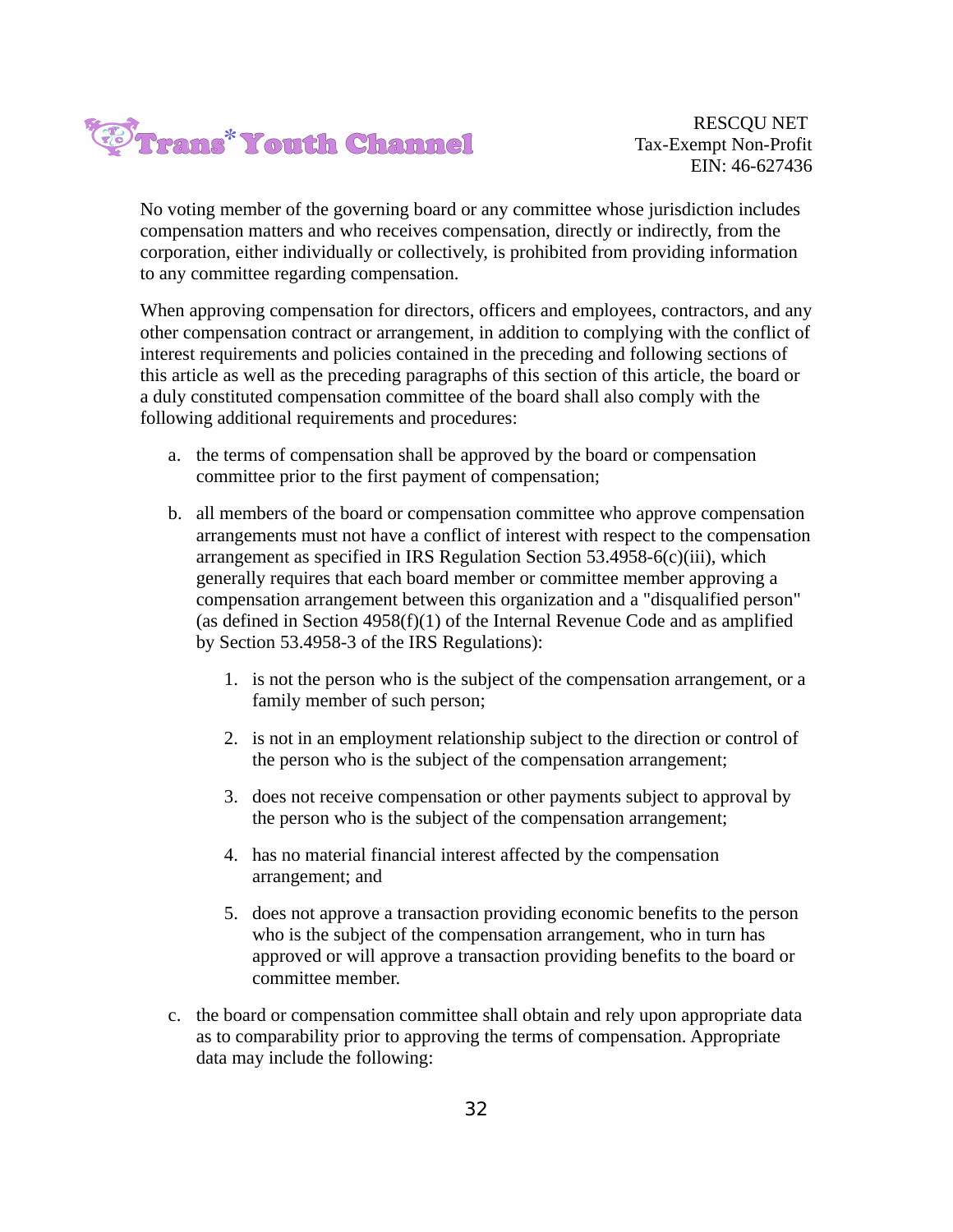

- 1. compensation levels paid by similarly situated organizations, both taxable and tax-exempt, for functionally comparable positions. "Similarly situated" organizations are those of a similar size, purpose, and with similar resources;
- 2. the availability of similar services in the geographic area of this organization;
- 3. current compensation surveys compiled by independent firms;
- 4. actual written offers from similar institutions competing for the services of the person who is the subject of the compensation arrangement;

As allowed by IRS Regulation 4958-6, if this organization has average annual gross receipts (including contributions) for its three prior tax years of less than \$1 million, the board or compensation committee will have obtained and relied upon appropriate data as to comparability if it obtains and relies upon data on compensation paid by three comparable organizations in the same or similar communities for similar services.

- d. the terms of compensation and the basis for approving them shall be recorded in written minutes of the meeting of the board or compensation committee that approved the compensation. Such documentation shall include:
	- 1. the terms of the compensation arrangement and the date it was approved;
	- 2. the members of the board or compensation committee who were present during debate on the transaction, those who voted on it, and the votes cast by each board or committee member;
	- 3. the comparability data obtained and relied upon and how the data was obtained;
	- 4. If the board or compensation committee determines that reasonable compensation for a specific position in this organization or for providing services under any other compensation arrangement with this organization is higher or lower than the range of comparability data obtained, the board or committee shall record in the minutes of the meeting the basis for its determination;
	- 5. If the board or committee makes adjustments to comparability data due to geographic area or other specific conditions, these adjustments and the reasons for them shall be recorded in the minutes of the board or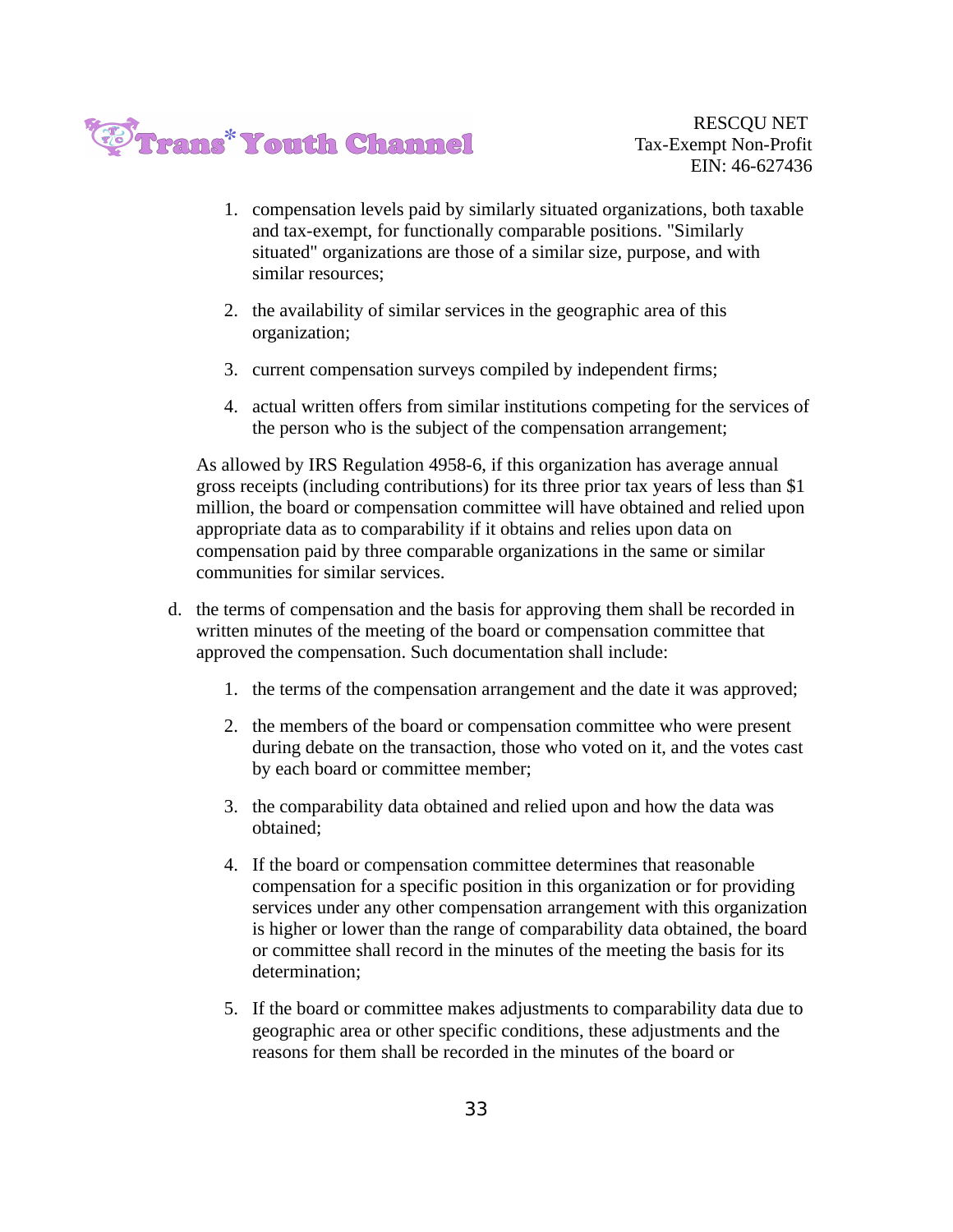

committee meeting;

- 6. any actions taken with respect to determining if a board or committee member had a conflict of interest with respect to the compensation arrangement, and if so, actions taken to make sure the member with the conflict of interest did not affect or participate in the approval of the transaction (for example, a notation in the records that after a finding of conflict of interest by a member, the member with the conflict of interest was asked to, and did, leave the meeting prior to a discussion of the compensation arrangement and a taking of the votes to approve the arrangement);
- 7. The minutes of board or committee meetings at which compensation arrangements are approved must be prepared before the later of the date of the next board or committee meeting or 60 days after the final actions of the board or committee are taken with respect to the approval of the compensation arrangements. The minutes must be reviewed and approved by the board and committee as reasonable, accurate, and complete within a reasonable period thereafter, normally prior to or at the next board or committee meeting following final action on the arrangement by the board or committee.

# **Section 6. Annual Statements**

Each director (including alternate directors), principal officer and member of a committee with Board delegated powers shall annually sign a statement (an example of which is attached hereto as **Appendix A**) which affirms such person:

- a. has received a copy of the conflicts of interest policy;
- b. has read and understands the policy;
- c. has agreed to comply with the policy; and
- d. understands the corporation is charitable and in order to maintain its federal tax exemption it must engage primarily in activities which accomplish one or more of its tax-exempt purposes.

#### **Section 7. Periodic Reviews**

To ensure the corporation operates in a manner consistent with charitable purposes and does not engage in activities that could jeopardize its tax-exempt status, periodic reviews shall be conducted. The periodic reviews shall, at a minimum, include the following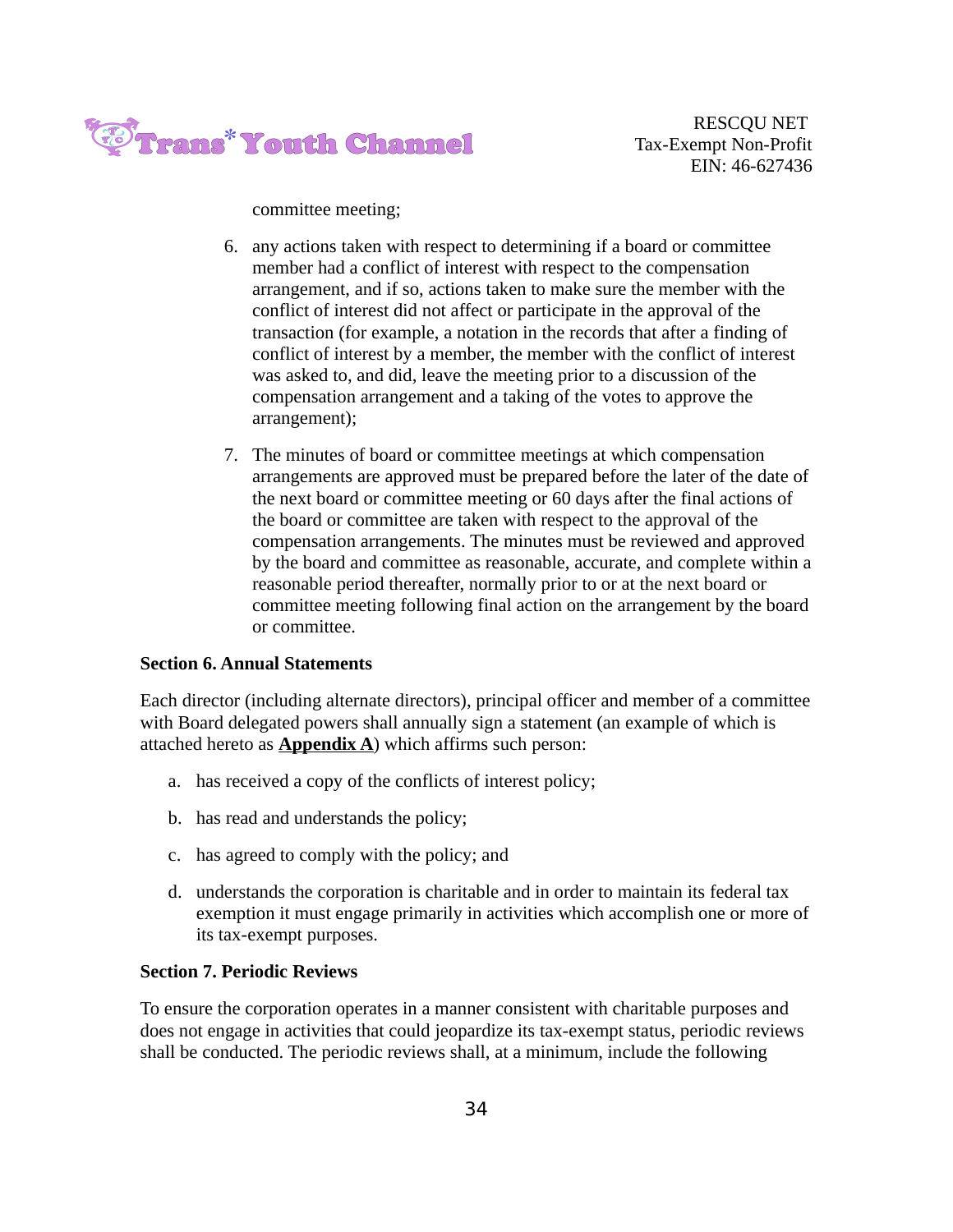

subjects:

- a. Whether compensation arrangements and benefits are reasonable, based on competent survey information, and the result of arm's-length bargaining.
- b. Whether partnerships, joint ventures, and arrangements with management organizations conform to the corporation's written policies, are properly recorded, reflect reasonable investment or payments for goods and services, further charitable purposes, and do not result in inurement, impermissible private benefit, or in an excess benefit transaction.

# **Section 8. Use of Outside Experts**

When conducting the periodic reviews as provided for in Section 7, the corporation may, but need not, use outside advisers. If outside experts are used, their use shall not relieve the governing board of its responsibility for ensuring periodic reviews are conducted.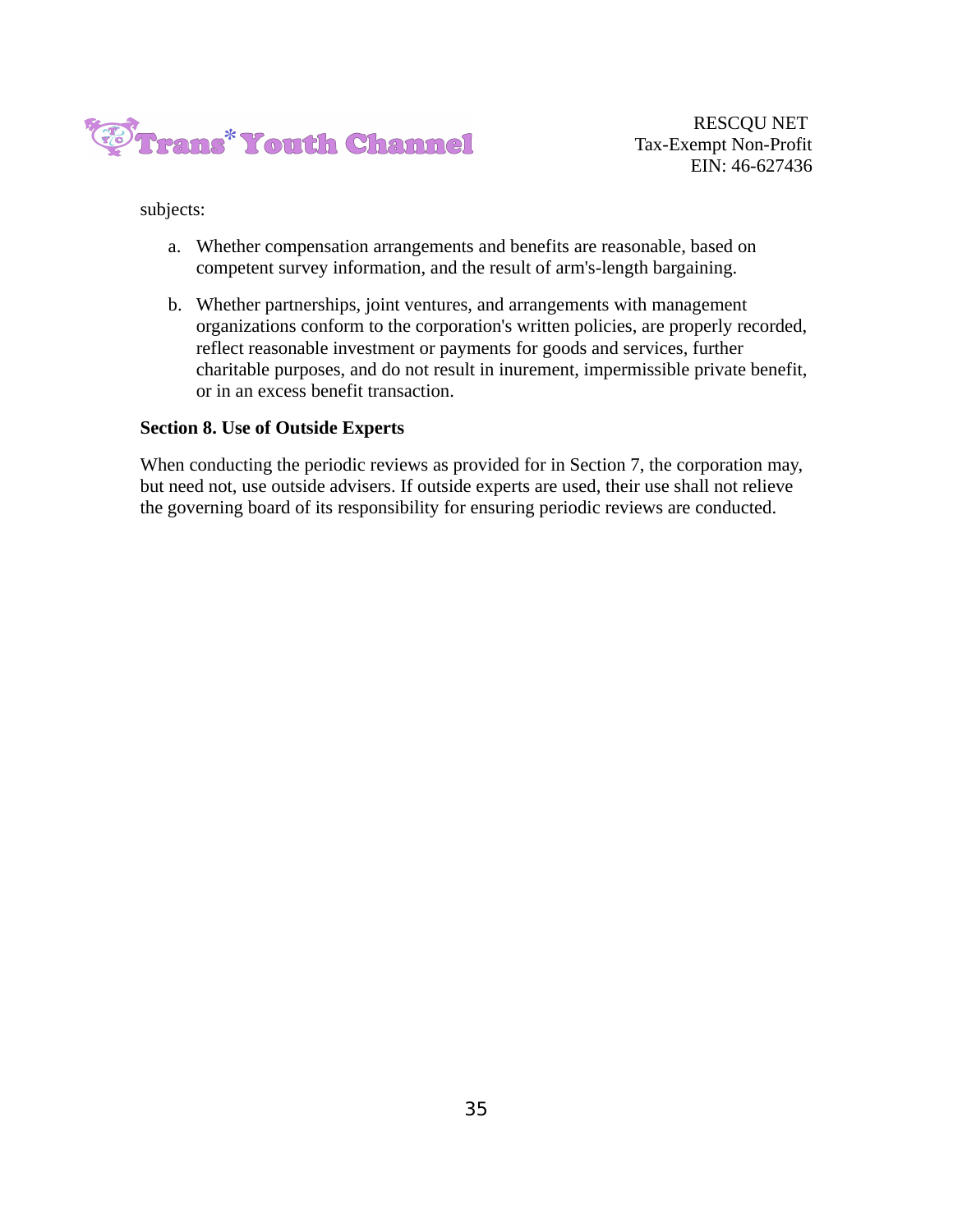

# APPENDIX A

## RESCQU NET

# Conflict of Interest Policy: Affirmation of Compliance

I have received and carefully read the Conflict of Interest Policy for Board members and staff with significant decision making authority of \_\_\_\_\_\_\_\_\_\_\_\_\_\_\_\_\_\_\_\_\_\_ (the "Organization") and have considered not only the literal expression of the policy, but also its intent. By signing this affirmation of compliance, I hereby affirm that I understand and agree to comply with the Conflict of Interest Policy. I further understand that the Organization is a non-profit organization and in order to maintain its tax-exempt status, it must primarily engage in activities that which further its mission.

If any situation should arise in the future that I think may involve me in a conflict of interest, I will promptly and fully disclose in writing the circumstances to the Chair of the Board of Directors of the Organization.

Name (please print)

Signature Date

 $\overline{a}$ 

 $\overline{a}$ 

 $\overline{a}$ 

 $\overline{a}$ 

 $\overline{a}$ 

Review and Reaffirmation

Signature Date

Signature Date

Signature Date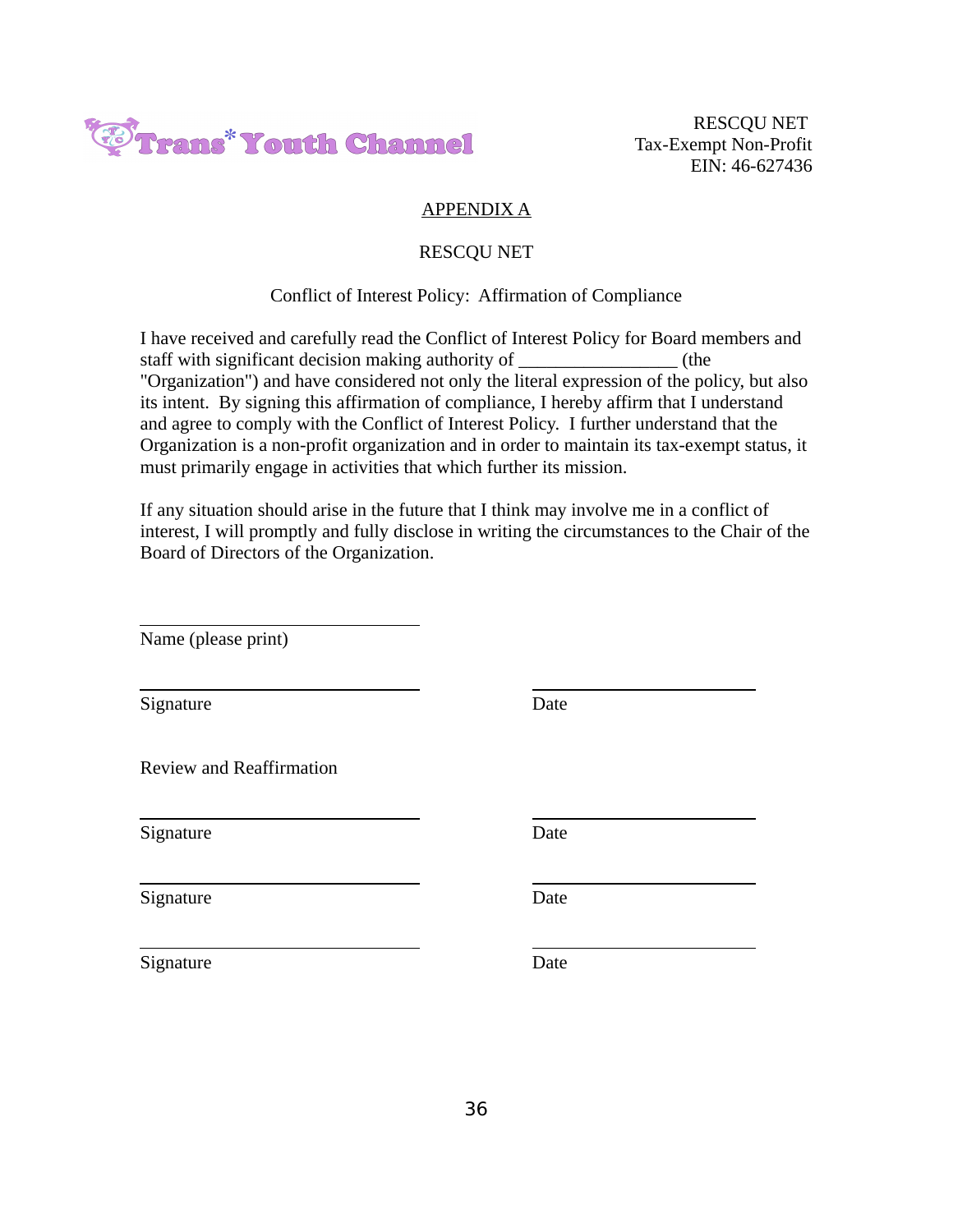

#### **Article 10: Public Media Relations**

#### **Section 1.1 Intents & Purposes of this Article**

This article of our bylaws is intended to restrict and guide public relations by, for, or of the organization in print, online, digital, and other media, but in most cases enforcement of this article will be subject to the board of directors and higher management of the organization. This policy is not intended as a strict rule book, but more as a set of guidelines that will outline how our organization will interact with our volunteers, members, the public, and organizational entities. Any acts by the board, must however be based on case by case decisions off of this article 10 of the RESCQU NET bylaws, the articles of incorporation, and any state or federal law and by what research, or other guidelines the board seems suitable and fair. It should be noted however that while the board will be using this document for legal purposes, it is intended to be a general instruction manual for media relations for all other volunteers, faculty, and the board of RESCQU NET in addition to our members.

In the next several sections of this article RESCQU NET will outline general guidelines, values, restrictions, and allowances to public relations of the organization in traditional media, print media, and in online social media. It will then provide further considerations for the board and management of this organization when facing difficulties in public relations including copyright licensure, processes of enforcement and freedoms of the public.

#### **Section 1.2 Importance of Public Relations Policy:**

As a Media and communication organization RESCQU NET recognizes the importance of the Internet in shaping public thinking about our organization and our current and potential services. We also recognize the importance of empowering advocates, members, volunteers and our employees to join in and help shape vital public conversations through interaction in social media, traditional media forums, community forums, written communications and more. We are therefore committed to supporting and facilitating honest, transparent, and knowledgeable dialogue by way of social media, interviews, panels, forums, and other public relations.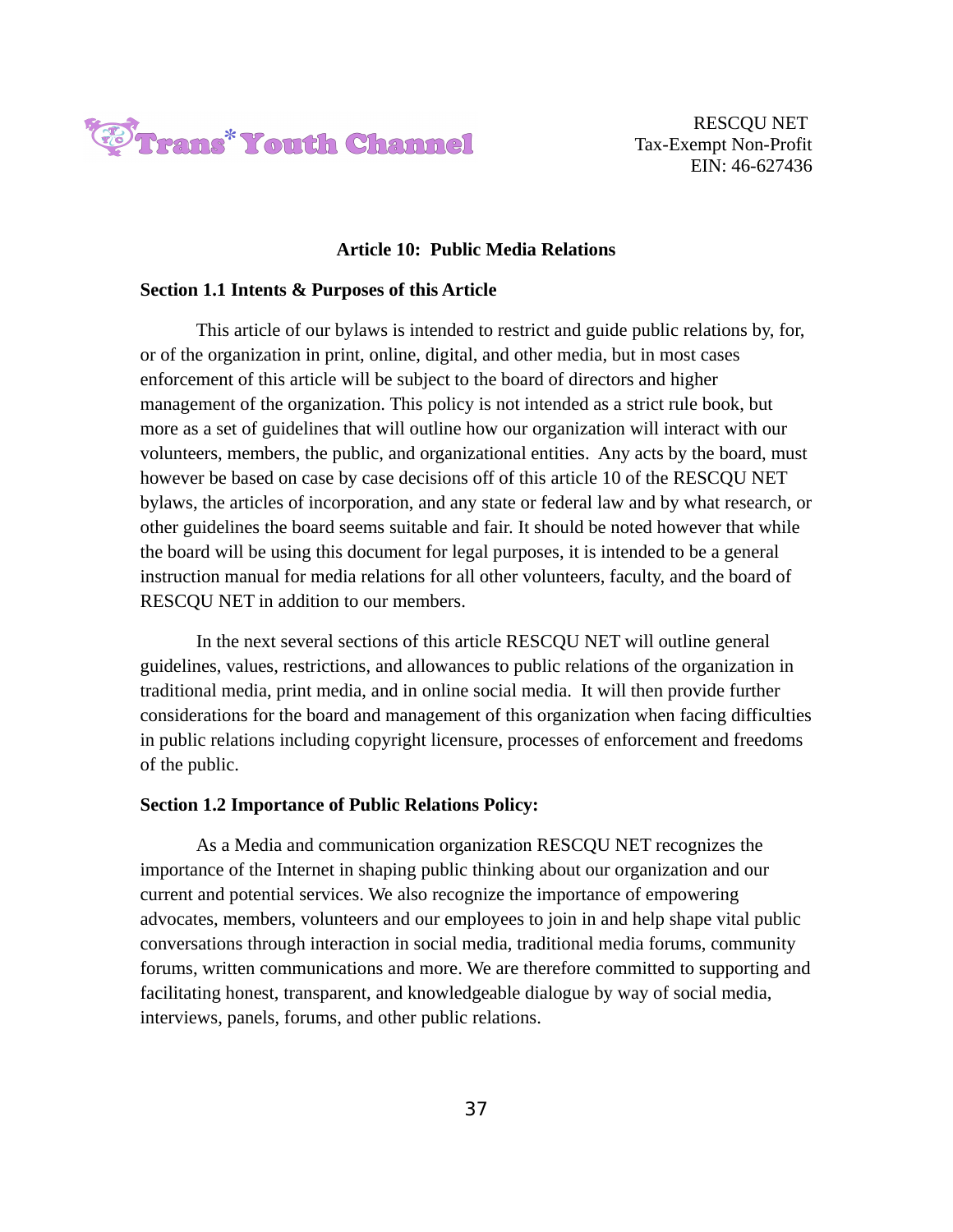

It should also be said however, that RESCQU NET does not follow the, "any press is good press" policy. It should be well imparted to all members of RESCQU NET that values set forth in section 4.3 or this article 10 of the bylaws are vital to the success and view of our brand, mission, and overall work in the LGBT+ and intersected communities. Due consideration of these values will be given in all public relations issues brought to the board and violation of these values can include any suitable and just action taken by the board on a case by case basis up to and including legal action.

#### **Section 2.1 Traditional Media**

This section refers to public relations that exclude physical "print" publications and interactions found on social media and blogging content sites. Traditional media includes but is not limited to RESCQU NET's presence or reference in any way on television, boards, panels, public meetings, public forums, interviews, for educational purposes and more.

#### **Section 2.2: Importance of Traditional Media Policy**

Traditional media has since the dawn of radio in 1930s been the principle mode of conveying information to a large public. It is currently still a vast resource for information as people listen to NPR, CBS, ABC, and more. Since the development of television visual and auditory media have made great efforts to distance themselves from traditional media and that of print media spoken about in section 3 of these bylaws. Media has at the heart of it a sense of advocacy, and integration of public values, and a tug and pull from one side of an argument to another. It is therefore traditionally biased in greater ways than that of print media. One can scarcely make a comment on a major situation or governmental policy without someone pulling content out of context and references to original documents is by and large impossible to achieve. Avoiding the misrepresentation of organization's intents are therefore an art in humility for organizations and requires specific rules for handling public appearances as outlined below.

#### **Section 2.3: Organizational guidelines in traditional media**

RESCQU NET wishes to empower its organization members, volunteers, and other representatives to speak for the betterment of the community but not FOR the organization or the community unless given permission to align one's self with our organization or if they are explicitly informed by facts, statistics, or properly referenced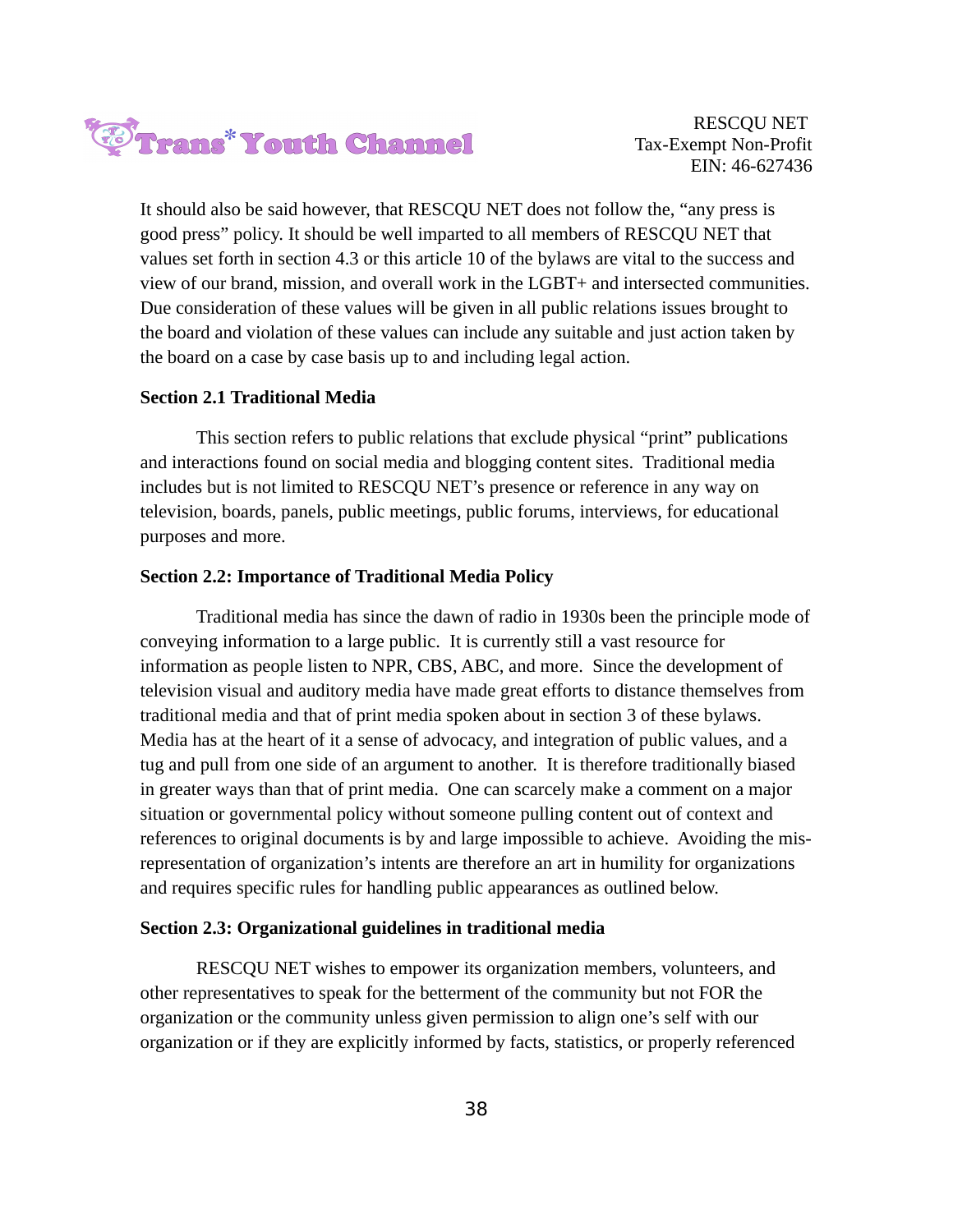

content (including the entity responsible for that content, original study for the fact, and a way to reach it such as a URL or educationally created reference). As a general rule then, all members of RESCQU NET are free to speak on the organization's behalf as long as their opinions are based and the organization is aware of it. When doing so though, please bear in mind the following rules:

- 1. In order to prevent mis-representation of the organization any traditional media presentations including but not limited to events, branding on other organization's content, comments for the media, interviews, public appearances, and panels, must be given informed consent by the CEO of RESCQU NET, the Chair of the board, president, or business representative of the board, or any 2 members of the board. Additionally one can inform the branding director, social media director, or events director and they will inform one member of the aforementioned list. Should any of the management or board members mentioned be asked to make an appearance no consent is necessary, but another member of the organization must be informed of the occurrence and if possible an artifact of that appearance should be attained.
- 2. All people involved in a traditional media appearance must exercise due diligence of delivering traditional media artifacts including but not limited to recordings of public relations, transcripts of interviews, podcasts, and others to higher management and the CEO, president, board chair, social media director, or branding director as quickly as possible up to a maximum of 90 days from the event occurrence. It must then be reviewed for possible oversights of representation of the organization by that member or the appropriate officer.
- 3. Should the officer reviewing any artifacts or media deem this content to be a true representation of RESCQU NET's brand, values, representation and otherwise, it is highly encouraged that it be spread across print, social, or traditional media to a wide variety of channels so as to allow for multiple biases in order to make up for the extreme bias most traditional media provides. It should be noted and highly encouraged that personal statements from RESCQU NET's higher management should also be provided when spreading approved RESCQU NET content. Please follow all Social media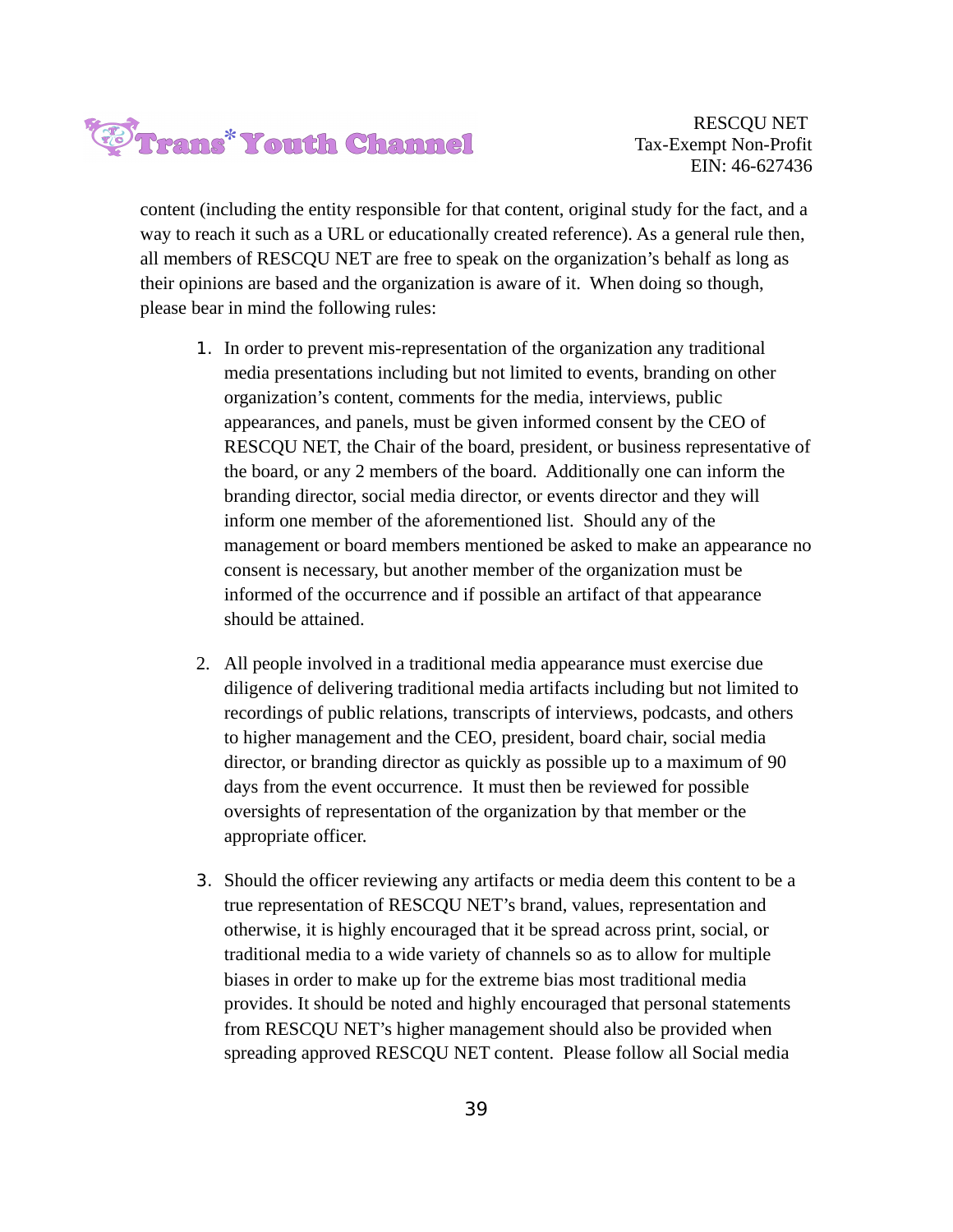

rules provided in Section 4 of this Article of the bylaws for further restrictions and recommendations.

- 4. Any traditional media released to the custody of RESCQU NET must be provided with recorded consent of the participants involved by way of a media release form. Any release forms are to be kept at the principle office of the organization and the Secretary of the organization must summon up any necessary media consent forms required in a Public Relations issue. If a release form is not available due diligence in researching the situation must occur. Consent in oral, visual, and written form is allowed but should be explicit.
- 5. All traditional media artifacts should be stored and indexed in the RESCQU NET records as quickly as possible and for as long as possible. These media artifacts are subject to expiration based on participant allowances on the media release form. If an expiration date is provided due diligence must be taken to respect that expiration date of the public media.
- 6. The board and the CEO of RESCQU NET reserve the right to provide further rules to these bylaws whenever deemed necessary as long as they are not directly relevant to a current or upcoming public relations issue. New rules applied to this document must be reviewed by the board and agreed upon with at least a quorum and vote.

## **Section 3.1 Print Media**

This section refers to physical "print" publications that are considered to exist in a prominent manner for more than 6 months or longer and excludes alternative traditional media such as television, video, podcasts, and social media communication on blogs. Print publications include but are not limited to online print articles, physical newspaper or magazine publications, self-published content outside of blogs, published books, quotes referring to or by RESCQU NET staff or ex-staff and more.

#### **Section 3.2 Importance of print media policy**

As the oldest and most permanent of media sources print media is considered by and large to be the most stable and long term way of disseminating information to others.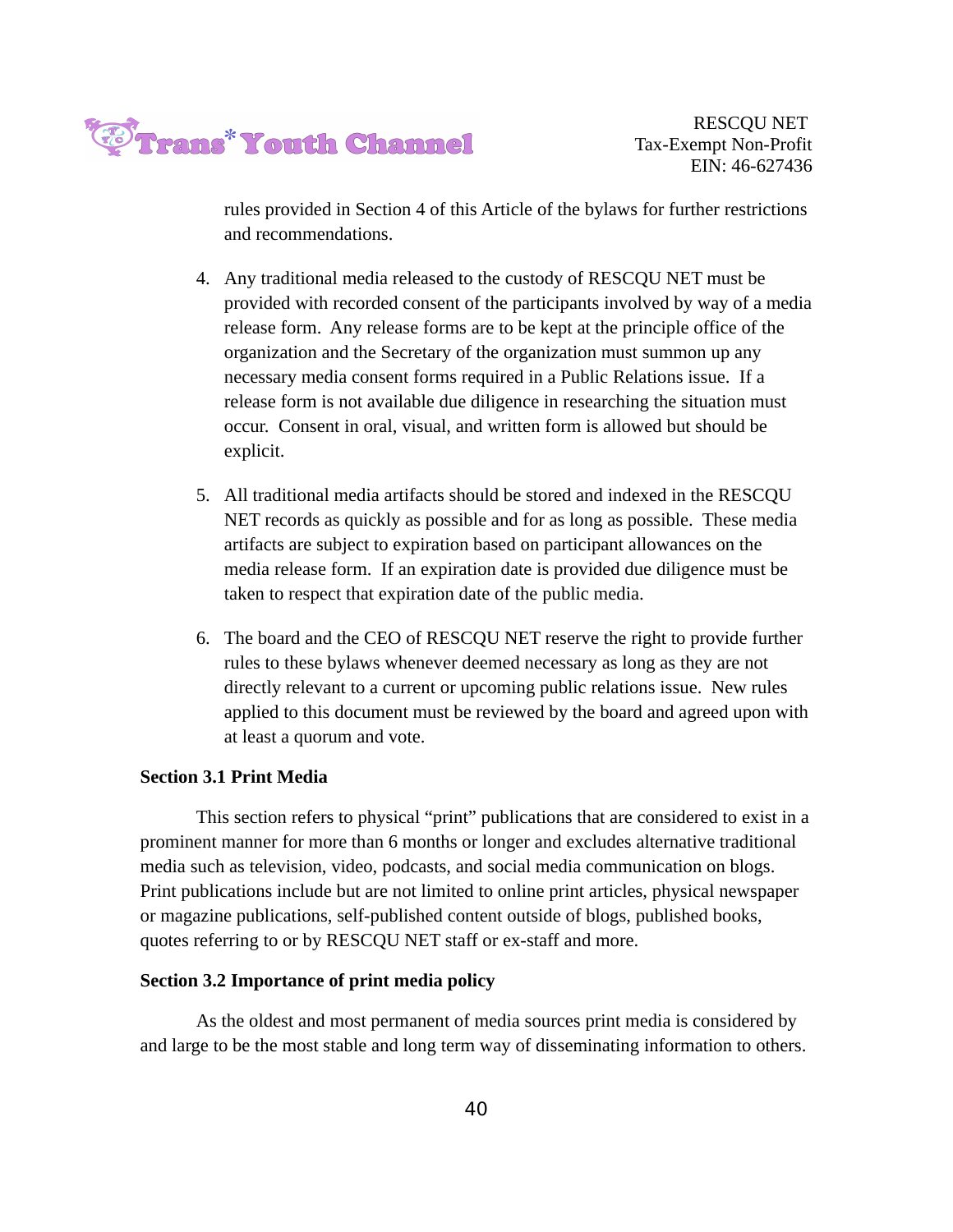

Records are still kept by government agencies, corporations, and other entities because of its very binding nature. Legal tender especially in the form of contracts and other items are still provided in paper because of its object permanence. For this reason print media policy is important because any content provided in print involving, referring to, or for the organization must be carefully controlled and responsibility of those documents must be properly recorded. Should print documents be referenced in other media it is the organization's responsibility to ensure this information is not misinformed and the best way of doing this is to ensure any RESCQU NET syndicated print media is edited and okay'd by the organization. Any  $3<sup>rd</sup>$  party media such as other news outlets should include proper source to our organization.

### **Section 3.3 Organizational guidelines in Print Media**

Returning to RESCQU NET's base public relations wish, we want everyone involved in the organization to feel empowered to take an active role in speaking on behalf of improving the community, but once again not FOR the organization, its employees, its audience, or the community. Print media's permanence makes this further apparent as referenced documentation is much easier to do and mis-information can easily be made concrete by way of print. In general we will permit anyone to write or provide their own opinions or analysis of the organization but we ask that anyone referencing, involving, or writing for the organization keep these following guidelines in mind;

- 1. Any original written content made by, for, or on behalf of the organization and syndicated through use must be provided to a member of higher management, the chair of the board, business representative, or any 2 members of the board for editing, approval, and permission to publish the content. If content is not recorded as approved then RESCQU NET will not accept it as print media speaking by, for or of the organization and all content will be the personal responsibility of the person or persons who made it. In short, all created content that will involve RESCQU NET's brand or an official statement must be peer-reviewed by a member of higher management or the board.
- 2. Any approved print media must be recorded in a digital or physical log book at the principle office and be readily achievable should the board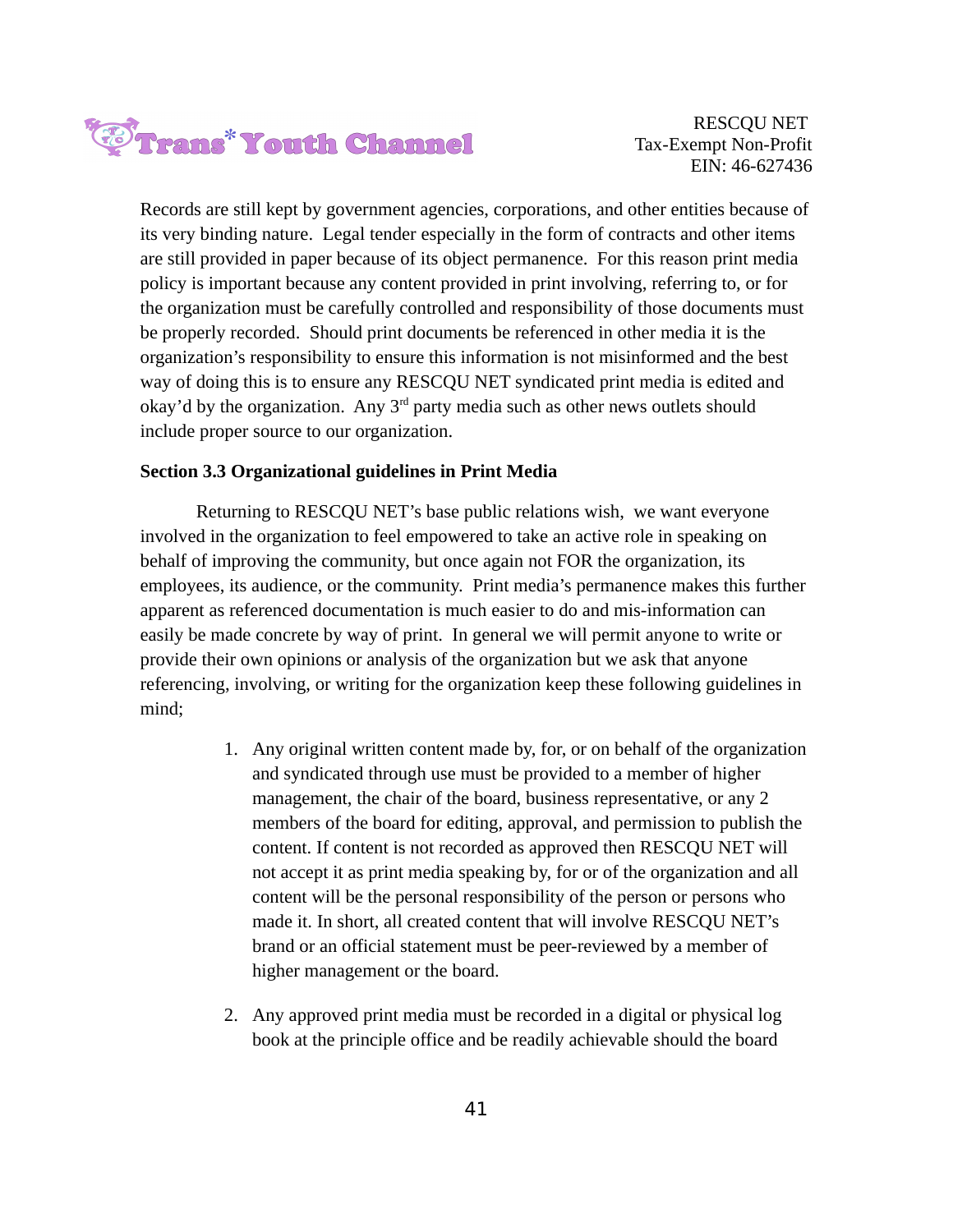

require it for any public relations issues.

- 3. If content is approved but the approving member of higher management, or the board fails to log it, it is that member's responsibility to report it to the board under any restrictions found in Article 9 of these bylaws; conflict of interest policy, by the articles of incorporation, and by any state or federal laws.
- 4. All members of the organization including the community and other organizations are otherwise free to publish content regarding, including, or citing RESCQU NET or its official content under a creative commons copyright licensure (see article 11), but will not be considered official RESCQU NET approved print media unless approved as outlined in the log book or by a member of higher management or the board. Protections of the 1<sup>st</sup> Amendment of the United States apply and are enforced where applicable and it is of RESCQU NET's highest value that Freedom of Opinion be expressed by individuals inside and outside of the organization so if you are not speaking for the organization, peer review is not needed.
- 5. Any print media claiming to be officially approved print media for the organization that is not recorded or reported as official will not be considered official by the board and corrective action on the individual claiming such things may occur up to and including legal action as determined by the board of the organization, these bylaws, the articles of incorporation, and any state or federal laws.
- 6. The board and the CEO of RESCQU NET reserve the right to provide further rules to these bylaws whenever deemed necessary as long as they are not directly relevant to a current or upcoming public relations issue. New rules applied to this document must be reviewed by the board and agreed upon with at least a quorum and vote.

## **Section 4.1 Social Media**

This section refers to the publication of content on social media sites including but not limited to Facebook, Twitter, YouTube, Blogger, Tumblr, Ello, and more. In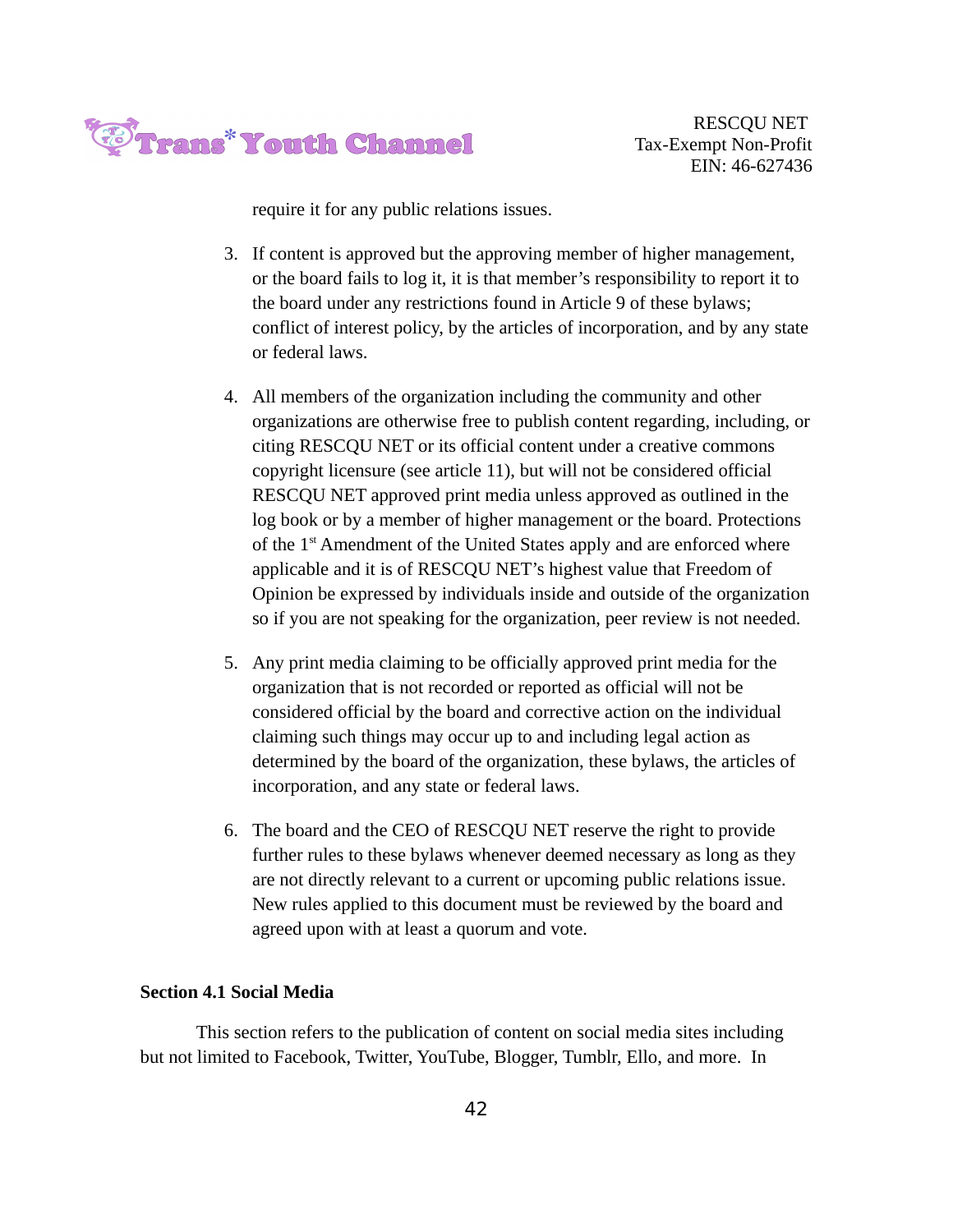

general this policy will refer to content that is searchable or consumable online, mostly temporary in the public eye, and involves crowdsourced content creation, but this will not always be the case. It does not include physical print media, traditional media such as television, podcasts, radio and more. It will be left to the board of directors on a case by case basis to categorize any issues brought to them under social media, traditional media, text media, or otherwise.

Social Media is a unique facet of Public Relations Policy deserving of its own section and can exist in many forms across the ever expansive and necessary Internet. For this reason more focus will be placed on Social Media Policy and its organization will be very different from the other two sections of this Public Relations Policy. This section will begin by discussing the many facets, in which social media will impact our organization, and then it will outline in detail our values, organizational roles, guidelines, and make clear several foggy areas of social media interaction such as the monitoring of personal social media channels, and handling interaction with the public.

#### **Section 4.2 Importance of social media policy**

Social media is fast becoming one of the largest and most necessary business industry tools for connecting to customers, donors, the community, content creators, partner organizations, funders and more. The success of the digital realm is almost synonymous with staying relevant in real life and it is for this reason that it has become the most important element of a non-profit's branding and fundraising attempts.

Social Media has also been the main tool by which the communities and the people are empowered to learn about their lives, their communities, and the world. We are more international now than we ever have been in our understanding of people and more visual in the way that we ascertain information taking in visual and auditory media at a far greater rate than that of text, so much so that this medium has changed the way that our brains think in classes and while taking in a large quantity of information. For this organization which seeks to bring information from brick and mortar LGBT+ organizations to the larger closeted online community; the online community and its medium is essential to not only speaking with our target audience, but supporting and providing for them. If we are to have a good and solid understanding of an invisible community we must respectfully and carefully interact with them online and for this reason, social media policy is necessary to guide us in the right direction and use this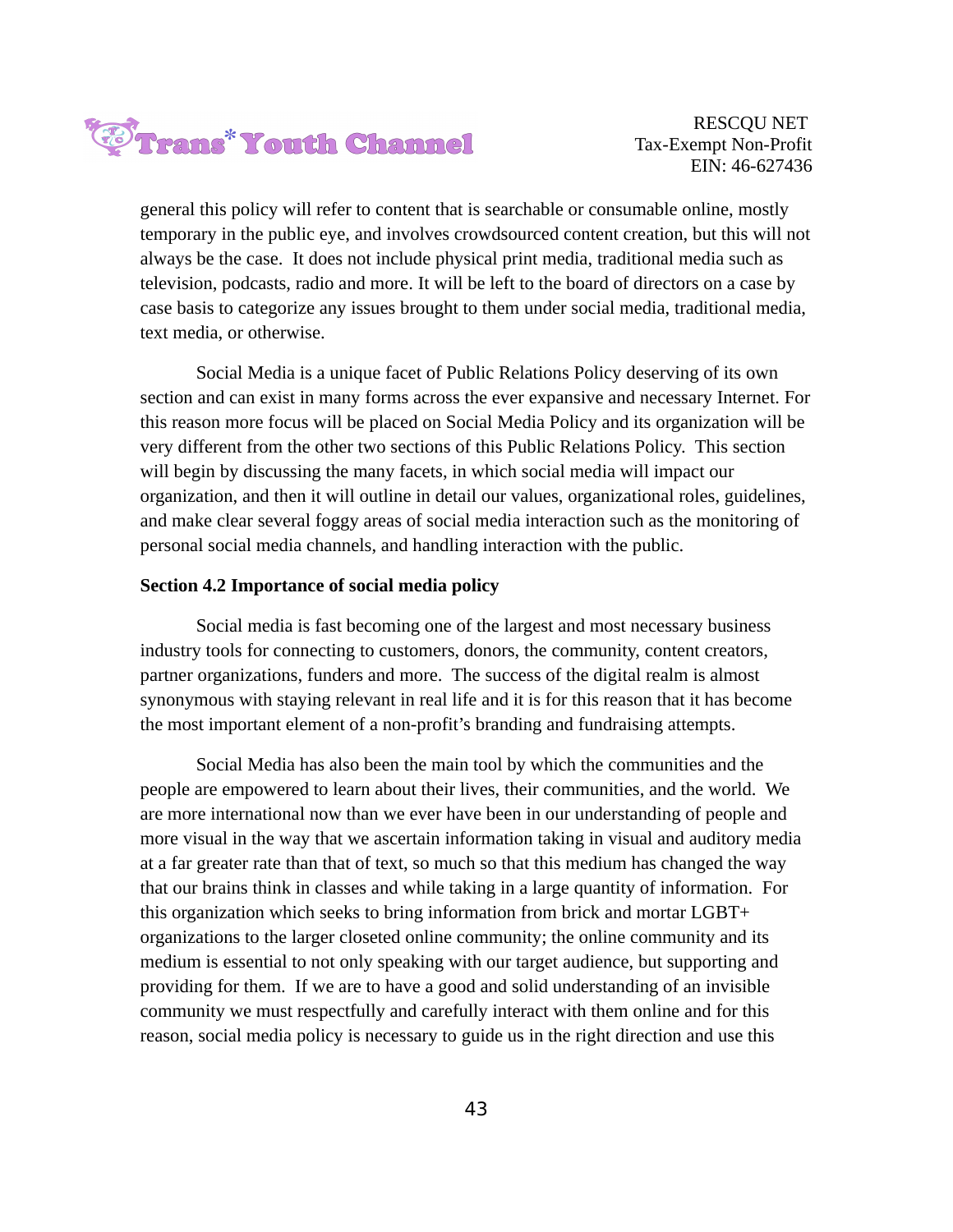

powerful visual medium to the best of its ability, for the good of spreading resources to those less resourced.

# **Section 4.3 Our Organization's Social Media Values**

The vision of the organization is to achieve sustainable growth online that will cater too and facilitate resources for an online, closeted, and under re-sourced community must step carefully in how it operates online. These guidelines are followed and we structure our relationships online by a certain set of shared values that we live by as an organization, and as individuals because these values are integral to the success of our mission, vision, and the ultimate wellbeing of our audience. They are as follows:

- 1. **0-ANXIETY:** Ensuring by design that personal, social, financial, ecological, and other worries a person may feel are abated as easily as possible in their relationship with us.
- 2. **ACCESS:** Proactively seeking to provide information where even the most disparaged of our community will be looking for it to encourage 0 anxiety access to information.
- 3. **ACCOUNTABILITY:** Owning up to our restrictions, mistakes, as well as our positive outcomes and fixing them or accommodating as quickly and efficiently as possible.
- 4. **COMMUNICATION:** Ensuring that communication is as clear and concise as possible no matter what medium it takes, who it is to, and how it is done.
- 5. **DIVERSITY:** Educating, maintaining, and ensuring the equal participation and rights of all people so as to mitigate privileged hierarchies and elevate less privileged communities.
- 6. **PRIVACY:** Respecting every person's right not to disclose any information they feel they do not need or want to and seeking to request as little private information as possible.
- 7. **QUALITY:** Every bit of created content, facilitated event, shared material, and interaction should have utmost quality for the betterment of those receiving it most particularly in the value and validity of information, sharing of sources, and more.
- 8. **SECURITY:** Recognizing the dangers of "outing" or otherwise harming an individual online and seeing to prevent it in every way imaginable.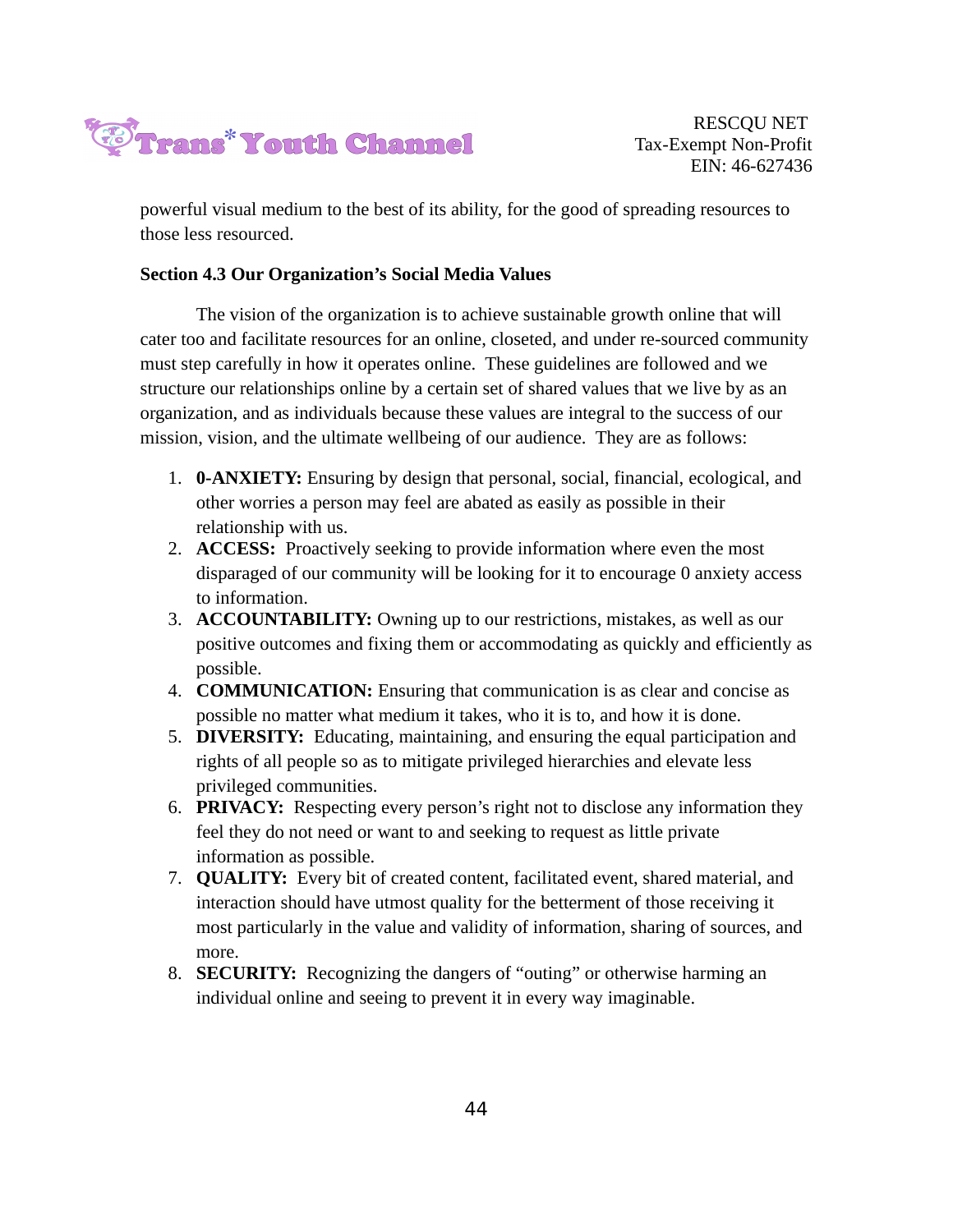

9. **TRANSPARENCY:** We shall ensure that all community members, media, and otherwise understand the true intentions of any move we make internally and the board shall uphold these requirements at all times.

These online social media principles are tied deeply to our communities and volunteers values. They are intended to strongly dictate the structure and actions of our organization and they should be demonstrated in the online social media space for every volunteer when acting on behalf of the organization.

## **Section 4.4 Organizational Guidelines in Social Media**

Unlike the above policies for text and traditional media organizational guidelines in social media are much more difficult to spell out and as such it must be done in several sections. This section however will spell out the basics for how social media practices will be handled, and then future sections will move further in depth on this process.

- 1. It is of utmost importance that all people know they are free to share with, to, or on any social media wall "owned", managed, or facilitated by RESCQU NET under their own names, but not under the name of the organization unless given express permission by way of the below process by a member of management or the social media coordinator. The process will change depending on whether contest in question is shared or original content (an individual has created it and is requesting share or publish in RESCQU NET's name).
- 2. All social media posts that are posted under the organization's name or "brand" must be signed by an individual with their first preferred name or a chosen alias that they will go by. Aliases must be approved by management or the board. This signature in every post will be signified by a " $\sim$ " and then the name of that individual.
- 3. All members of the Board and Management are free to post "as the organization" on all social media platforms as they see fit, but must sign those posts as content in any registries. Peer review is still highly recommended.
- 4. Members of the social media team will work with and coordinate with the social media coordinator to create valuable and well thought out posts for all organization content. The social media coordinator will have the power to "brand" that content with the logo, as well as giving permission to the social media volunteers and staff to do so as well.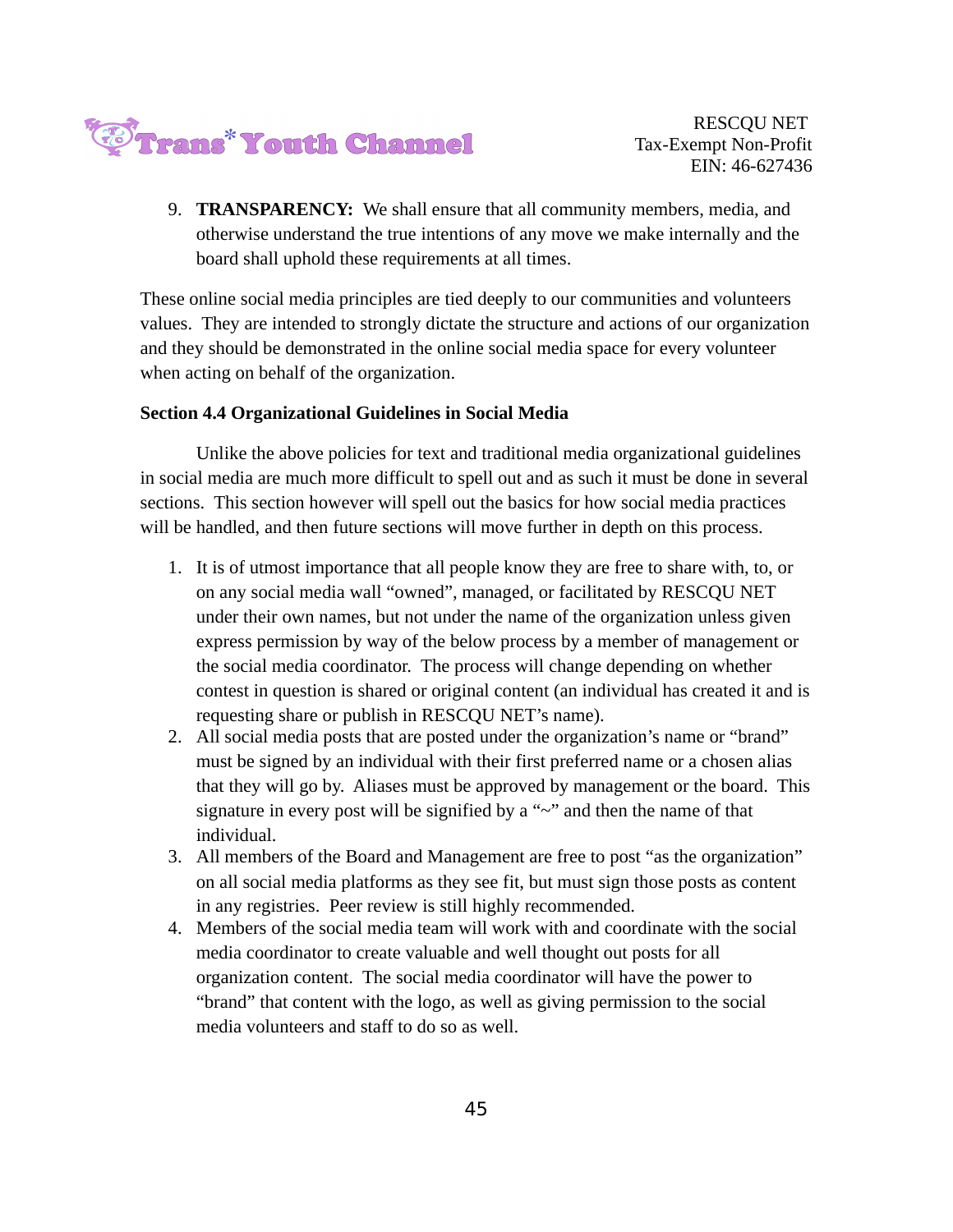

- 5. **SHARED CONTENT:** Any content shared by individuals on, for, or mentioning the organization will be "vetted" by a member of the social media team or upper management and if they wish to carry that information members of the social media team are empowered to do so, but must include the following in any shared post:
	- a. They must ensure the validity and bias of the content.
	- b. They must ensure the privacy and security rights of those who shared it.
	- c. If it's another organization's content, due credit must be provided.
	- d. A link to the source of the content.
	- e. Their signed name signified by an " $\sim$ ".
	- f. An optional statement about that content.
- 6. **ORIGINAL CONTENT:** Original content created by members of our organization must be submitted to the social media team privately to be spread, or shared to the page with express permission as RESCQU NET branded content. This can be achieved via email at social.media@transyouthchannel.org, sharing a link to the content on social media to the organization's page, or a private message requesting the spread of that content under the organization's name.
- 7. Any content being confirmed and used as original content must have permission from the author to put our brand on it and consider it from the organization and must not have been simultaneously published under any other organization in which their copyright claims are "private".
- 8. Any content made by an individual of the organization and branded by RESCQU NET must still give due credit to the original author by way of signing it with their name or alias as that author sees fit.
- 9. All "branded" content will by default have a "creative commons" licensure (see article 11), for use by other organizations as well as modifications and edits done to the original work by other organizations or entities provided that due diligence is given to inform us of those modifications in content.
- 10. Use or modification of "branded" original content in educational or personal circumstances is permitted without need to report it to the organization, but should not be spread online for monetary purposes.
- 11. Any content claiming to be RESCQU NET content but not recognized as such by the board, management, the social media team, or a member of the organization will be deemed not organizational content and we are not responsible for any legal or other issues that may come of it including but not limited to copyright claims, public libel, or damages claims.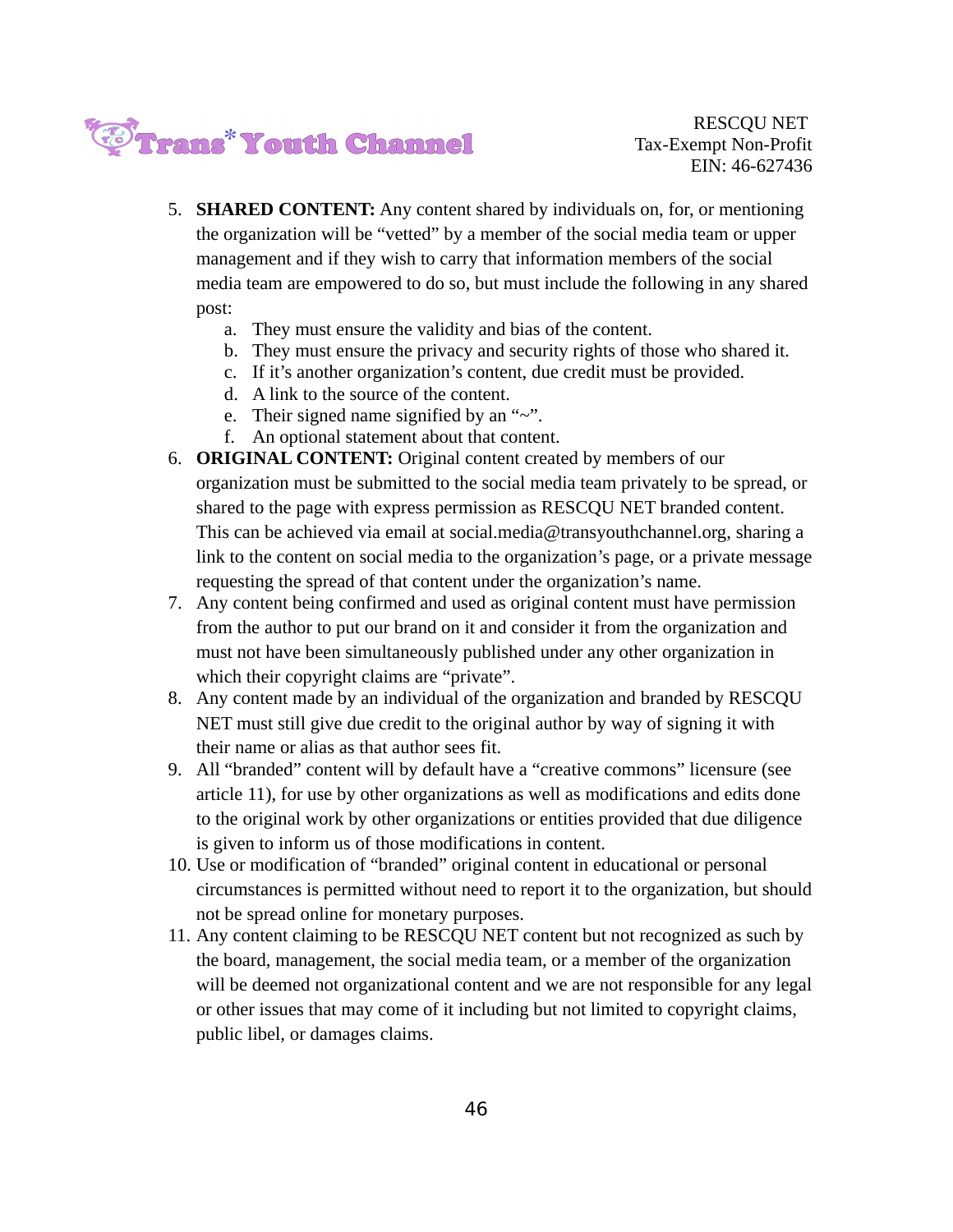

12. The board and the CEO of RESCQU NET reserve the right to provide further rules in addition to these bylaws whenever deemed necessary as long as they are not directly relevant to a current or upcoming public relations issue. New rules applied to this document must be reviewed by the board and agreed upon with at least a quorum vote.

**In summary** RESCQU NET will be adopting what we call a "peer-reviewed publication system" for social media content in which any original content will be submitted to the organization for branding and then vetted to ensure that it is not false, already under copyright, plagiarized, or otherwise. Shared or already branded content will be shared on the page by social media, or management with proper sourcing of the material after vetting its validity. By default any content considered to be the organization's will have a creative commons licensure on it and is free for use in educational or personal circumstances. More information on copyright claim and RESCQU NET's stance on the subject can be found in Article 11 of this document; copyright licensure.

### **Section 4.5 Organizational Roles in Social Media**

This section of the social media policy will more plainly establish roles and permissions for those involved with the organization but should be considered very broad in regards to what can and cannot be done in that role. For further restrictions please see section 4.6 and 4.7 on what can and cannot be done.

- 1. **THE BOARD:** The board has full reign and capability of speaking for and by the organization and can brand any original content they may see fit. It is highly recommended however that the board peer review the content with the social media team before spreading it as the organization. They are free to share on their personal or other walls as well.
- 2. **MANAGEMENT:** Management has full reign and capability of speaking for and by the organization and can brand any original content they may see fit. It is highly recommended however that management peer review the content with the social media team before spreading it as the organization. They are free to share on their personal or other walls as well.
- 3. **SOCIAL MEDIA COORDINATOR:** The social media coordinator has full reign and capability of speaking for and by the organization and can brand any original content they may see fit. It is highly recommended however that the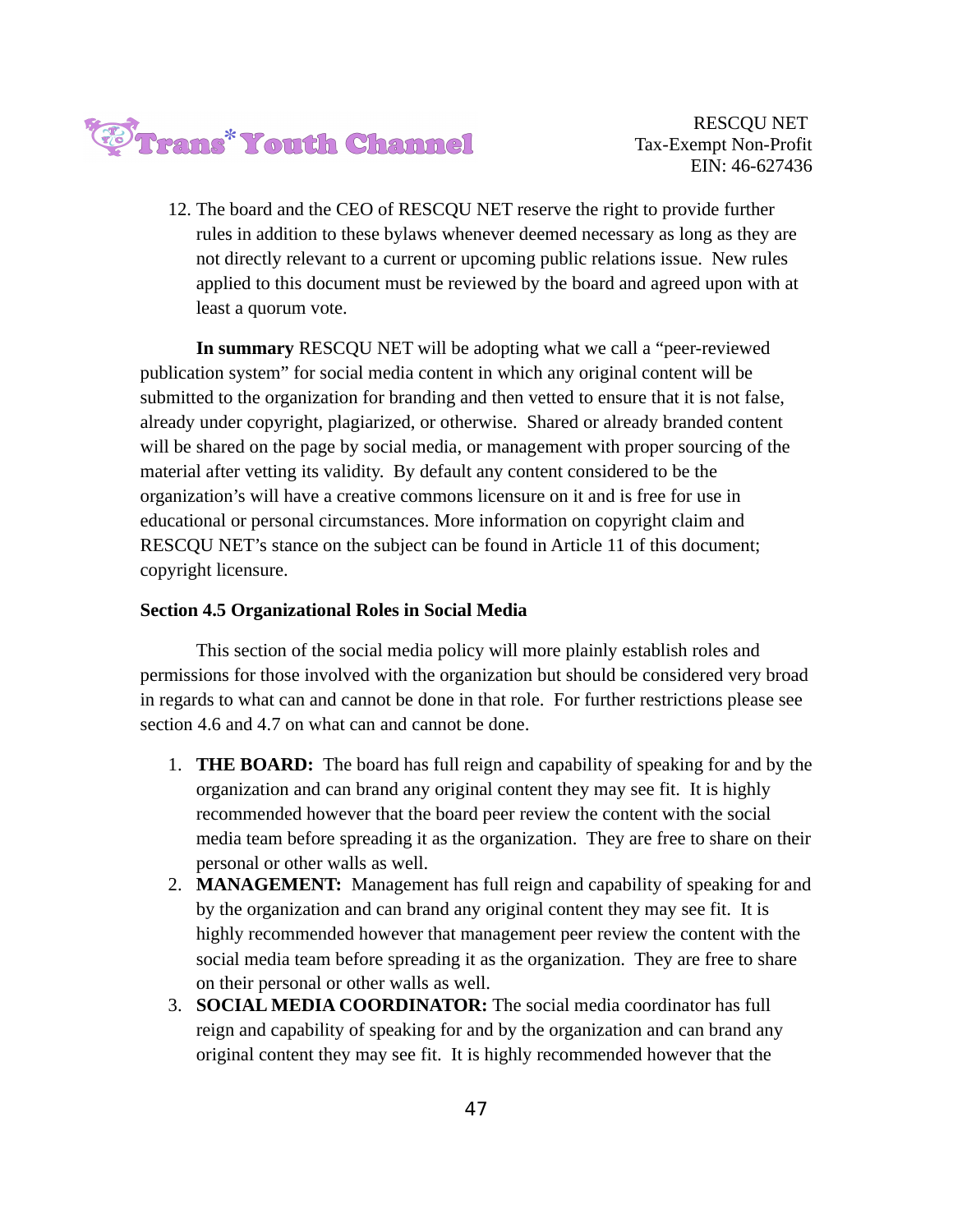

coordinator peer review the content with management or the board before spreading it as the organization. They are free to share on their personal or other walls as well.

- 4. **SOCIAL MEDIA REPRESENTATIVES:** All social media representatives will be given full reign for the social media platforms the coordinator chooses to provide them, but on any un-approved social media platforms they will fall under the category of other volunteers or other staff depending on their status. They are free to brand any original content they may see fit as long as they have vetted, confirmed, and sourced the material. They can only share that branded content on the platforms they have been given permission on. They are free to share on their personal or other walls as well.
- 5. **CAMPAIGN MANAGER:** The campaign manager has full reign and capability of speaking for and by the organization and can brand any original content they may see fit. It is highly recommended however that the campaign manager peer review the content with management, the social media team, or the board before spreading it as the organization. They are free to share on their personal or other walls as well.
- 6. **BRANDING DIRECTOR**: The branding director has full reign and capability of speaking for and by the organization and can brand any original content they may see fit. It is highly recommended however that the director peer review the content with management, the social media team, or the board before spreading it as the organization. They are free to share on their personal or other walls as well.
- 7. **EVENTS MANAGEMENT DIRECTOR:** The events management director has full reign and capability of speaking for and by the organization and can brand any original content they may see fit. It is highly recommended however that the director peer review the content with management, the social media team, or the board before spreading it as the organization. They are free to share on their personal or other walls as well.
- 8. **RESEARCH & INTERFACE DEPARTMENTS:** From time to time the research and interfacing departments may be required to post tests or otherwise share items to test specific functions of the platform, or for the purpose of analytics to the channel. They do not need to confirm each such test with the social media team, but should inform the social media coordinator in the event that this is to be done. Otherwise they have full reign in situations that this is necessary.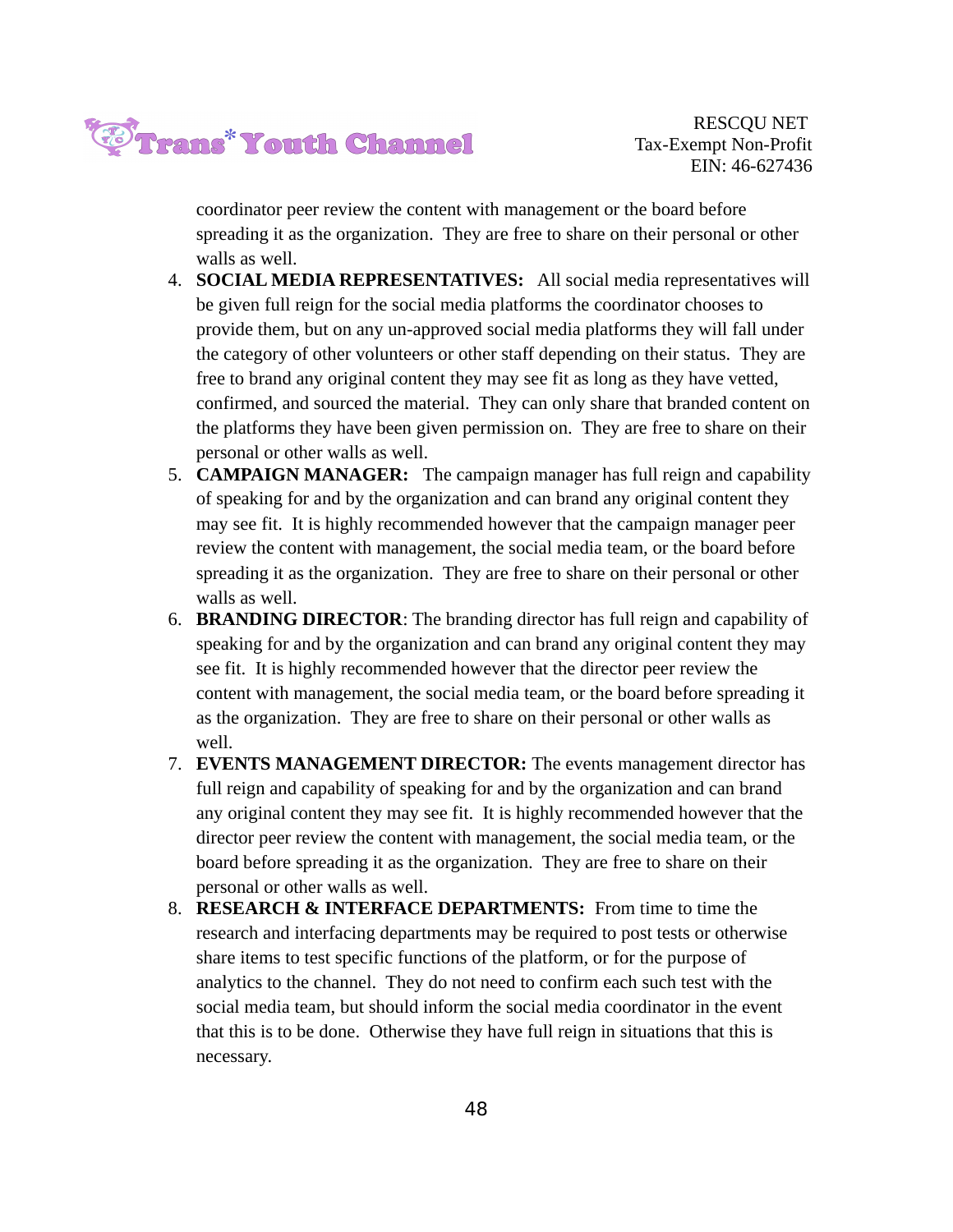

- 9. **OTHER STAFF & VOLUNTEERS:** All staff at RESCQU NET who are not considered management, a member of the social media team or referenced above must submit original content to the social media team but any content created by that individual is free to be shared prior as long as they are comfortable with us branding it after it is published. They are free to share any original content RESCQU NET publishes on their personal or other walls as well.
- 10. **THE COMMUNITY:** RESCQU NET recognizes that its role in the community is to facilitate conversation and as such we will not hold any sway over the way community members choose to share, submit, provide, or otherwise engage with RESCQU NET's or partner organization's content. The community is free to do as it wishes in all contexts, but it cannot speak on behalf of the organization and any content shared on, by, or for the organization that has not gone through the social media team, the board, or a member of management will not be considered official RESCQU NET branded content.

## 11. **EXCEPTIONS**:

- 1. Because many social media channels are also content creation sites it is impossible to peer review this content before it is published on a channel such as in the cases of YouTube, Blogger, Tumblr and others. Therefore any content posted in these channels is considered official RESCQU NET content unless redacted, taken down, or it is otherwise stated.
- 2. The board, CEO, management and the social media team reserve the right to redact any professional branding in the event that a mistake was found, content was deemed false, copyrighted or otherwise and the official RESCQU NET brand is only valid as long as the organization "claims" that that content is ours.
- 3. None of these rules will apply to internal communication boards or private communications of any sort.

## **Section 4.6 What you Generally Cannot say Online**

This section will generally go over things that all members should avoid saying online for public relations reasons. This is however not to be considered an exhaustive list by any means and should only be considered a reference guide for members of the organization and the public.

1. **DO NOT advocate for a person in political office** or election in that area in any way shape or form. It could revoke our tax exempt status to do so. You are free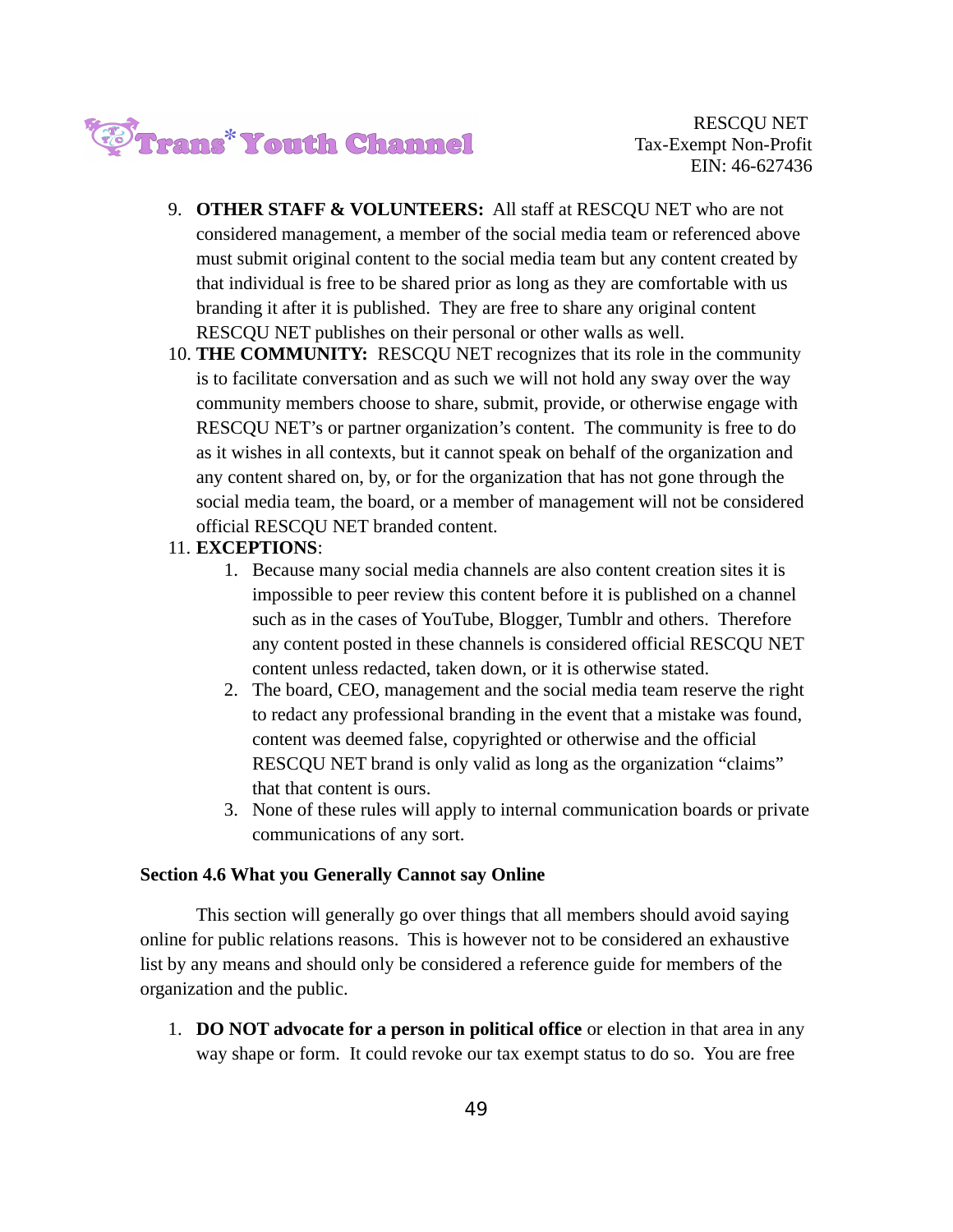

to do so under your own name but not on any public RESCQU NET related channels.

- 2. **DO NOT say anything you wouldn't be comfortable seeing quoted on CNN**, being asked about by your mother, or having to justify to your boss.
- 3. **DO NOT post any private information about a member of the organization** or community for any reason unless they are comfortable and give you permission to do so.
- 4. **DO NOT share content from community members without express permission** to share this information with them.
- 5. **DO NOT publish original content you have made yourself on behalf of the organization** unless it has gone through the proper vetting channels described in section 4.4 of this policy.
- 6. **DO NOT plagiarize any works plainly marked with copyrights**, branding, or other indications that it is someone else's work as your own, including the minor modification of a work without resourcing if it is not under creative commons copyright.
- 7. **DO NOT publish, share or otherwise engage with potentially false information** until properly vetted and confirmed not to be false or harmful to anyone.
- 8. **DO NOT publish any personal information of your own** or information of others that could lead to community members or other individuals gaining private insight into their lives including but not limited to addresses, telephone numbers, social security numbers, licenses, insurance, or otherwise unless otherwise informed to do so by THAT person directly.
- 9. **DO NOT release for the public any private working information of the organization** that has not been made public by management, the board, or the social media team. This can ruin the flows of releases and cause us to "promise" more then we can achieve.
- 10. **Please REFRAIN from fire wars,** engaging in slander or hurtful language, "feeding the trolls" or arguments in public online past the first several comments unless it is deemed to be bullying of a community member or a member of the organization, or if it could result in real physical, legal, or other real life harm.
- 11. The board and the CEO of RESCQU NET reserve the right to provide further rules in addition to these bylaws whenever deemed necessary as long as they are not directly relevant to a current or upcoming public relations issue. New rules applied to this document must be reviewed by the board and agreed upon with at least a quorum vote.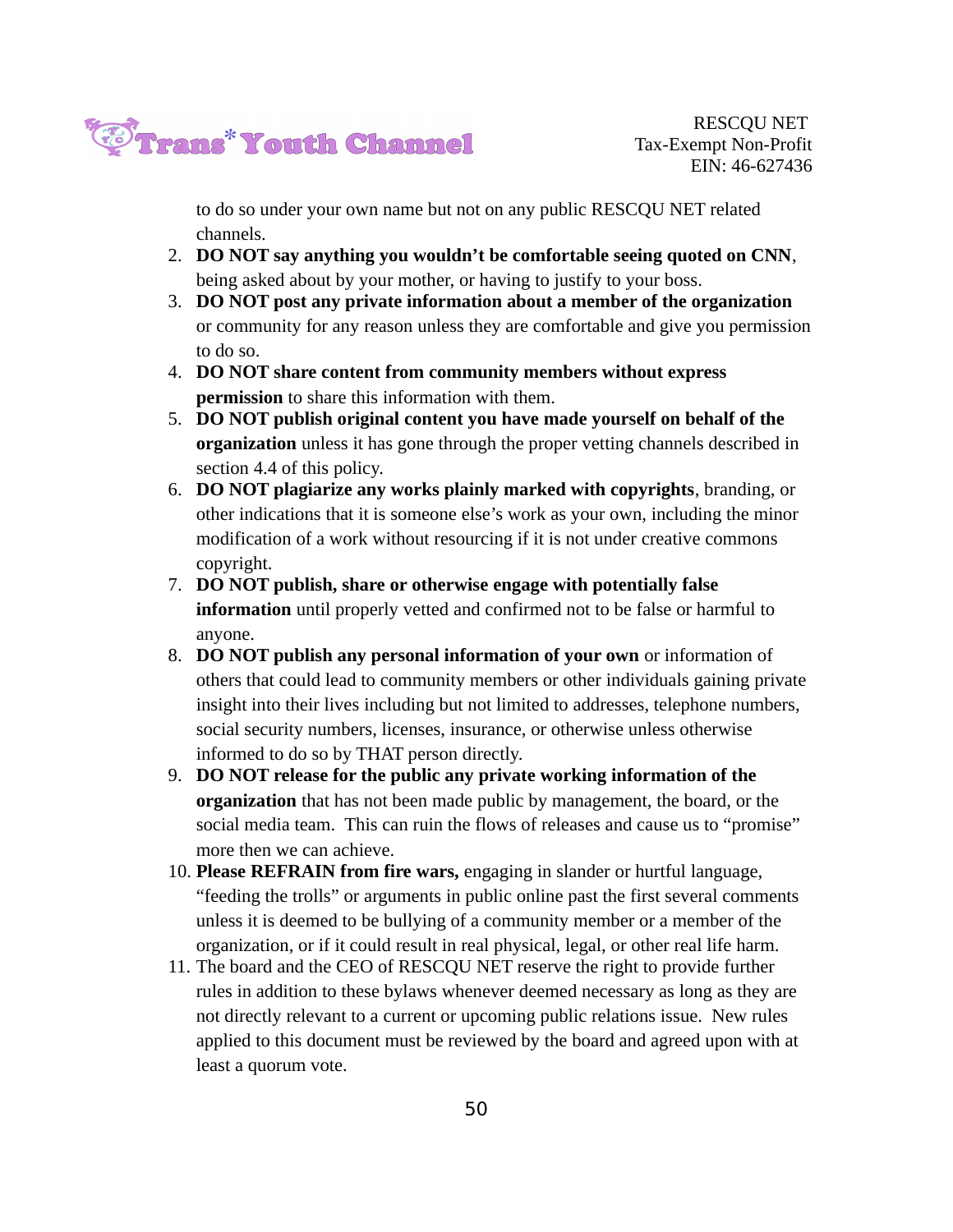

## **Section 4.7 What is Encouraged in Social Media**

This section is to be viewed as a guideline for what you can and should do as a part of RESCQU NET either by for or to the organization. It is not by any means an exhaustive list and should only be considered guidelines by organization members and the board.

- 1. **Feel free to share, create or participate in any content -** create any content, request that we publish any content, or otherwise engage with any content on your own page or on RESCQU NET's pages under your own name! You are a community member too, and you have your own opinion on how things run! Besides it would really help the organization for you to have full power and rights on your own social media channels.
- 2. **Post public content that is of interest to the organization** We can't keep watch on everything all of the time and we rely on the crowdsourcing of information to see what is relevant, trending, important to our community or otherwise needs to be seen. Please, share it with us!
- 3. **Offer us ideas for original content or request that we hold various events!**  We would love to see these happen but we are limited in what we can do so you are also free to champion those options!
- 4. **Spread the word with any of our events, campaigns, fundraisers and more!** We highly encourage this and may actually require it during several times when social media is our only way of gaining work.
- 5. **Share your accomplishments!** If you got recognized for something in the organization or you feel proud of your work we want you to be able to share that with friends and family as well as other organizations!
- 6. **Comment about your day!** As long as it doesn't require sensitive information we greatly encourage you to comment about how the day went or what you worked on. Your work is yours and the work you do with us is incredibly valued, why wouldn't we let you share it?!
- 7. **Talk about what ails you.** We are a support network so we highly encourage you to talk to management or others as well as publically, voice concerns about yourself on your page and on RESCQU NET. Feeling particularly dysphoric? By all means tell the organization and get support from our community! We're here to support you.
- 8. **Voice your opinions.** If you don't like a particular way that the organization is going we would want to hear it and we want to exercise that value of transparency by allowing you to do so. As long as it doesn't mention any one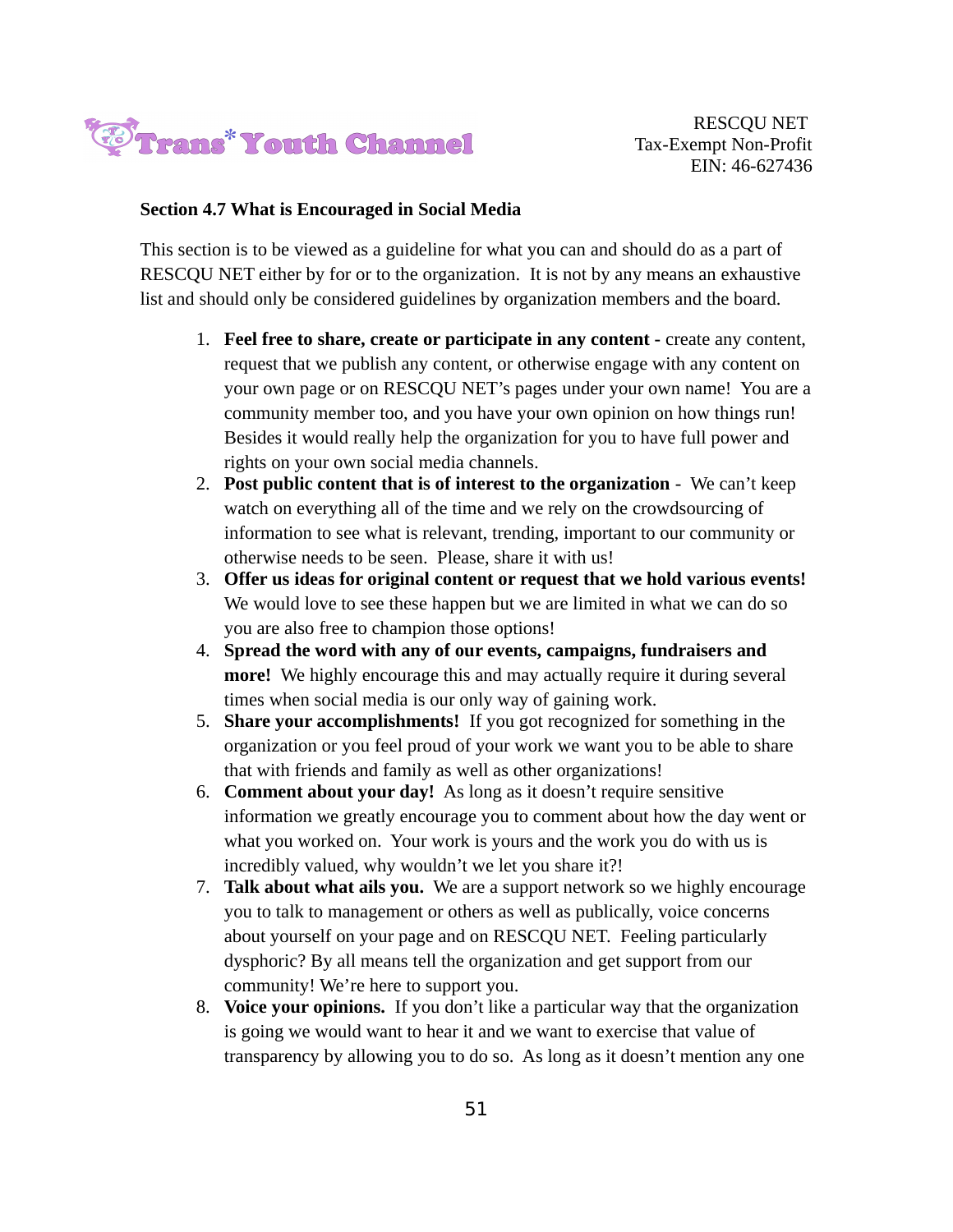

individual or single someone out feel free to criticize the organization. The rest of the community and the world are doing it and your opinion as a member matters even more!

- 9. **Request services for another anonymously –** Many friends are counting on the organization but they may not be capable or willing to come forward and get the help they need. We are all about confidentiality so please feel free to give them our resources!
- 10. The board and the CEO of RESCQU NET reserve the right to provide further rules in addition to these bylaws whenever deemed necessary as long as they are not directly relevant to a current or upcoming public relations issue. New rules applied to this document must be reviewed by the board and agreed upon with at least a quorum vote.

#### **Section 4.8 Responding to negative public media**

As with all real life, traditional, and print publications, social media is often scrutinized and public argumentation is unavoidable. On social media however, this is a huge issue because everyone is free to comment as they wish in a public forum. Many people will take this to extreme purposely wishing to cause trouble, while others are simply wishing to voice their concerns, opinions, and damages. As RESCQU NET values transparency in our operations and diversity in our audience we know that we should openly provide people the chance to do so on social media, whether they are a part of our organization or not. However it is also our responsibility to curb potentially dangerous, violent, or harsh situations so this section of our policy will discuss how we will handle responses to negative public media directed at, toward, or for us and to a limited extent, our partners.

This section has identified by way of online argumentation research a total of 6 types of negative feedback and responses to each type may vary. There are other types but the solutions to these 6 should give you a basis for handling "noise" and "haters".

**Constructive-Proper Negative Feedback –** This is defined as comments or content that provides solid reasons and evidence for a particular issue negative to our organization. It can usually be determined with terms like, "you did/said/shared this and it is wrong because…." If the claim is false and you deem is so please back your position in proving it false with researched and verifiable evidence. This typically shows a logical argument. If it is indeed true, please do your best to rectify the situation or get it to a member of the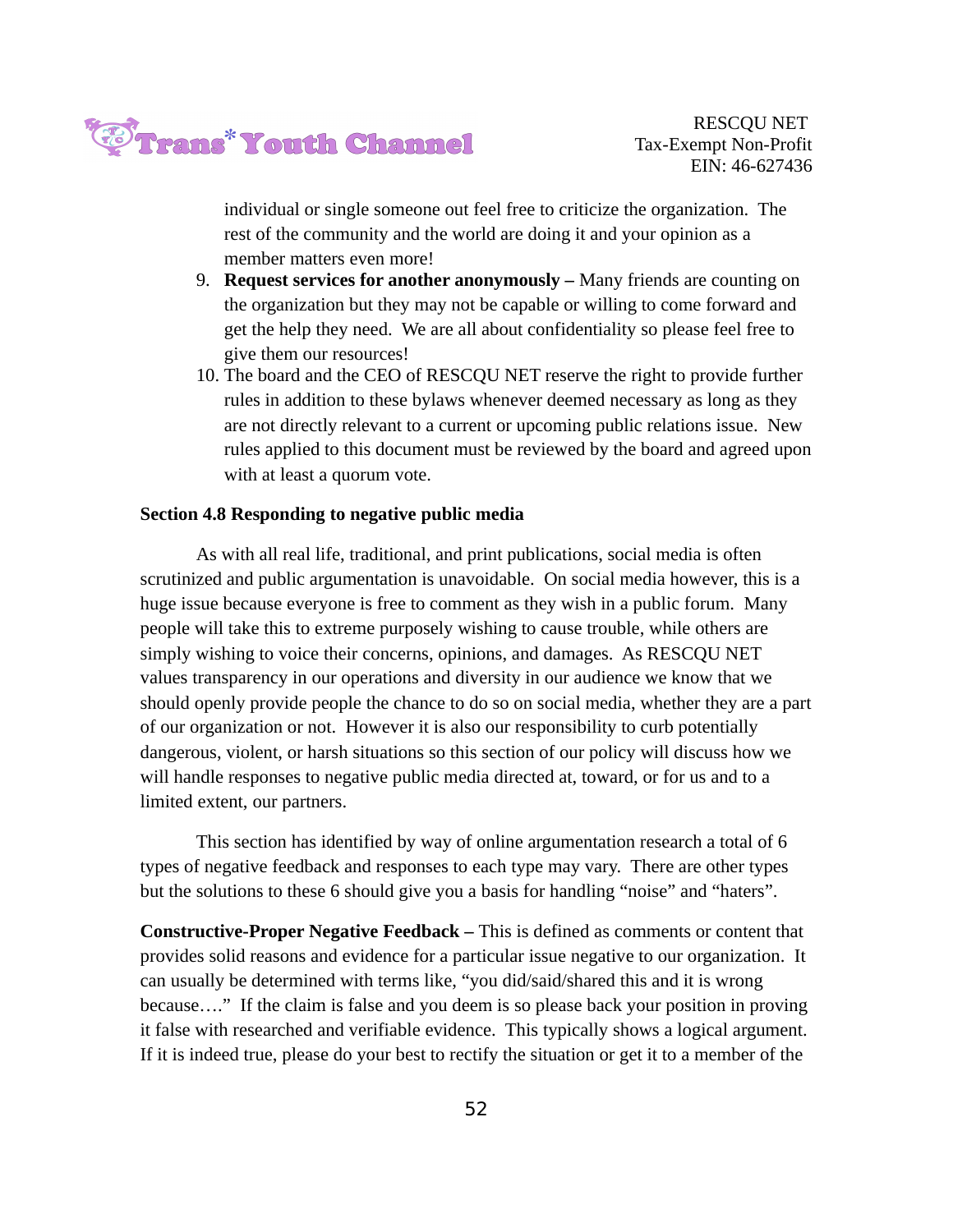

organization who can properly attend to the situation. Please remember to be completely transparent, respectful, and non-judgmental.

**Emotional-Proper Negative Feedback –** This is defined as comments or content that provides evidence that our organization may have hurt feelings or stepped on another community member's values. It can usually be determined with terms like, "this kind of leaves out….. Or this kind of hurts my feelings because….. Or this made me feel…." This is usually not a false statement unless trolling, spamming, or hateful. These situations should be taken care of with utmost respect, apology, transparency, and due diligence to get it taken care of quickly. Do your best to rectify the situation or get it to a member of the organization who can properly attend to the situation.

**Constructive-Damaging Negative Feedback –** Constructive damaging feedback is separate from proper feedback in that it often includes harsh language, in many cases is based on a value argument, full of fallacies in reasoning or argument, or takes a very extreme position. They will typically provide evidence that is intended to "win" vs. "change". You can easily identify it by words such as, "the bible says….." or "this is wrong because [unbased argument]…" or similar. We of course can't let these kinds of comments go unanswered but if it gets out of hand or turns into a fire storm please end the conversation by typing ADMIN: at the beginning of your post, recognizing the issue, stating RESCQU NET's stance on the issue (best to talk with management about this first), and then respectfully ending the conversation. If it continues from there please post another admin message stating this will be deleted if the conversation continues over the next hour and then one hour later, at  $3<sup>rd</sup>$  strike, delete the thread and post on the main page "why it was deleted".

**Emotional-Damaging Negative Feedback -** Emotional-damaging feedback is separate from emotional proper feedback because it is typically very extreme in its emotional stance. It is typically defined by curse words, slandering, unfair biased statements, capital letters, and overzealous punctuation. Make no mistake though, unlike constructive damaging feedback this is often based on underlying causes that we must do our best to uncover. Please approach these very respectfully by saying you can help them with their issue, you'd like to bring this to a PM and have the conversation there, and you'll do the best you can to rectify the situation. If the conversation begins to look more and more like a spam/troll or that person cannot be abated however, please escalate it to a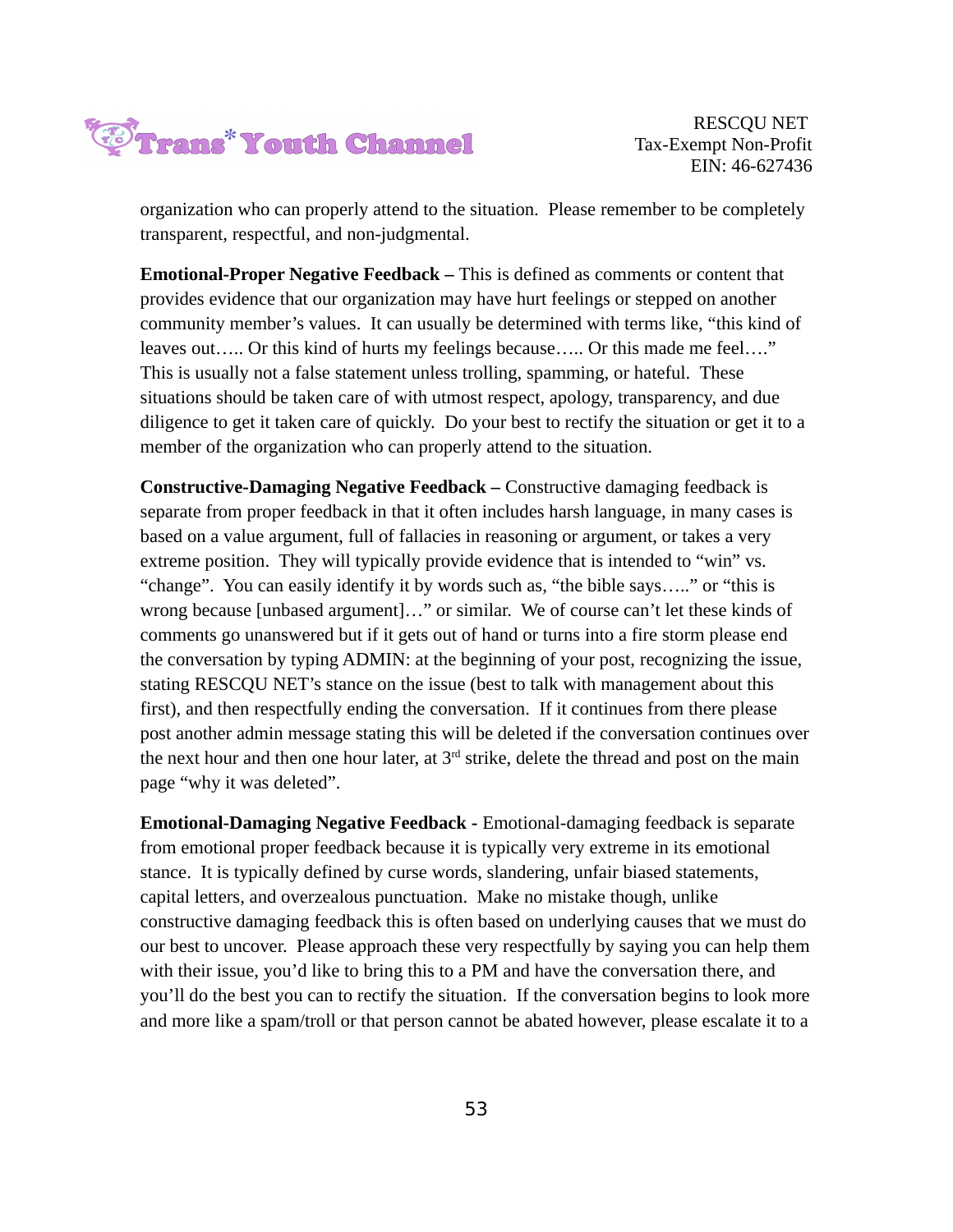

member of management. In general spend no more than a few comments trying to get them to comply or speak more respectfully.

**Cyber-Bullying Negative Feedback -** This type of public media is recognized by the one-sided argumentation of an individual seeking to "win". This is typically not identifiable until several posts into a conversation and typically will involve an escalation of constructive or emotional damaging feedback. RESCQU NET's values are directly against cyber-bullying and will not tolerate it. It can be identified as toward you or another member of RESCQU NET, or directed toward a community member on a public page, but we are to stick up for them. It's best to enforce your authority in stopping the situation by stressing you are "ADMIN" and have the final say on a matter. If you identify something as cyber-bullying contact the social media coordinator to confirm it or a member of management.

**Spam/Trolling Negative Feedback –** Spam/trolling negative feedback is exactly what it sounds like. Spam will tend to get a rise or a "click" out of you that will take you to a nefarious landing page to download something, or it will attempt to get you to like something. Trolling on the other hand will involve someone repetitively saying mean things purely for a rise. This will typically take multiple messages and will generally involve an escalation of constructive or emotional damaging feedback. In general RESCQU NET asks that this is dealt with a calm and respectful comment to resolve the issue, and after a few messages trolling will be readily apparent. Just ignore it past that. If however that person does it consistently and "trolls" more than a few times, its best to delete the comments, block them, and submit a public response explaining why the comments were deleted. Please also inform a member of management or your social media coordinator if it gets to this point.

**In Summary:** Negative feedback is not always a bad thing. It can be constructive and allow for RESCQU NET to recognize mistakes, when we may have left a denomination out, or when we have made an error in judgement. However the more damaging side of negative feedback can be very hurtful and lose vast reputations. It can be used to bully, and it can be used to drown organizations. For this reason it's important that reactions to it are very calm, direct, professional, and do their best to identify where RESCQU NET may be wrong, and where the other individual may be nefarious. Exercise your best judgement in adhering to social media values in these situations.

#### **Section 4.9 Responding to positive public media**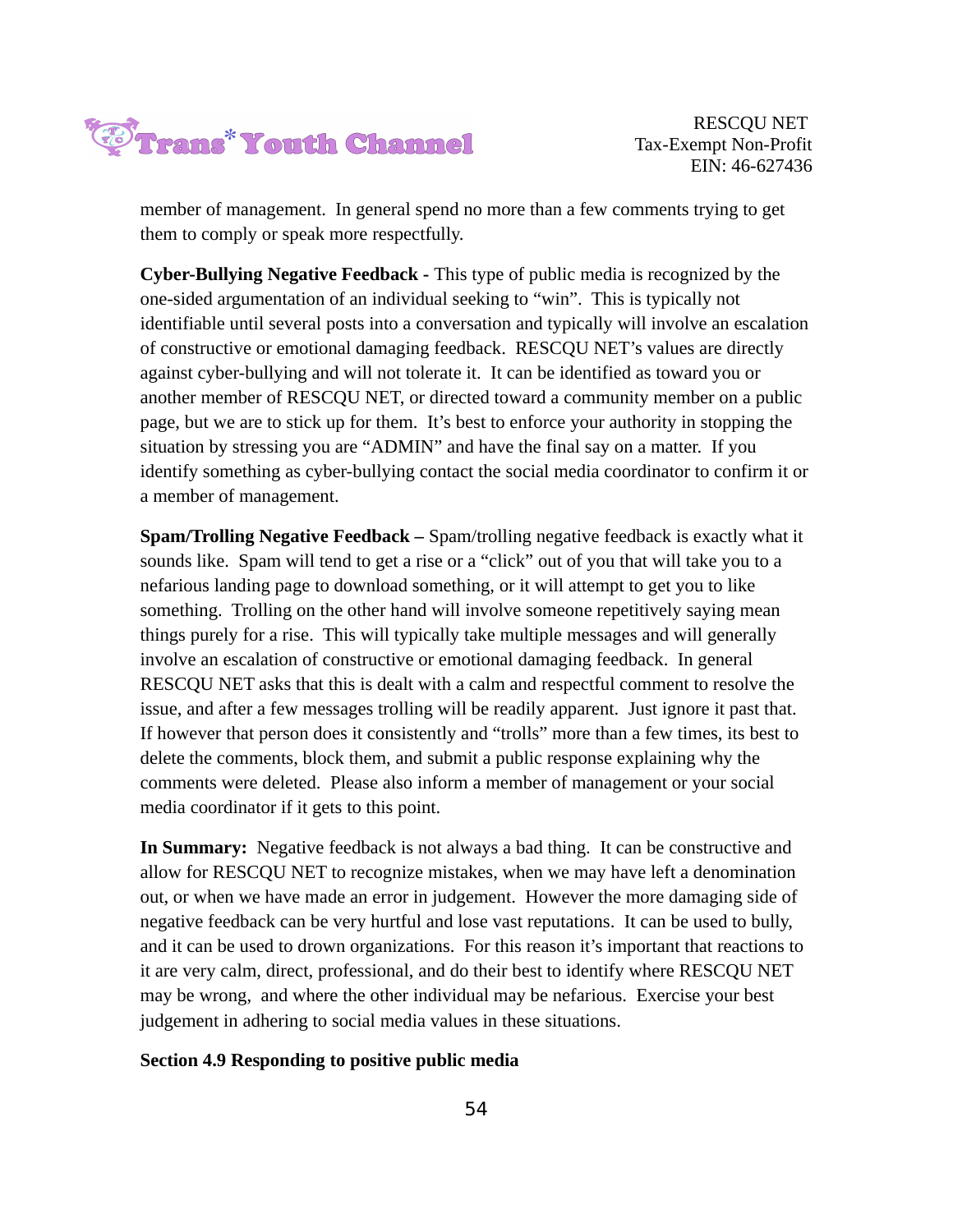

While negative feedback on social media is a very tricky situation, there is also the positive of social media that keeps people coming back over and over again. The uplifting, empathetic, and character building experience of social media allows us to open up and continue working. For this reason, championing positive feedback is a huge part of our organization's job to facilitate community support and conversation. This section will briefly give a few guidelines on how to react to positive feedback.

- 1. **Like it! Share it, love it, whatever!** We want to show that we appreciate it enough to recognize it with a click. It also allows others to see our activity and the comment.
- 2. **Comment authentically.** If their feedback is about a person, make sure the person they are mentioning is the one to respond to ensure that the gratification is indeed authentic. It may help to show management as well, so they can give due credit and proper kudos!
- 3. **Get permission to share it.** In most cases this feedback will often be public on social media platforms but even if it's public it's important to get permission to share it onto other platforms or to the larger public as a whole. If they don't provide permission, no sweat.
- **4. Request if we can use it in the future.** Community recommendations are a huge thing for non-profits because it allows us to more easily gain trust from partner organizations and other entities. Always ask if we can quote in future publications and if so what their statement would be. **Screenshot it if they say yes!**
- 5. **Make, "the ask".** In most cases positive feedback leads to strong volunteer, donor, or advocate relationships and when this happens it's vital to move it forward. Ask if they'd be willing to help out by way of volunteering of offering monetary assistance to keep our good work going! Don't worry though, this isn't a "hard ask", it's soft and it can look however you like.

#### **Section 5.1 Monitoring of various public and community media channels**

All above sections have provided general guidelines and rules that should be delivered to all members of the organization in the best possible medium during training. This section however will discuss a major concern of many who are interacting with social media as a business, non-profit organization, or public entity. This section will deal with how we monitor social media channels both for quality of content on public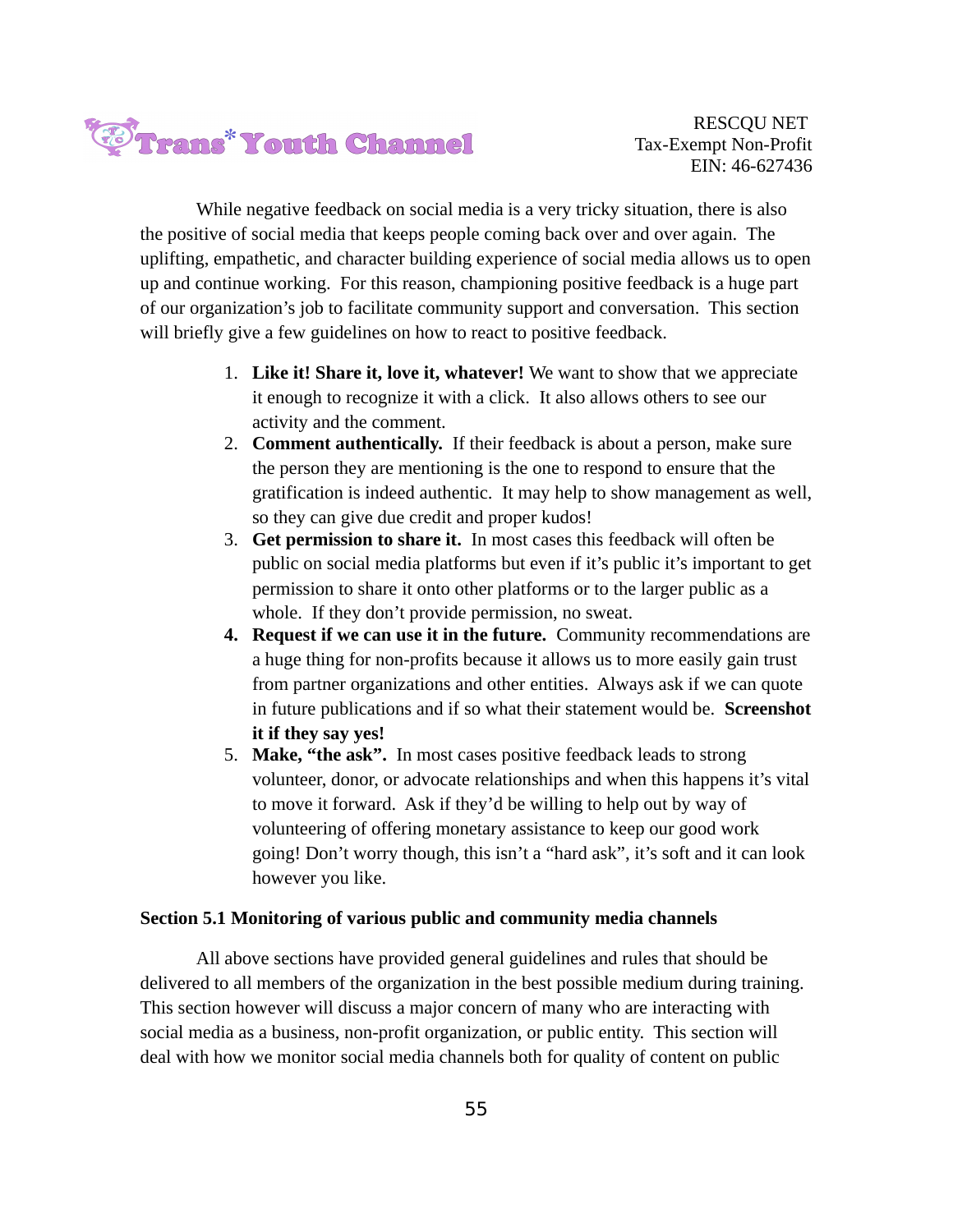

forums, and for statistical needs for the organization. It will discuss how we will monitor public slander of the organization, or how we enforce the above rules prohibiting employees, volunteers, and other members of the organization from breaking social media policy.

We recognize first off that social media is now an integral part of one's identity and much like an unfair dress code we cannot limit the actions or portrayal of an individual on social media when not pertaining to the organization; a realization many organizations fail to recognize. So this policy will carry its utmost duty of adhering to the social media values throughout the course of this section.

#### **Section 5.2 Monitoring RESCQU NET Official Channels**

RESCQU NET recognizes that the key to social media success is to stay on top of our social media channels. Any social media site will require daily monitoring done by the core social media team, as well as occasional monitoring by the board and management. It is the social media manager's job to encourage discussion by posting quality content and questions, sharing content from partner organizations or elsewhere, and responding to messages, feedback, and publishing requests.

Daily monitoring of posts on RESCQU NET will occur and the ways in which we run these channels is decided by the entirety of this social media policy, as well as additional acts by the organization.

#### **Section 5.3 Monitoring of RESCQU NET Private Channels**

In cases of the internal private group for RESCQU NET it is important that the board and management follow the ongoing of the page continually so we can properly support employees and volunteers of the organization. It is not necessary however for us to remove ANY content placed here. It need not be work related either, if someone needs assistance or help it should be provided.

#### **Section 5.4 Monitoring of Board and Management Personal Channels**

Because the board and management as well as leaders to a certain extent are so involved with the channel it often becomes necessary for work that is directed to personal channels rather than the organization, to be re-directed. All members of the organization must exercise due diligence in separating these cases and bringing them back to the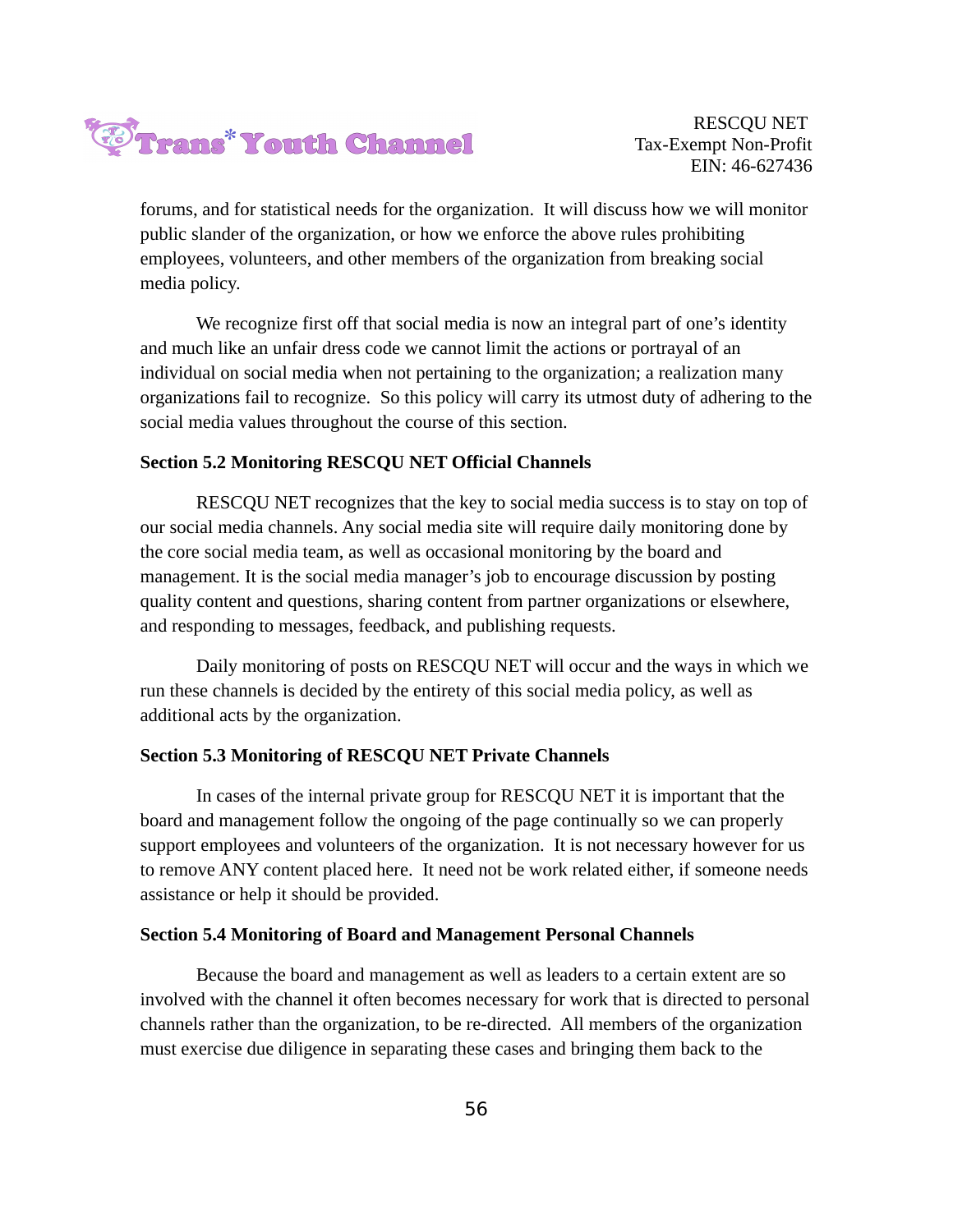

organization. No personal conversation with the public can be viewed by others in the organization so these conversations must take place on a business verified channel. For higher management this is vital and important.

Monitoring of personal channels will happen but by no means should it have an effect on ones employment unless an official complaint comes under review by the board and is found to be outside the rules and guidelines for this document and unacceptable by a majority vote of the board. It is not the organizations right to control or otherwise affect the personal media channels of its members in any way.

#### **Section 5.5 Monitoring of volunteer and staff channels**

Volunteer and staff channels will not be held to as strict a requirement to keep personal and organizational business in one or the other but it is highly recommended that this be done. Should business of the organization occur over personal channels records cannot be kept for legal or other reasons and any private correspondence cannot be considered official business of RESCQU NET.

Monitoring of personal channels will happen but by no means should it have an effect on ones employment unless an official complaint comes under review by the board and is found to be outside the rules and guidelines for this document and unacceptable by a majority vote of the board. It is not the organizations right to control or otherwise affect the personal media channels of its members in any way.

#### **Section 5.6 Monitoring of partner organization channels**

Partner organizations have their own social media policies in use and their content that they share is their own. That having been said it is the prerogative of the organization to ensure that partner organizations are seen by a wide amount of our community and those partner organizations in turn do the same for us. To maintain these connections RESCQU NET's social media and partner outreach team will often request information from partner organizations such that we can stay on top of things. It is important to recognize copyright claims, and all due diligence and rules descripted in this article in the process though.

Monitoring of personal channels for partner organizations will under no circumstances occur. It is not the organizations right to control or otherwise effect the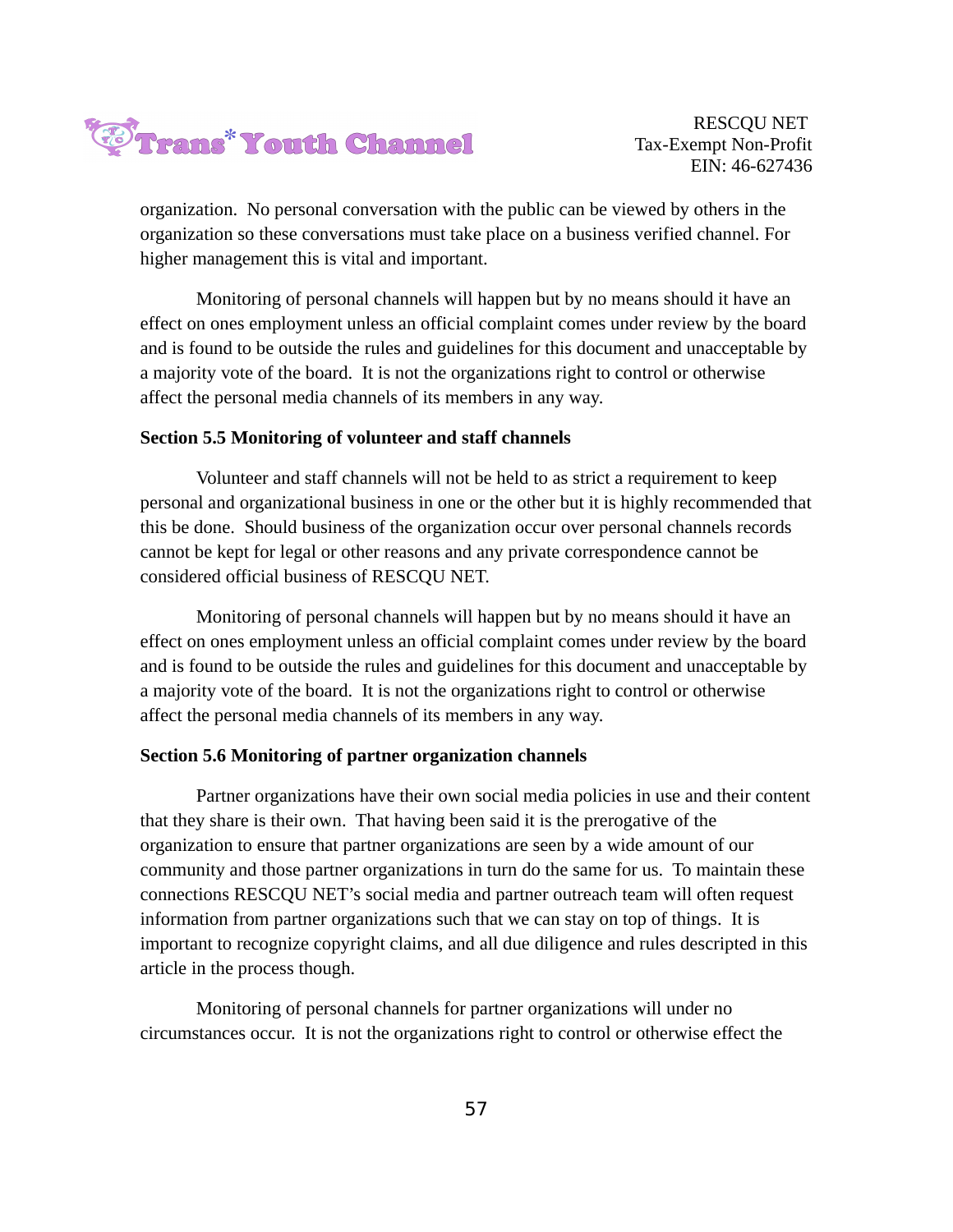

personal media channels of someone unrelated to the organization and thus will not occur.

#### **Section 5.7 Privacy rights of all members of the community**

RESCQU NET works with a closeted community and with this comes the absolute need for security, privacy, and respect of community member's interactions with us. For this reason there will be no monitoring, recording, or documentation of personal interactions with community members in which those members wish to keep private, and as a practice, all statistical use of community information cannot have member's names, personal information, or contact information excluding an email with that member's permission.

#### **Section 6.1 Consequences of Privacy Violation**

This social media policy is enforced and enacted upon by the management and staff of RESCQU NET. Due diligence in following these rules is expected by all members of the organization and upon violation of rules, due diligence in reporting it is necessary for all members of the organization. Reporting of violations to this policy can be provided anonymously by email or by private message with upper management.

Ultimately violations to the policy, should management be unable to conclude its capabilities, or Public Relations issues arise from it, it is the responsibility of the board to take up the issue as an action item at a regularly scheduled board meetings or an emergency meeting thereof to discuss and resolve the issue as pursuant of this social media policy, the bylaws, articles of incorporation and any state or federal laws.

Should complaint of violation of this Social Media Policy or Copyright Law be external to the organization including but not limited to the reporting of a violation by a partner or other organization, the reporting of an individual in the community or in the public, etc. the Board will take the issue as a Public Relations issue and deal with it as promptly as necessary at a regularly scheduled board meeting or an emergency meeting.

Consequences of privacy violation pursuant of the board of directors can include anything desired by the board up to and including expulsion of members of the organization, legal action upon public entities, or departure of signed and relevant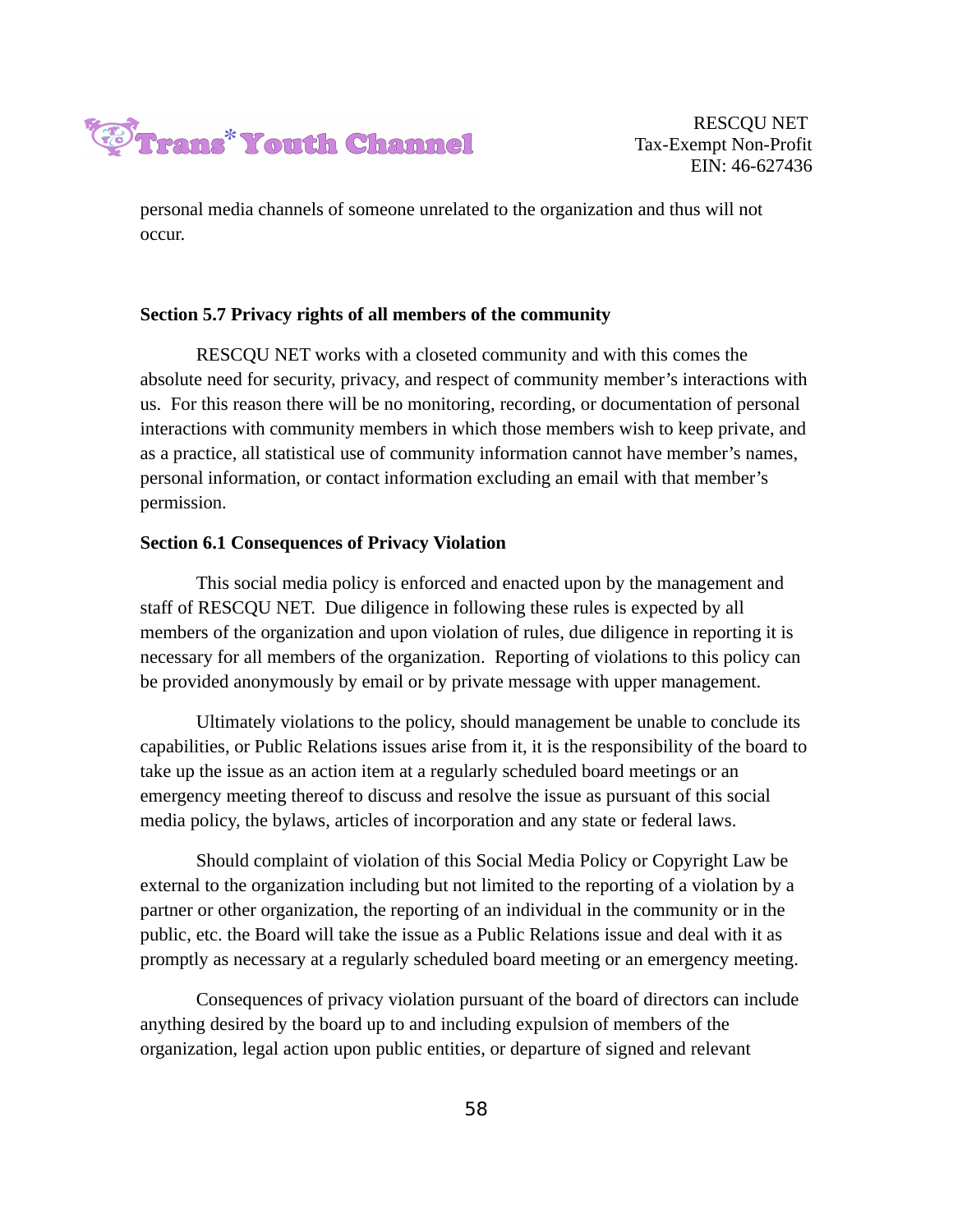

contracts with no penalties superseding that of RESCQU NET issued contract revocation agreements, and where applicable revocation agreements in contracts provided by other organizations and entities. It is the Boards ultimate decision what consequences may arise and where the Board is not relevant or present the Chief Financial Officer, Chief Technical Officer, and Chief Executive officer's decision will be respected or escalated to the Board.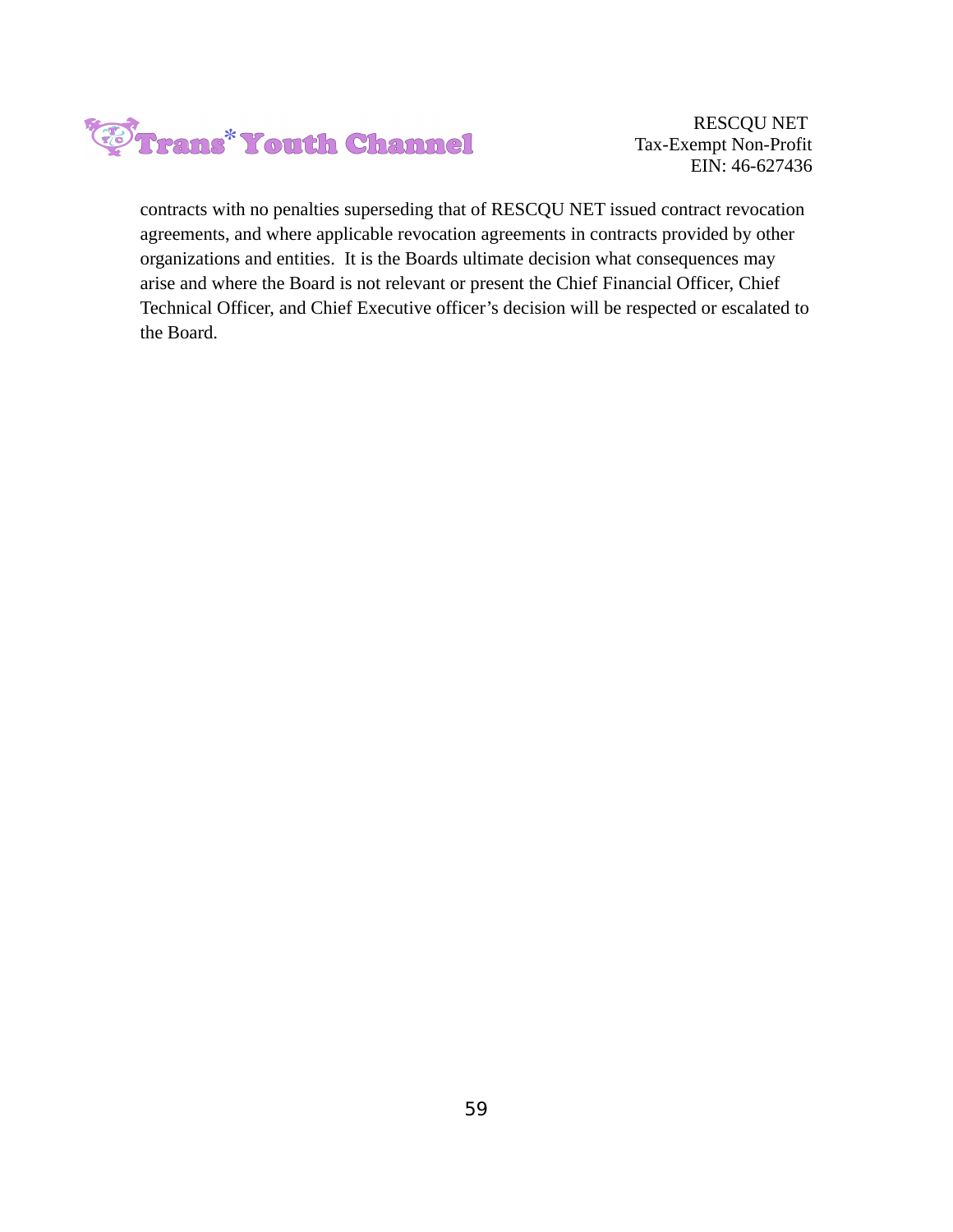

## **ARTICLE 11: Copyright License**

### **Section 1.1 About this Section**

The intent and purpose of this article is to expressly inform all members of the public, legal burroughs and other, that any piece of RESCQU NET content marked clearly with our brand name, and recognized as official original content recorded by our social media department, management, the or the board are, and unless otherwise noted or clearly marked with a separate license, to be recognized as carrying a creative commons license as noted in the below bylaws and as recorded by the Creative Commons non-profit organization for which these creative commons licenses were made.

RESCQU NET and the board of directors cites the importance of license on all original content to be respected by all volunteers, members, leaders, and managerial staff because the sharing of content must be carefully done so as not to overstep anyone's boundaries for what is owned by them or us. We take a stance on Creative Commons license over other options because it allows for the maximum power placed into the hands of the public, without removing all ownership of content from the organization.

## **Section 1.2: Updates to copyright license**

Updates to the copyright license can be observed at creativecommons.org an will be upheld and brought forward to the board as soon as we are aware, but we will not recognize any modifications to the policy unless changed here In the bylaws or otherwise noted with express consent of the board. All copyright issues are to use the language provided below for any legal or business related issues.

## **Section 2.1: About Creative Commons**

The creative commons organization provides these licenses for free and allows for a more free version of copyright. RESCQU NET wishes to use it as intended and therefore it wishes to respect the rights of creative commons as an organization and institution. We will therefore follow all creative commons laws as amended in these bylaws, first and foremost by respecting the legal status of this document quoted below by the creative commons office.

"Creative Commons Corporation ("Creative Commons") is not a law firm and does not provide legal services or legal advice. Distribution of Creative Commons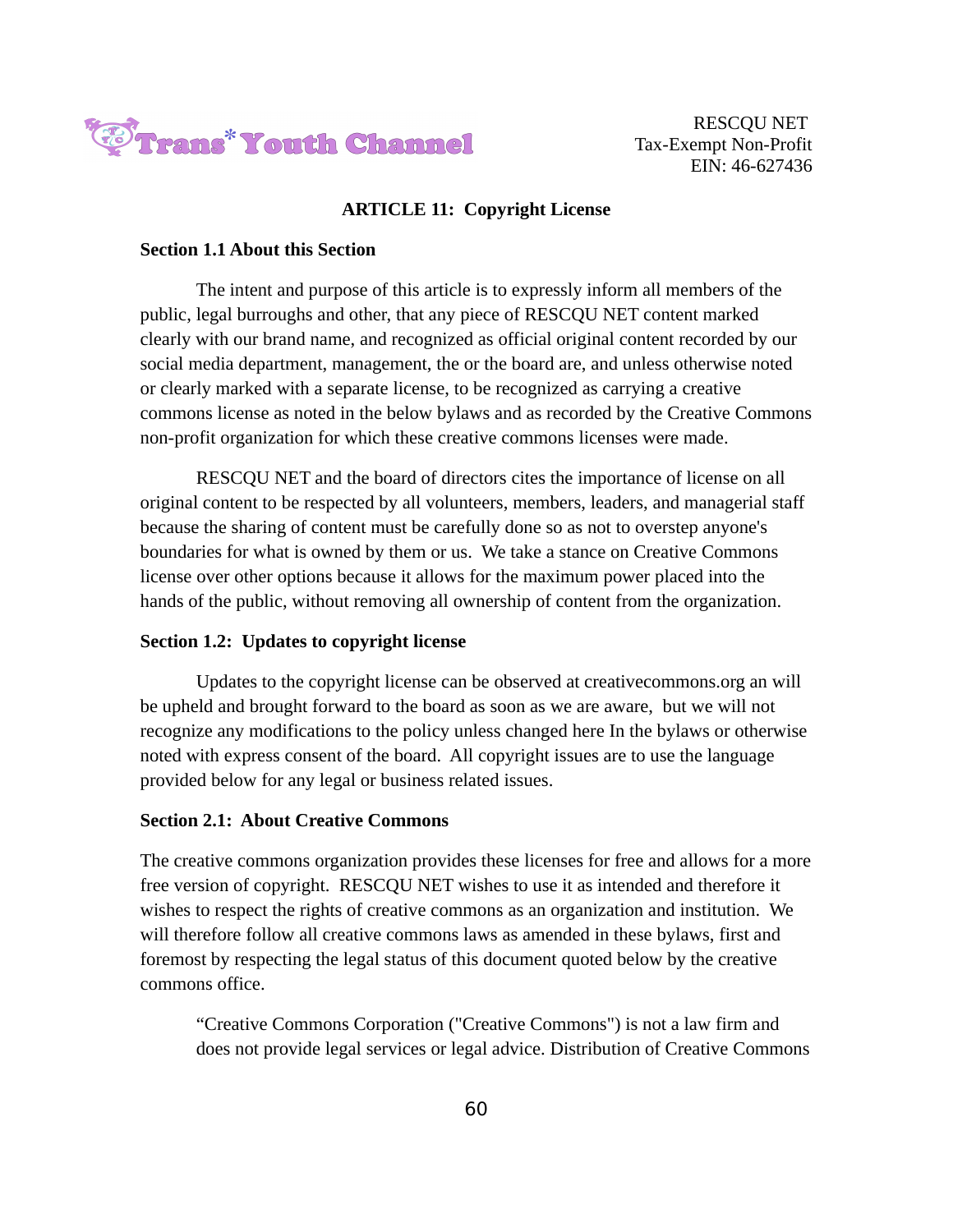

public licenses does not create a lawyer-client or other relationship. Creative Commons makes its licenses and related information available on an "as-is" basis. Creative Commons gives no warranties regarding its licenses, any material licensed under their terms and conditions, or any related information. Creative Commons disclaims all liability for damages resulting from their use to the fullest extent possible."

#### **Section 2.2: Using Creative Commons Public Licenses**

Creative Commons public licenses provide a standard set of terms and conditions that creators and other rights holders may use to share original works of authorship and other material subject to copyright and certain other rights specified in the public license below. The following considerations are for informational purposes only, are not exhaustive, and do not form part of our licenses.

**Considerations for licensors:** Our public licenses are intended for use by those authorized to give the public permission to use material in ways otherwise restricted by copyright and certain other rights. Our licenses are irrevocable. Licensors should read and understand the terms and conditions of the license they choose before applying it. Licensors should also secure all rights necessary before applying our licenses so that the public can reuse the material as expected. Licensors should clearly mark any material *not subject to the license*. This includes other CC- licensed material, or material used under an exception or limitation to copyright. For more considerations for licensors visit: wiki.creativecommons.org/Considerations for licensors

**Considerations for the public:** By using one of our public licenses, a licensor grants the public permission to use the licensed material under specified terms and conditions. If the licensor's permission is not necessary for any reason—for example, because of any applicable exception or limitation to copyright--then that use is not regulated by the license. Our licenses grant only permissions under copyright and certain other rights that a licensor has authority to grant. Use of the licensed material may still be restricted for other reasons, including because others have copyright or other rights in the material. A licensor may make special requests, such as asking that all changes be marked or described. Although not required by our licenses, you are encouraged to respect those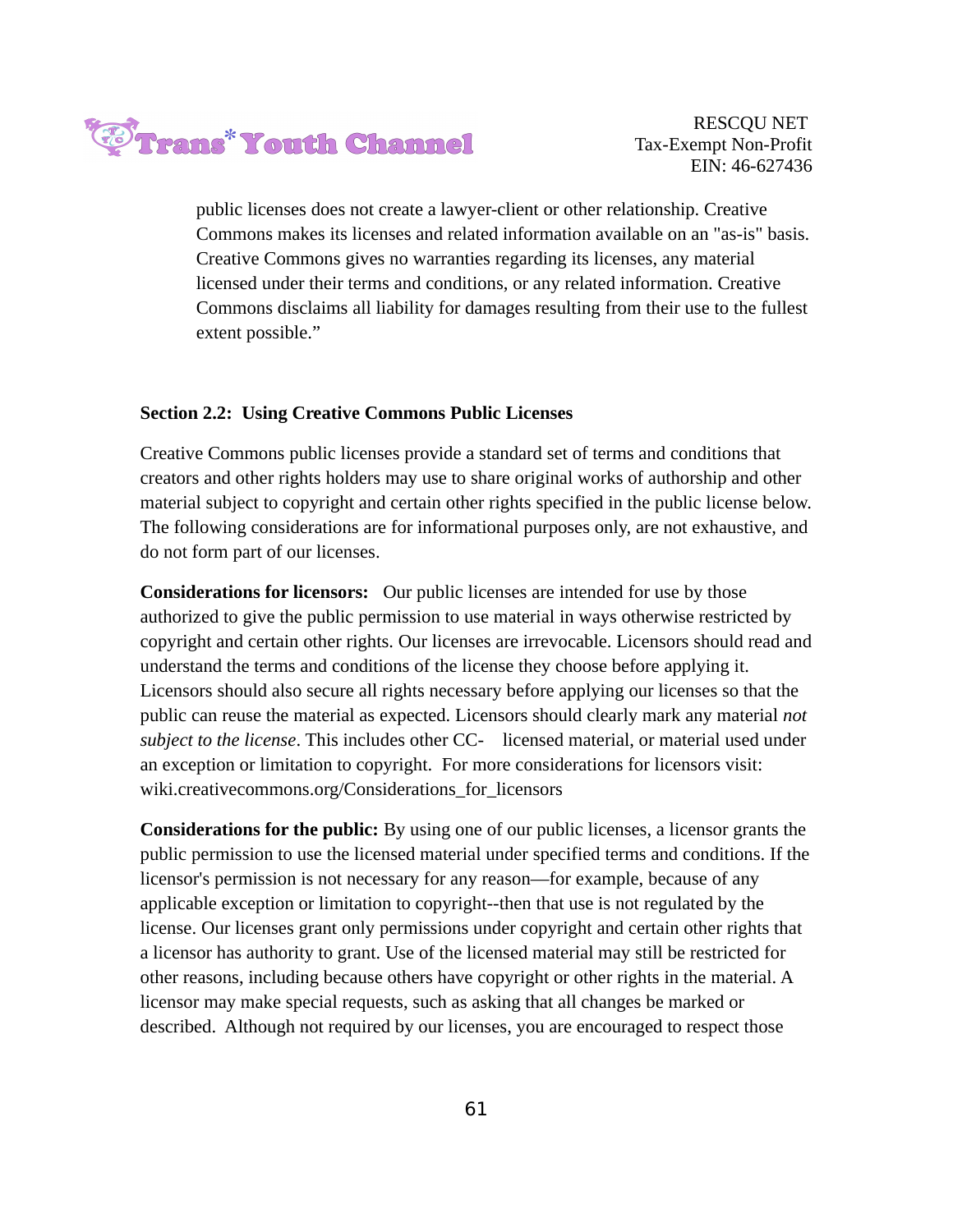

requests where reasonable. View more considerations to the public at wiki.creativecommons.org/Considerations\_for\_licensees

## **Section 3.0: Creative Commons Attribution 4.0 International Public License**

RESCQU NET Agrees to the following addendum to the creative commons license:

"By exercising the Licensed Rights (defined below), You accept and agree to be bound by the terms and conditions of this Creative Commons Attribution 4.0 International Public License ("Public License"). To the extent this Public License may be interpreted as a contract, You are granted the Licensed Rights in consideration of your acceptance of these terms and conditions, and the Licensor grants you such rights in consideration of benefits the Licensor receives from making the Licensed Material available under these terms and conditions."

## **Section 3.1: Definitions.**

**Adapted Material -** Adapted Material means material subject to Copyright and similar rights that is derived from or based upon the Licensed Material and in which the Licensed Material is translated, altered, arranged, transformed, or otherwise modified in a manner requiring permission under the Copyright and Similar Rights held by the Licensor. For purposes of this Public License, where the licensed material is a musical work, performance, or sound recording, Adapted Material is always produced where the Licensed Material is synced in timed relation with a moving image.

**Adapter's License -** Adapter's License means the license you apply to your copyright and similar rights in your contributions to adapted material in accordance with the terms and conditions of this Public License.

**Copyright and similar rights** - Copyright and Similar Rights means copyright and/or similar rights closely related to copyright including, without limitation, performance, broadcast, sound recording, and Sui Generis Database Rights, without regard to how the rights are labeled or categorized. For purposes of this Public License, the rights specified in Section 2(b)(1)-(2) are not Copyright and Similar Rights.

**Effective Technological Measures** - Effective Technological Measures means those measures that, in the absence of proper authority, may not be circumvented under laws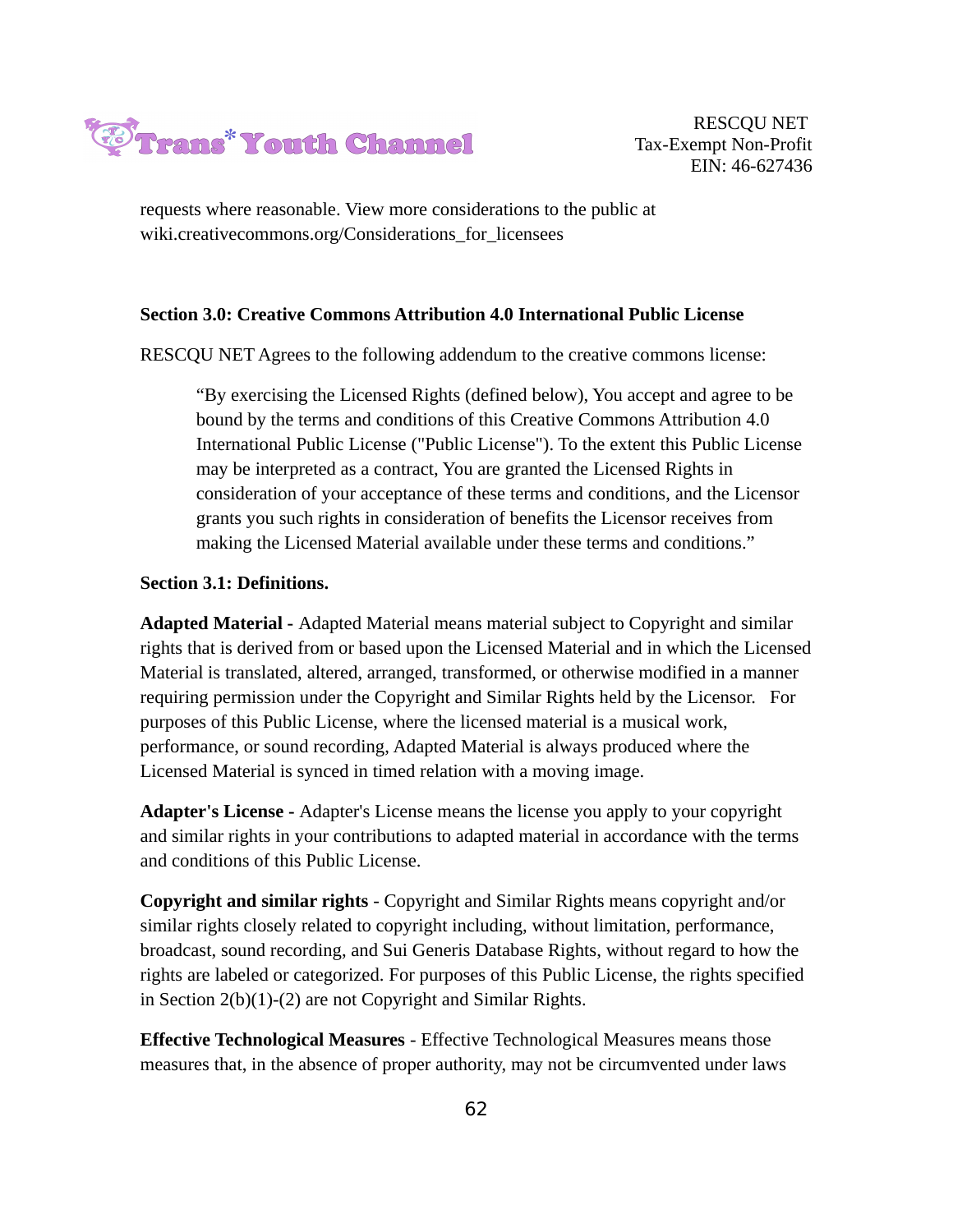

fulfilling obligations under Article 11 of the WIPO Copyright Treaty adopted on December 20, 1996, and/or similar international agreements.

**Exceptions and Limitations** - Exceptions and Limitations means fair use, fair dealing, and/or any other exception or limitation to Copyright and Similar Rights that applies to Your use of the Licensed Material.

**Licensed Material** - Licensed Material means the artistic or literary work, database, or other material to which the Licensor applied this Public License.

**Licensed Rights** - Licensed Rights means the rights granted to You subject to the terms and conditions of this Public License, which are limited to all Copyright and Similar Rights that apply to Your use of the Licensed Material and that the Licensor has authority to license.

**Licensor** - Licensor means the individual(s) or entity(ies) granting rights under this Public License.

**Share** - Share means to provide material to the public by any means or process that requires permission under the Licensed Rights, such as reproduction, public display, public performance, distribution, dissemination, communication, or importation, and to make material available to the public including in ways that members of the public may access the material from a place and at a timeindividually chosen by them.

**Sui Geneeris Database Rights** -Sui Generis Database Rights means rights other than copyright resulting from Directive 96/9/EC of the European Parliament and of the Council of 11 March 1996 on the legal protection of databases, as amended and/or succeeded, as well as other essentially equivalent rights anywhere in the world.

**You** - You means the individual or entity exercising the Licensed Rights under this Public License. **Your** has a corresponding meaning.

**Section 3.2: Scope.**

License grant.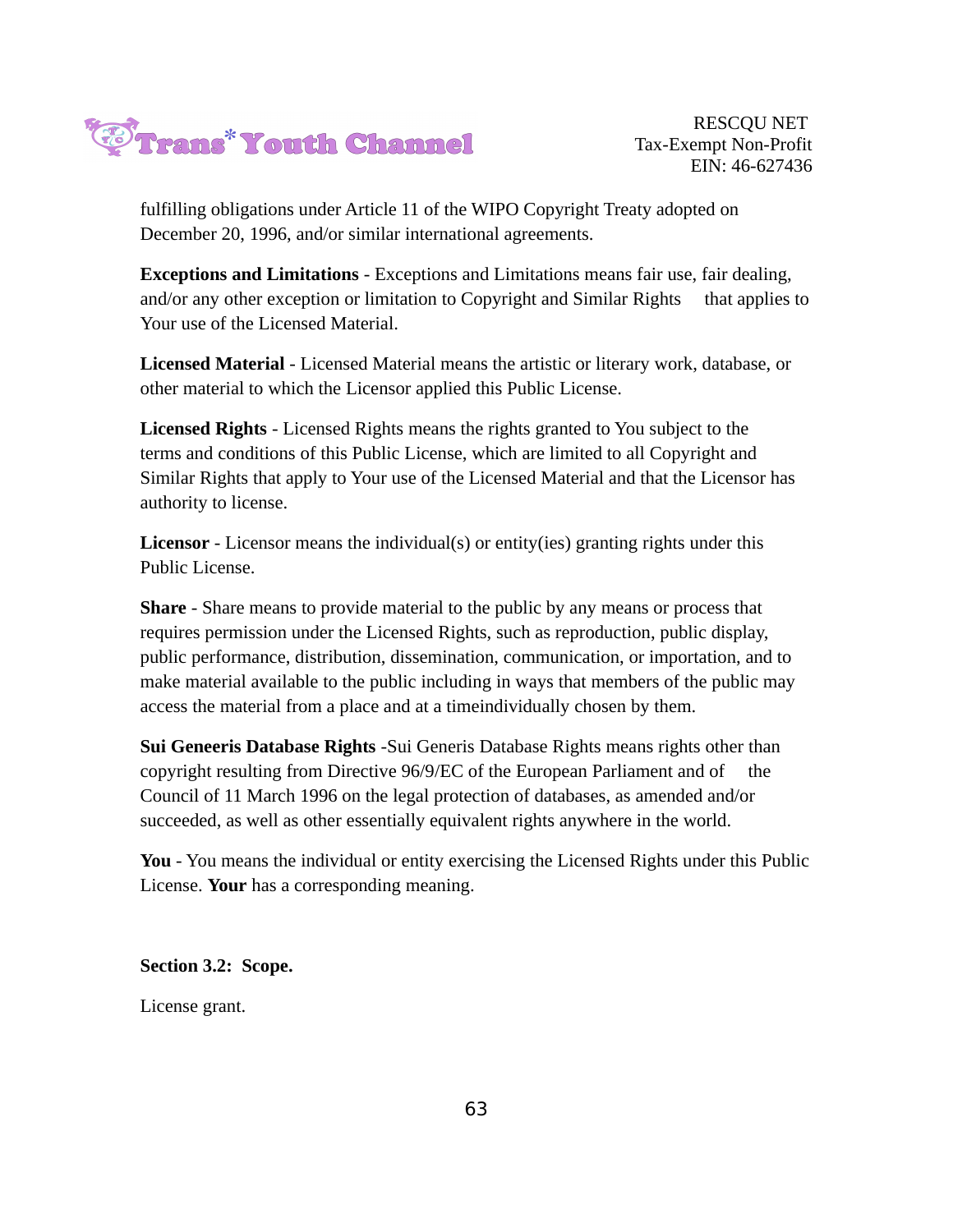

- 1. Subject to the terms and conditions of this Public License, the Licensor hereby grants You a worldwide, royalty-free, non-sublicensable, non-exclusive, irrevocable license to exercise the Licensed Rights in the Licensed Material to:
	- 1. Reproduce and Share the Licensed Material, in whole or in part; and
	- 2. produce, reproduce, and Share Adapted Material.
- 2. Exceptions and Limitations. For the avoidance of doubt, where Exceptions and Limitations apply to Your use, this Public License does not apply, and You do not need to comply with its terms and conditions.
- 3. Term. The term of this Public License is specified in Section 6(a).
- 4. Media and formats; technical modifications allowed. The Licensor authorizes You to exercise the Licensed Rights in all media and formats whether now known or hereafter created, and to make technical modifications necessary to do so. The Licensor waives and/or agrees not to assert any right or authority to forbid You from making technical modifications necessary to exercise the Licensed Rights, including technical modifications necessary to circumvent Effective Technological Measures. For purposes of this Public License, simply making modifications authorized by this Section 2(a) (4) never produces Adapted Material.
- 5. Downstream recipients.
	- 1. Offer from the Licensor -- Licensed Material. Every recipient of the Licensed Material automatically receives an offer from the Licensor to exercise the Licensed Rights under the terms and conditions of this Public License.
	- 2. No downstream restrictions. You may not offer or impose any additional or different terms or conditions on, or apply any Effective Technological Measures to, the Licensed Material if doing so restricts exercise of theLicensed Rights by any recipient of the Licensed Material.
- 6. No endorsement. Nothing in this Public License constitutes or may be construed as permission to assert or imply that You are, or that Your use of the Licensed Material is, connected with, or sponsored, endorsed, or granted official status by,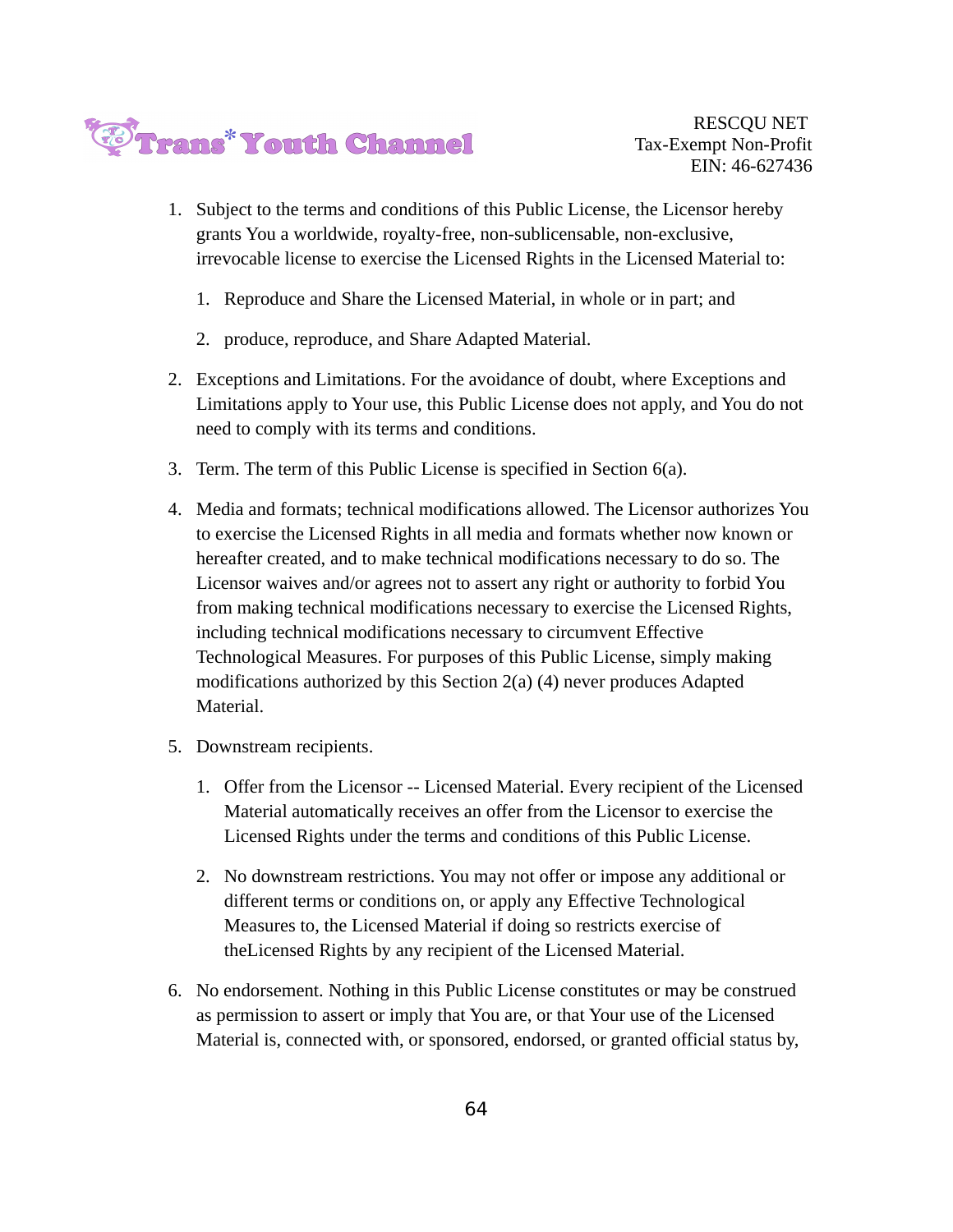

the Licensor or others designated to receive attribution as provided in Section 3(a)  $(1)(A)(i).$ 

- 7. Other rights.
	- 1. Moral rights, such as the right of integrity, are not licensed under this Public License, nor are publicity, privacy, and/or other similar personality rights; however, to the extent possible, the Licensor waives and/or agrees not to assert any such rights held by the Licensor to the limited extent necessary to allow You to exercise the Licensed Rights, but not otherwise.
	- 2. Patent and trademark rights are not licensed under this Public License.
	- 3. To the extent possible, the Licensor waives any right to collect royalties from You for the exercise of the Licensed Rights, whether directly or through a collecting society under any voluntary or waivable statutory or compulsory licensing scheme. In all other cases the Licensor expresslyreserves any right to collect such royalties.

## **Section 3.3: License Conditions.**

Your exercise of the Licensed Rights is expressly made subject to the following conditions.

- 1. **Attribution:** If You Share the Licensed Material (including in modified form), You must:
	- 1. Retain the following if it is supplied by the Licensor with the Licensed Material:
		- 1. Identification of the creator(s) of the Licensed Material and any others designated to receive attribution, in any reasonable manner requested by the Licensor (including by pseudonym if designated);
		- 2. A copyright notice;
		- 3. A notice that refers to this Public License;
		- 4. A notice that refers to the disclaimer of warranties;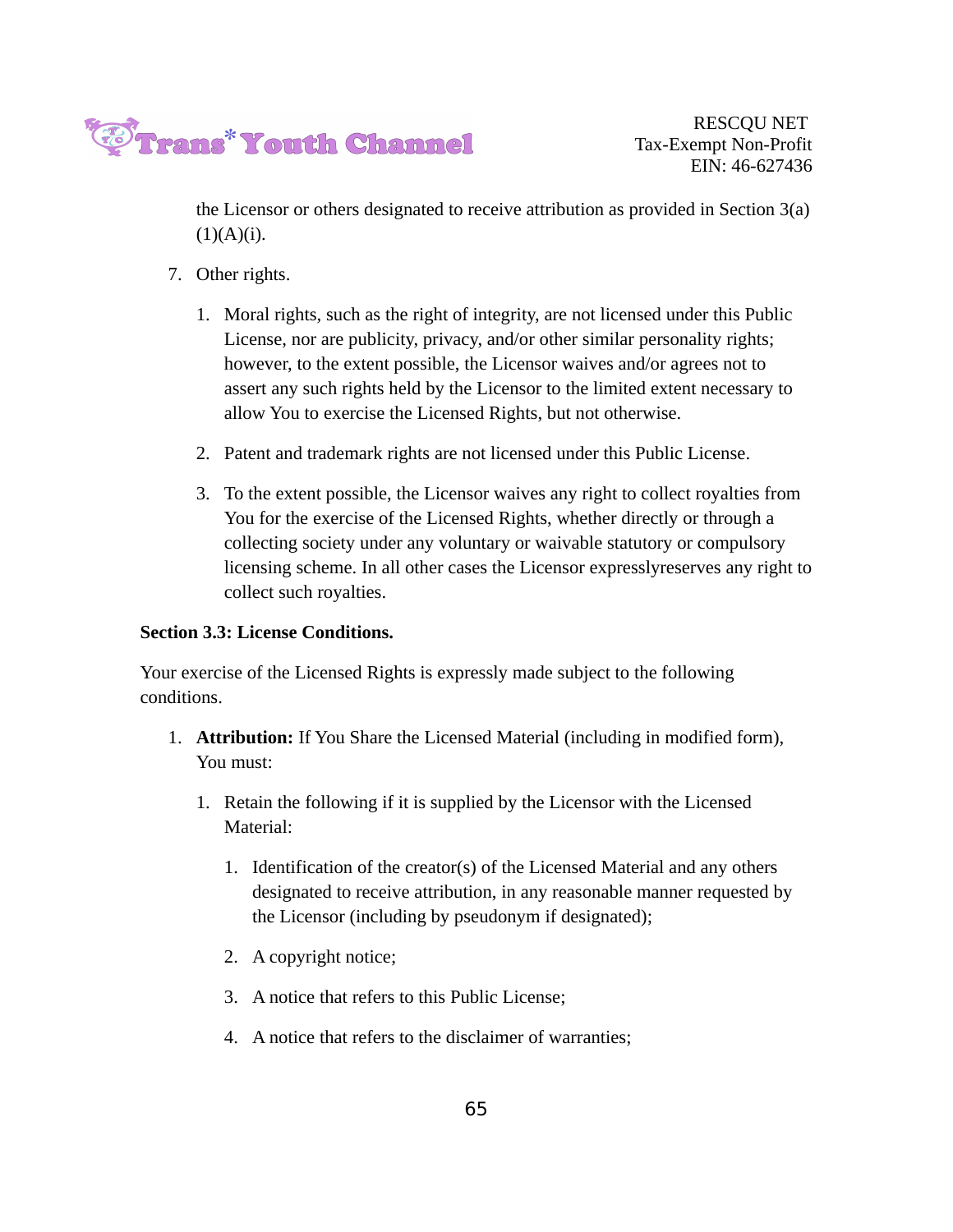

- 5. A URL or hyperlink to the Licensed Material to the extent reasonably practicable;
- 2. Indicate if You modified the Licensed Material and retain an indication of any previous modifications; and,
- 3. Indicate the Licensed Material is licensed under this Public License, and include the text of, or the URL or hyperlink to, this Public License.
- 2. You may satisfy the conditions in Section  $3(a)(1)$  in any reasonable manner based on the medium, means, and context in which You Share the Licensed Material. For example, it may be reasonable to satisfy the conditions by providing a URL or hyperlink to a resource that includes the requiredinformation.
- 3. If requested by the Licensor, You must remove any of the information required by Section  $3(a)(1)(A)$  to the extent reasonably practicable.
- 4. If You Share Adapted Material You produce, the Adapter's License You apply must not prevent recipients of the Adapted Material from complying with this Public License.

# **Section 3.4: Sui Generis Database Rights.**

Where the Licensed Rights include Sui Generis Database Rights that apply to Your use of the Licensed Material:

- 1. For the avoidance of doubt, Section 2(a)(1) grants You the right o extract, reuse, reproduce, and Share all or a substantial portion of the contents of the database;
- 2. If You include all or a substantial portion of the database contents in a database in which You have Sui Generis Database Rights, then the database in which You have Sui Generis Database Rights (but not its individual contents) is Adapted Material; and
- 3. You must comply with the conditions in Section 3(a) if You Share all or a substantial portion of the contents of the database.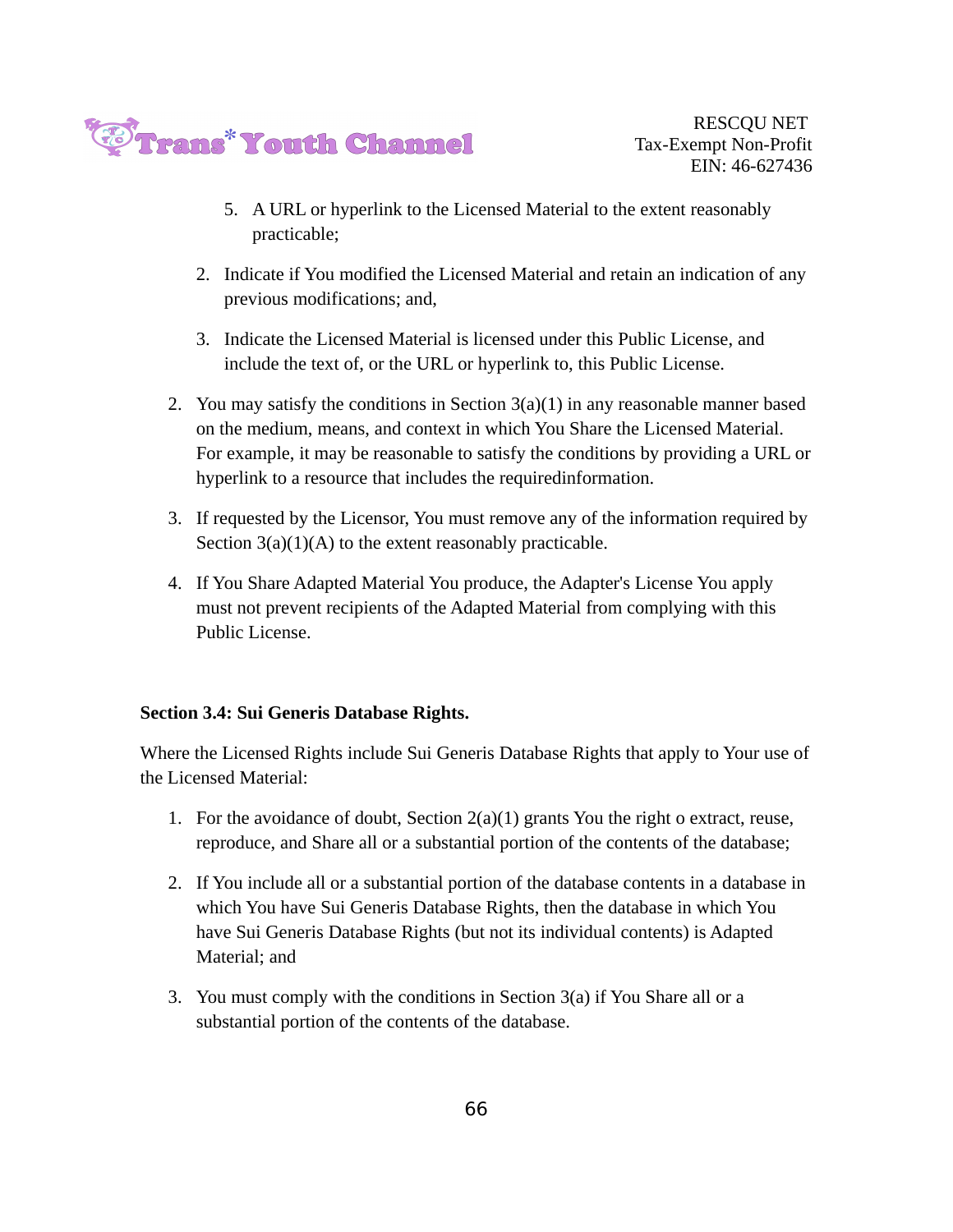

For the avoidance of doubt, this Section 4 supplements and does not replace Your obligations under this Public License where the Licensed Rights include other Copyright and Similar Rights.

# **Section 3.5: Disclaimer of Warranties and Limitation of Liability**

- 1. UNLESS OTHERWISE SEPARATELY UNDERTAKEN BY THE LICENSOR, TO THE EXTENT POSSIBLE, THE LICENSOR OFFERS THE LICENSED MATERIAL AS-IS AND AS-AVAILABLE, AND MAKES NO REPRESENTATIONS OR WARRANTIES OF ANY KIND CONCERNING THE LICENSED MATERIAL, WHETHER EXPRESS, IMPLIED, STATUTORY, OR OTHER. THIS INCLUDES, WITHOUT LIMITATION, WARRANTIES OF TITLE, MERCHANTABILITY, FITNESS FOR A PARTICULAR PURPOSE, NON-INFRINGEMENT, ABSENCE OF LATENT OR OTHER DEFECTS, ACCURACY, OR THE PRESENCE OR ABSENCE OF ERRORS, WHETHER OR NOT KNOWN OR DISCOVERABLE. WHERE DISCLAIMERS OF WARRANTIES ARE NOT ALLOWED IN FULL OR IN PART, THIS DISCLAIMER MAY NOT APPLY TO YOU.
- 2. TO THE EXTENT POSSIBLE, IN NO EVENT WILL THE LICENSOR BE LIABLE TO YOU ON ANY LEGAL THEORY (INCLUDING, WITHOUT LIMITATION, NEGLIGENCE) OR OTHERWISE FOR ANY DIRECT, SPECIAL, INDIRECT, INCIDENTAL, CONSEQUENTIAL, PUNITIVE, EXEMPLARY, OR OTHER LOSSES, COSTS, EXPENSES, OR DAMAGES ARISING OUT OF THIS PUBLIC LICENSE OR USE OF THE LICENSED MATERIAL, EVEN IF THE LICENSOR HAS BEEN ADVISED OF THE POSSIBILITY OF SUCH LOSSES, COSTS, EXPENSES, OR DAMAGES. WHERE A LIMITATION OF LIABILITY IS NOT ALLOWED IN FULL OR IN PART, THIS LIMITATION MAY NOT APPLY TO YOU.
- 3. The disclaimer of warranties and limitation of liability provided above shall be interpreted in a manner that, to the extent possible, most closely approximates an absolute disclaimer and waiver of all liability.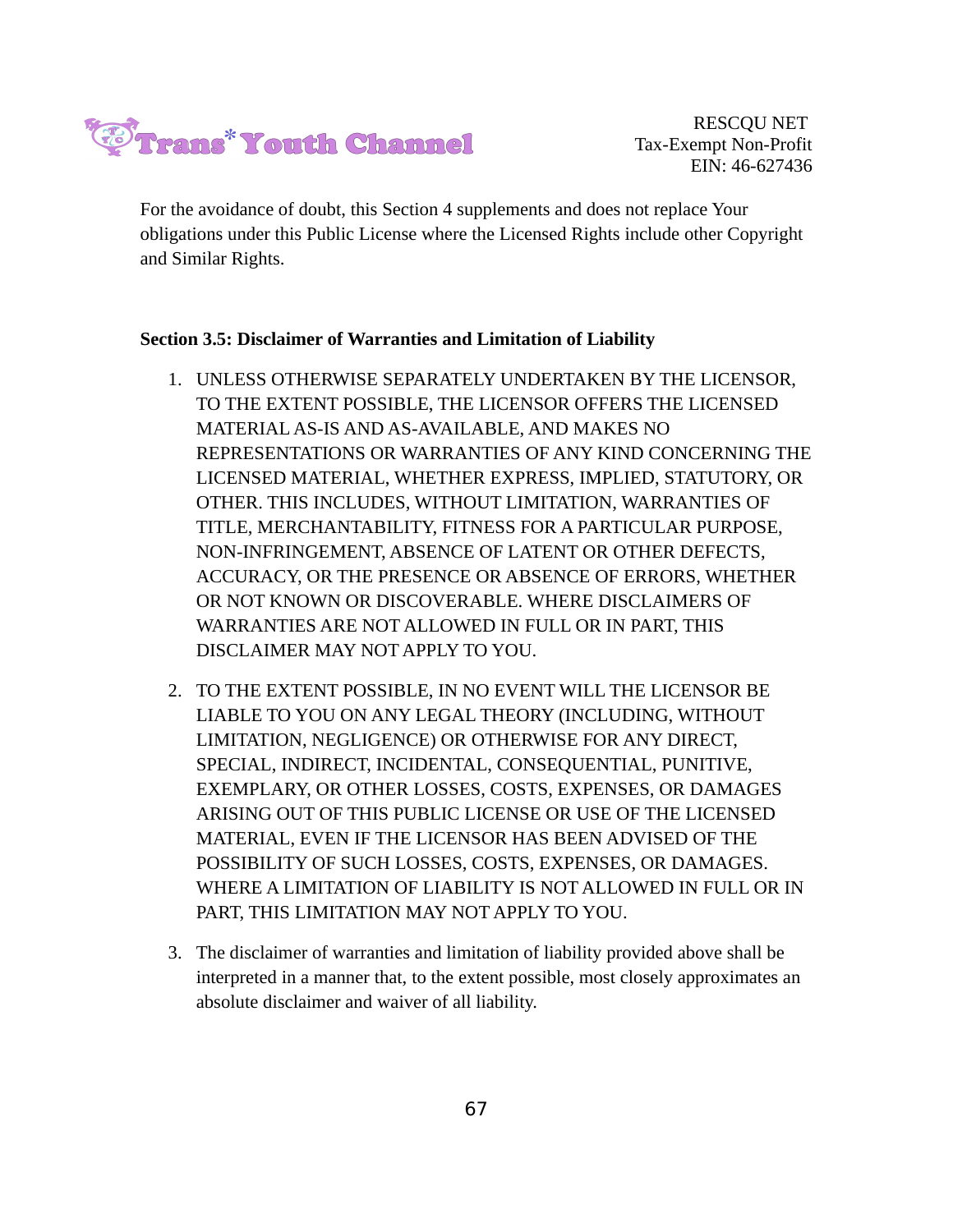

## **Section 3.6: Term and Termination**

- 1. This Public License applies for the term of the Copyright and Similar Rights licensed here. However, if You fail to comply with this Public License, then Your rights under this Public License terminate automatically.
- 2. Where Your right to use the Licensed Material has terminated under Section 6(a), it reinstates:
	- 1. automatically as of the date the violation is cured, provided it is cured within 30 days of Your discovery of the violation; or
	- 2. upon express reinstatement by the Licensor.
	- 3. For the avoidance of doubt, this Section 6(b) does not affect any right the Licensor may have to seek remedies for Your violations of this Public License.
- 3. For the avoidance of doubt, the Licensor may also offer the Licensed Material under separate terms or conditions or stop distributing the Licensed Material at any time; however, doing so will not terminate this Public License.
- 4. Sections 1, 5, 6, 7, and 8 survive termination of this Public License.

## **Section 3.7: Other Terms and Conditions.**

- 1. The Licensor shall not be bound by any additional or different terms or conditions communicated by You unless expressly agreed.
- 2. Any arrangements, understandings, or agreements regarding the Licensed Material not stated herein are separate from and independent of the terms and conditions of this Public License.

## **Section 3.8: Interpretation**

1. For the avoidance of doubt, this Public License does not, and shall not be interpreted to, reduce, limit, restrict, or impose conditions on any use of the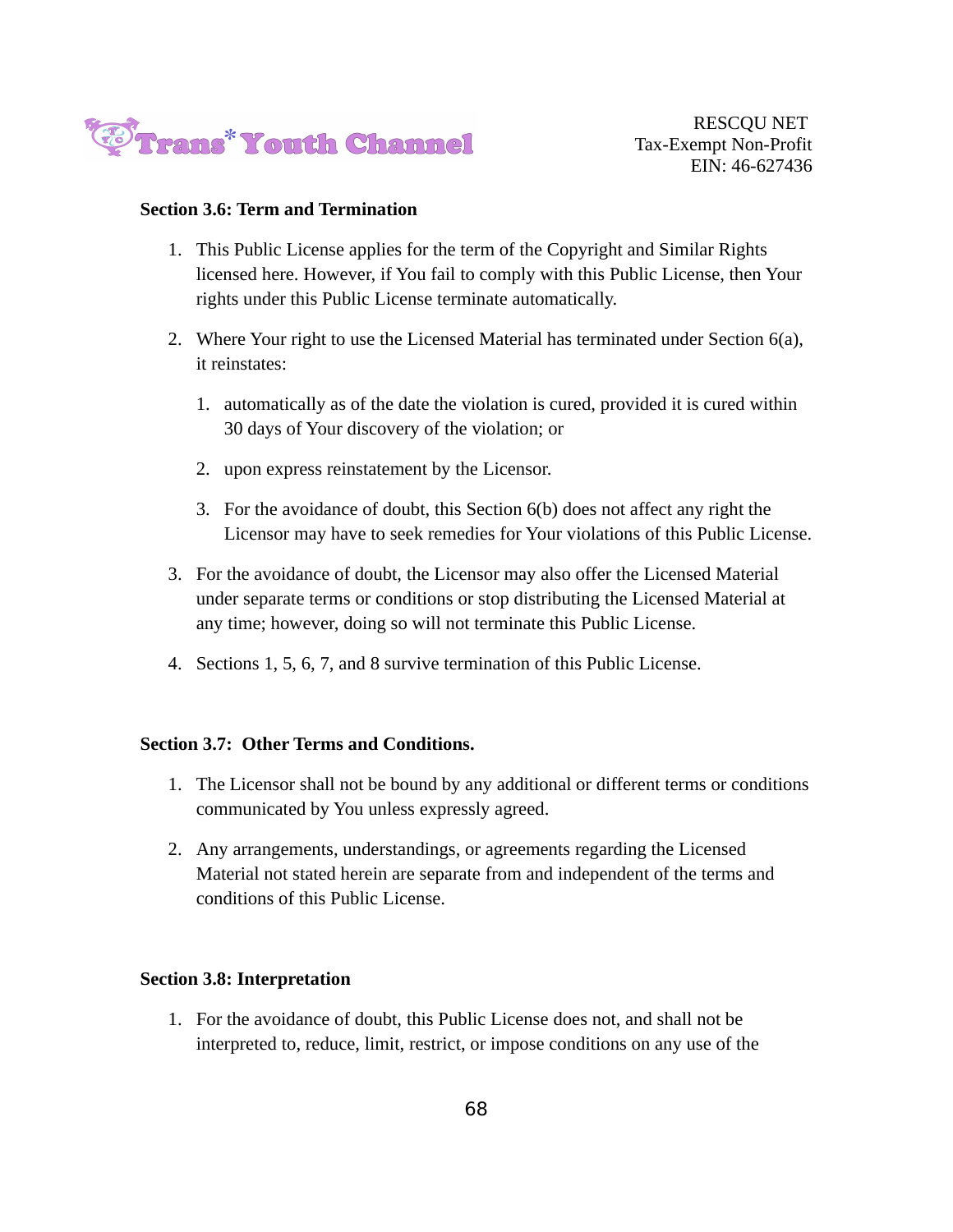

Licensed Material that could lawfully be made without permission under this Public License.

- 2. To the extent possible, if any provision of this Public License is deemed unenforceable, it shall be automatically reformed to the minimum extent necessary to make it enforceable. If the provision cannot be reformed, it shall be severed from this Public License without affecting the enforceability of the remaining terms and conditions.
- 3. No term or condition of this Public License will be waived and no failure to comply consented to unless expressly agreed to by the Licensor.
- 4. Nothing in this Public License constitutes or may be interpreted as a limitation upon, or waiver of, any privileges and immunities that apply to the Licensor or You, including from the legal processes of any jurisdiction or authority.

## **Section 4.1 Disclaimer from Creative Commons.org**

Creative Commons is not a party to its public licenses. Notwithstanding, Creative Commons may elect to apply one of its public licenses to material it publishes and in those instances will be considered the "Licensor." Except for the limited purpose of indicating that material is shared under a Creative Commons public license or as otherwise permitted by the Creative Commons policies published atcreativecommons.org/policies, Creative Commons does not authorize the use of the trademark "Creative Commons" or any other trademark or logo of Creative Commons without its prior written consent including, without limitation, in connection with any unauthorized modifications to any of its public licenses or any other arrangements, understandings, or agreements concerning use of licensed material. For the avoidance of doubt, this paragraph does not form part of the public licenses. Creative Commons may be contacted at creativecommons.org.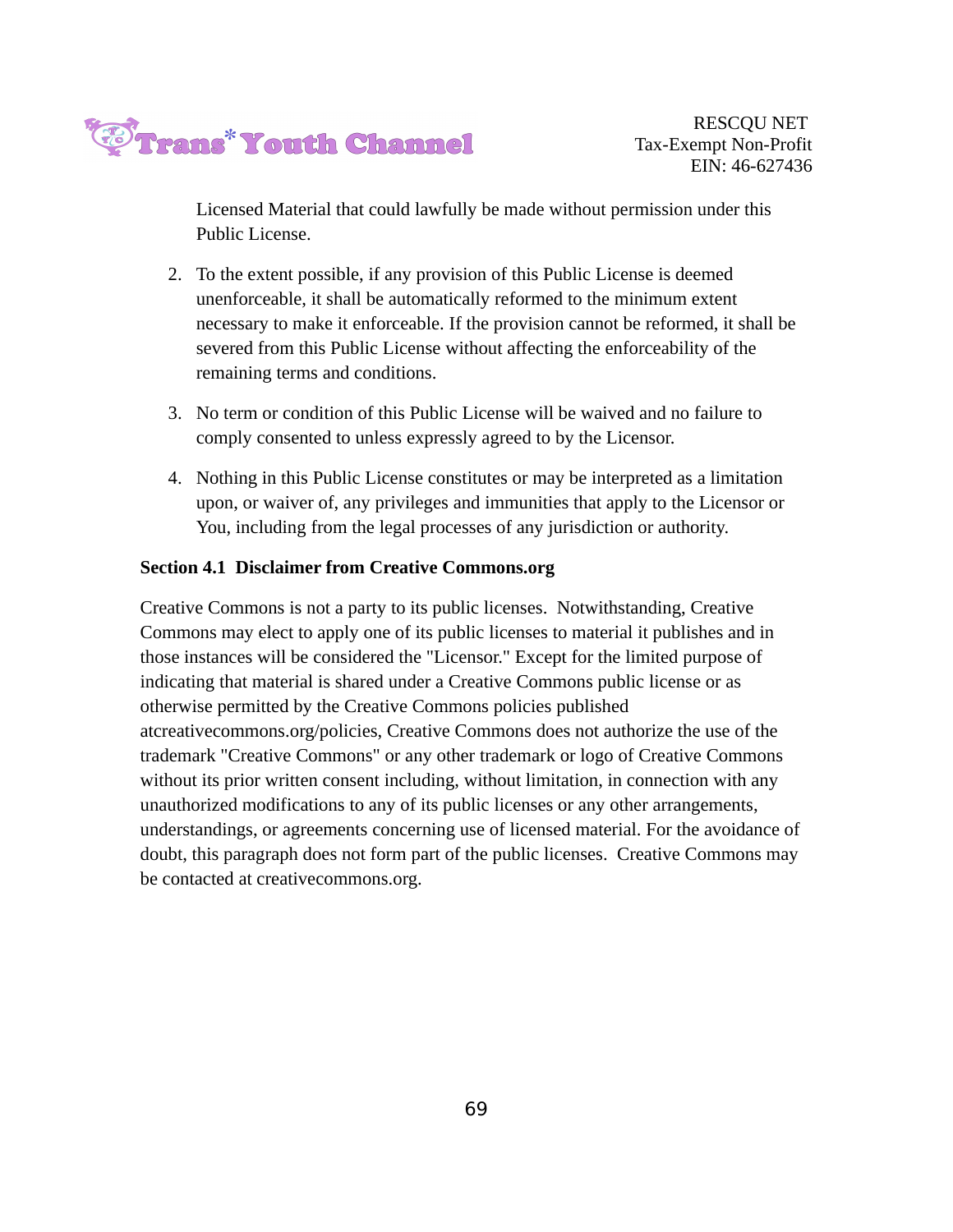

### **Article 12: Miscellaneous**

## **Section 1. Governing Law**

These Bylaws shall be deemed to be made under and shall be construed in accordance with the laws of the State of Colorado.

### **Section 2. Captions**

All Article titles or captions contained in these Bylaws are for convenience only and shall not be deemed part of the context of these Bylaws.

## **Section 3. Construction**

All pronouns and any variations thereof shall be deemed to refer to the masculine, feminine, neuter, singular or plural as the identity of the person or persons may require.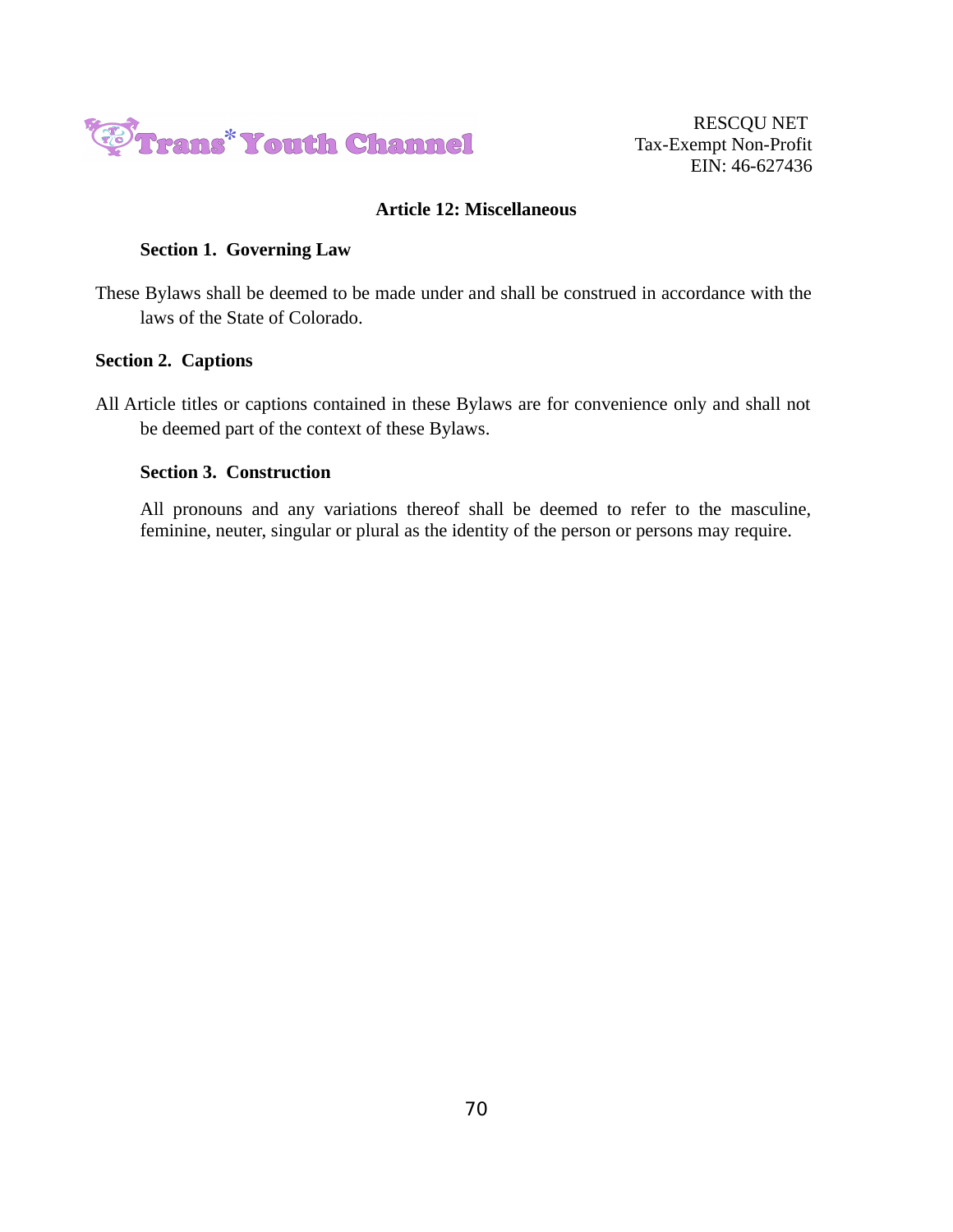

### **Article 13: Amendment of Bylaws**

#### **Section 1. Amendment**

Subject to the power of the members, if any, of this corporation to adopt, amend, or repeal the bylaws of this corporation and except as may otherwise be specified under provisions of law, these bylaws, or any of them, may be altered, amended, or repealed and new bylaws adopted by approval of the board of directors. Such notice shall summarize the proposed changes to be made. The adoption of new Bylaws or the alteration, amendment or repeal of the Bylaws shall require an affirmative vote of a majority two thirds (2/3)'s vote of the directors present at a meeting at which a quorum is present.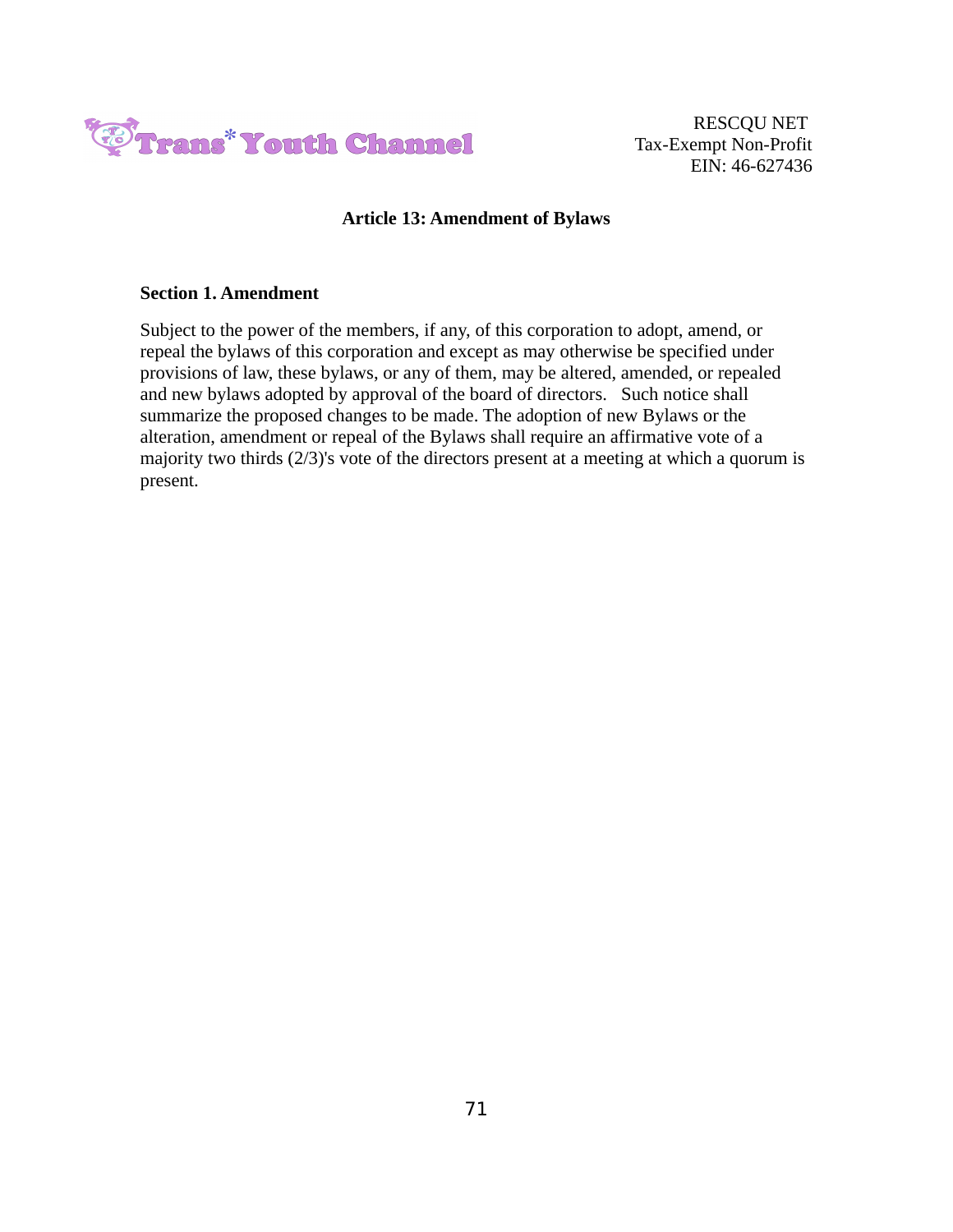

## **Article 14: Construction and Terms**

If there is any conflict between the provisions of these bylaws and the articles of incorporation of this corporation, the provisions of the articles of incorporation shall govern.

Should any of the provisions or portions of these bylaws be held unenforceable or invalid for any reason, the remaining provisions and portions of these bylaws shall be unaffected by such holding.

All references in these bylaws to the articles of incorporation shall be to the articles of incorporation, articles of organization, certificate of incorporation, organizational charter, corporate charter, or other founding document of this corporation filed with an office of this state and used to establish the legal existence of this corporation.

All references in these bylaws to a section or sections of the Internal Revenue Code shall be to such sections of the Internal Revenue Code of 1986 as amended from time to time, or to corresponding provisions of any future federal tax code.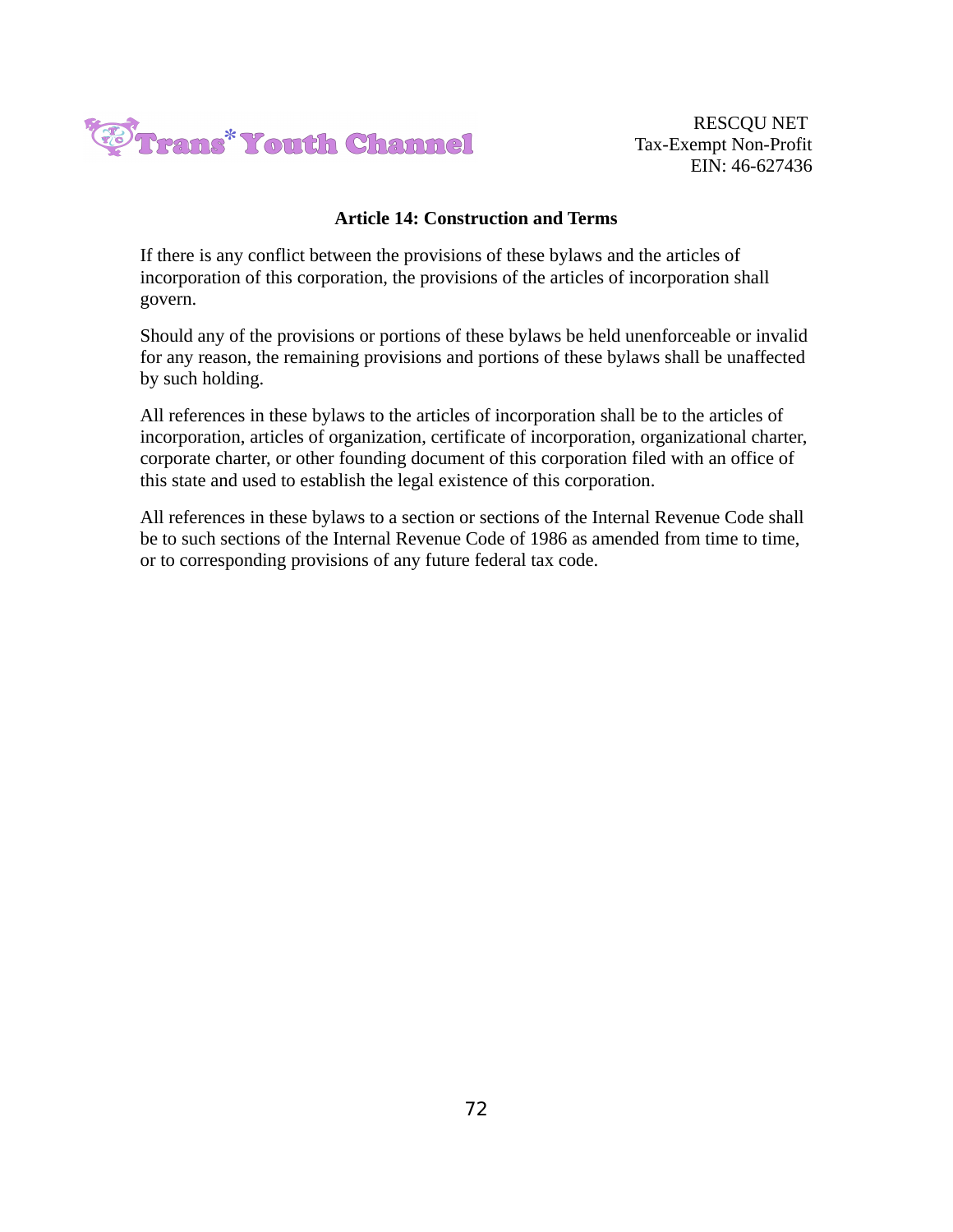

## **ADOPTION OF BYLAWS**

We, the undersigned, are all of the initial directors or incorporate of this corporation, and we consent to, and hereby do, adopt the foregoing bylaws, consisting of the 30 preceding pages, as the bylaws of this corporation.

Dated: October, 19<sup>th</sup>, 2014

| Name: Name: Name: Name: Name: Name: Name: Name: Name: Name: Name: Name: Name: Name: Name: Name: Name: Name: Name: Name: Name: Name: Name: Name: Name: Name: Name: Name: Name: Name: Name: Name: Name: Name: Name: Name: Name: |
|-------------------------------------------------------------------------------------------------------------------------------------------------------------------------------------------------------------------------------|
|                                                                                                                                                                                                                               |
| Name: Name: Name: Name: Name: Name: Name: Name: Name: Name: Name: Name: Name: Name: Name: Name: Name: Name: Name: Name: Name: Name: Name: Name: Name: Name: Name: Name: Name: Name: Name: Name: Name: Name: Name: Name: Name: |
|                                                                                                                                                                                                                               |
|                                                                                                                                                                                                                               |
|                                                                                                                                                                                                                               |
| Name: Name: Name: Name: Name: Name: Name: Name: Name: Name: Name: Name: Name: Name: Name: Name: Name: Name: Name: Name: Name: Name: Name: Name: Name: Name: Name: Name: Name: Name: Name: Name: Name: Name: Name: Name: Name: |
|                                                                                                                                                                                                                               |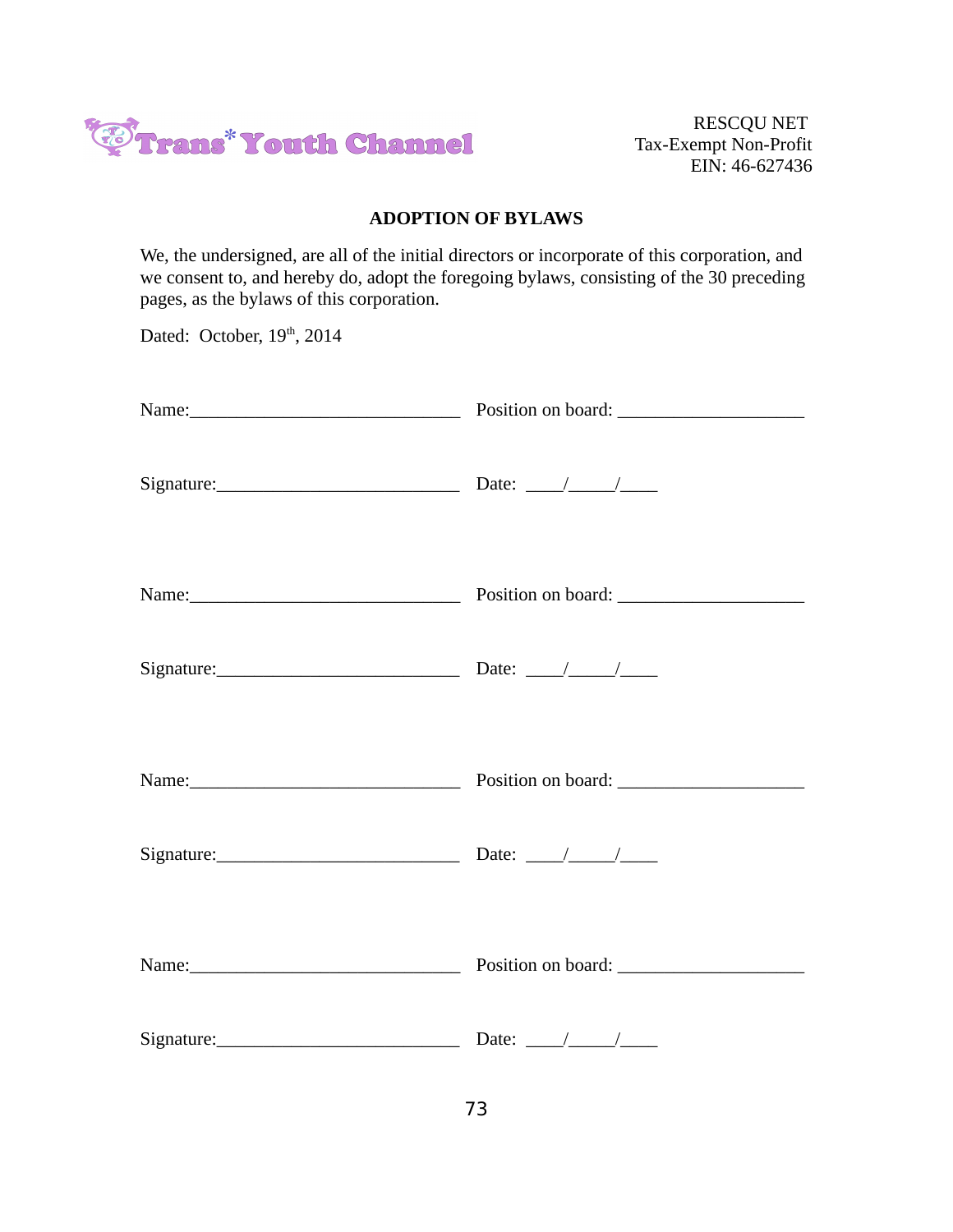

| Name: Name: Name: Name: Name: Name: Name: Name: Name: Name: Name: Name: Name: Name: Name: Name: Name: Name: Name: Name: Name: Name: Name: Name: Name: Name: Name: Name: Name: Name: Name: Name: Name: Name: Name: Name: Name: |
|-------------------------------------------------------------------------------------------------------------------------------------------------------------------------------------------------------------------------------|
|                                                                                                                                                                                                                               |
| Name: Name: Name: Name: Name: Name: Name: Name: Name: Name: Name: Name: Name: Name: Name: Name: Name: Name: Name: Name: Name: Name: Name: Name: Name: Name: Name: Name: Name: Name: Name: Name: Name: Name: Name: Name: Name: |
|                                                                                                                                                                                                                               |
|                                                                                                                                                                                                                               |
|                                                                                                                                                                                                                               |